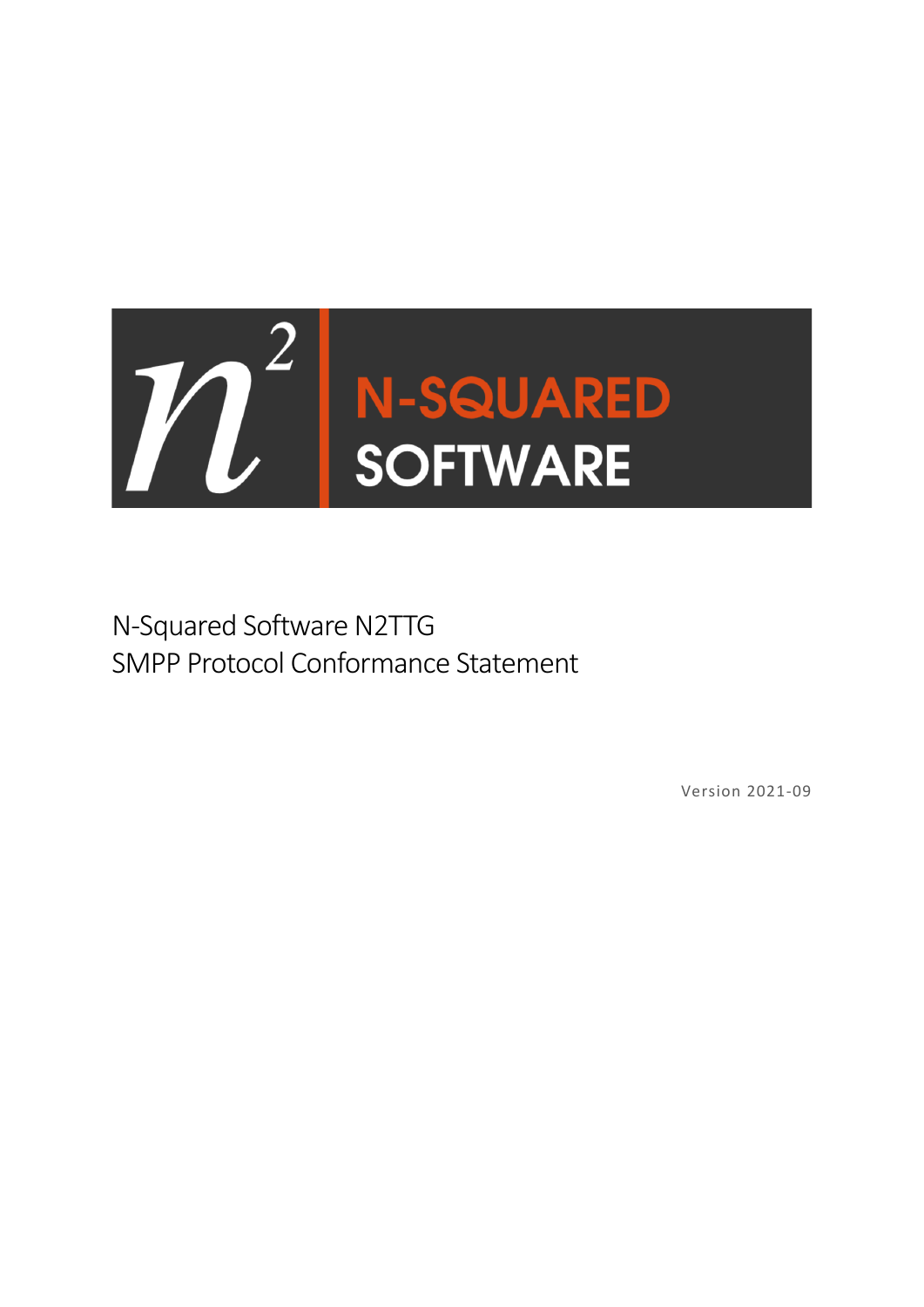# <span id="page-1-0"></span>1 Document Information

## <span id="page-1-1"></span>1.1 Scope and Purpose

This document describes the implementation of the SMPP protocol for real-time flows for text-based subscriber self-management using the N-Squared (N2) Text Telephony Gateway (TTG) running on the N-Squared Service Daemon (N2SVCD) framework. It should be read in conjunction with the N2TTG Technical Guide [R-1] and the N2SVCD Technical Guide [R-2].

This document assumes a working knowledge of the relevant SMPP and other telephony concepts, including the standard interactions between an SMSC and an ASP such as N2TTG.

| <b>Term</b>    | <b>Meaning</b>                                     |
|----------------|----------------------------------------------------|
| 3GPP           | Third-Generation Partnership Project               |
| 3GTS           | <b>3GPP Technical Specification</b>                |
| <b>ASCII</b>   | American Standard Code for Information Interchange |
| <b>ASP</b>     | <b>Application Service Provider</b>                |
| <b>DLR</b>     | Delivery Receipt                                   |
| <b>ESME</b>    | <b>External Short Message Entity</b>               |
| <b>GSM</b>     | Global System for Mobile communications            |
| <b>IEC</b>     | International Electrotechnical Commission          |
| IP             | <b>Internet Protocol</b>                           |
| <b>ISO</b>     | International Organisation for Standardisation     |
| N <sub>2</sub> | N-Squared Software                                 |
| PDU            | Protocol Data Unit                                 |
| <b>SAR</b>     | Segmentation and Reassembly                        |
| <b>STCP</b>    | Secure TCP                                         |
| <b>SME</b>     | <b>Short Message Entity</b>                        |
| <b>SMPP</b>    | Short Message Peer-to-Peer                         |
| <b>SMSC</b>    | <b>Short Message Service Centre</b>                |
| <b>TCP</b>     | <b>Transmission Control Protocol</b>               |
| <b>TLV</b>     | Tag, Length, Value                                 |
| <b>UCS</b>     | Universal Coded Character Set                      |
| <b>UDH</b>     | Userdata Header                                    |

## <span id="page-1-2"></span>1.2 Definitions, Acronyms, and Abbreviations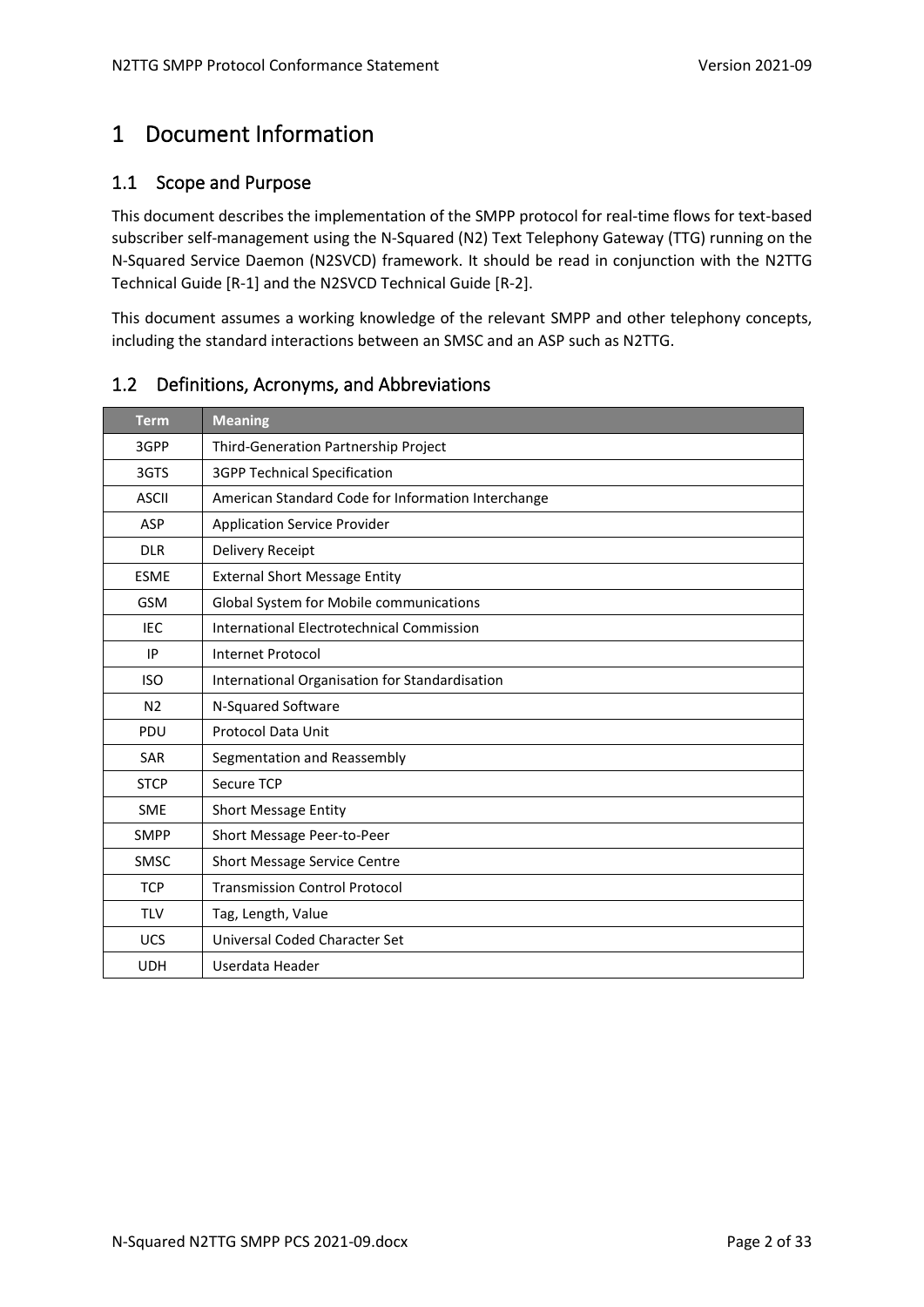## <span id="page-2-0"></span>1.3 References

The following documents are referenced within this document:

| Reference | <b>Document</b>                                                                                                                                      |
|-----------|------------------------------------------------------------------------------------------------------------------------------------------------------|
| $[R-1]$   | N2TTG Technical Guide                                                                                                                                |
| $[R-2]$   | N2SVCD Technical Guide                                                                                                                               |
| $[R-3]$   | SMPP Developer Forum Short Message Peer-to-Peer Protocol Specification (v5.0)                                                                        |
| $[R-4]$   | 3GPP Interface protocols for the connection of Short Message Service Centres (SMSCs) to<br>Short Message Entities (SMEs) (3GTS 23.039 version 2.0.0) |
| $[R-5]$   | GSM TS 03.38 / ETSI TS 123 038 (3GPP TS 23.038)                                                                                                      |
| $[R-6]$   | SMPP Developer Forum Short Message Peer-to-Peer Protocol Specification (v3.4)                                                                        |
| $[R-20]$  | https://www.lua.org/                                                                                                                                 |

## <span id="page-2-1"></span>1.4 Ownership and Usage

This document, including the information contained herein, is proprietary to N-Squared Software (NZ) Limited but released for informational purposes only.

This document shall not be used or reproduced for any other purpose without the written approval of N-Squared Software (NZ) Limited.

| N-Squared Software (NZ) Limited |  |
|---------------------------------|--|
| PO Box 5035                     |  |
| Terrace End                     |  |
| Palmerston North 4410           |  |
| New Zealand                     |  |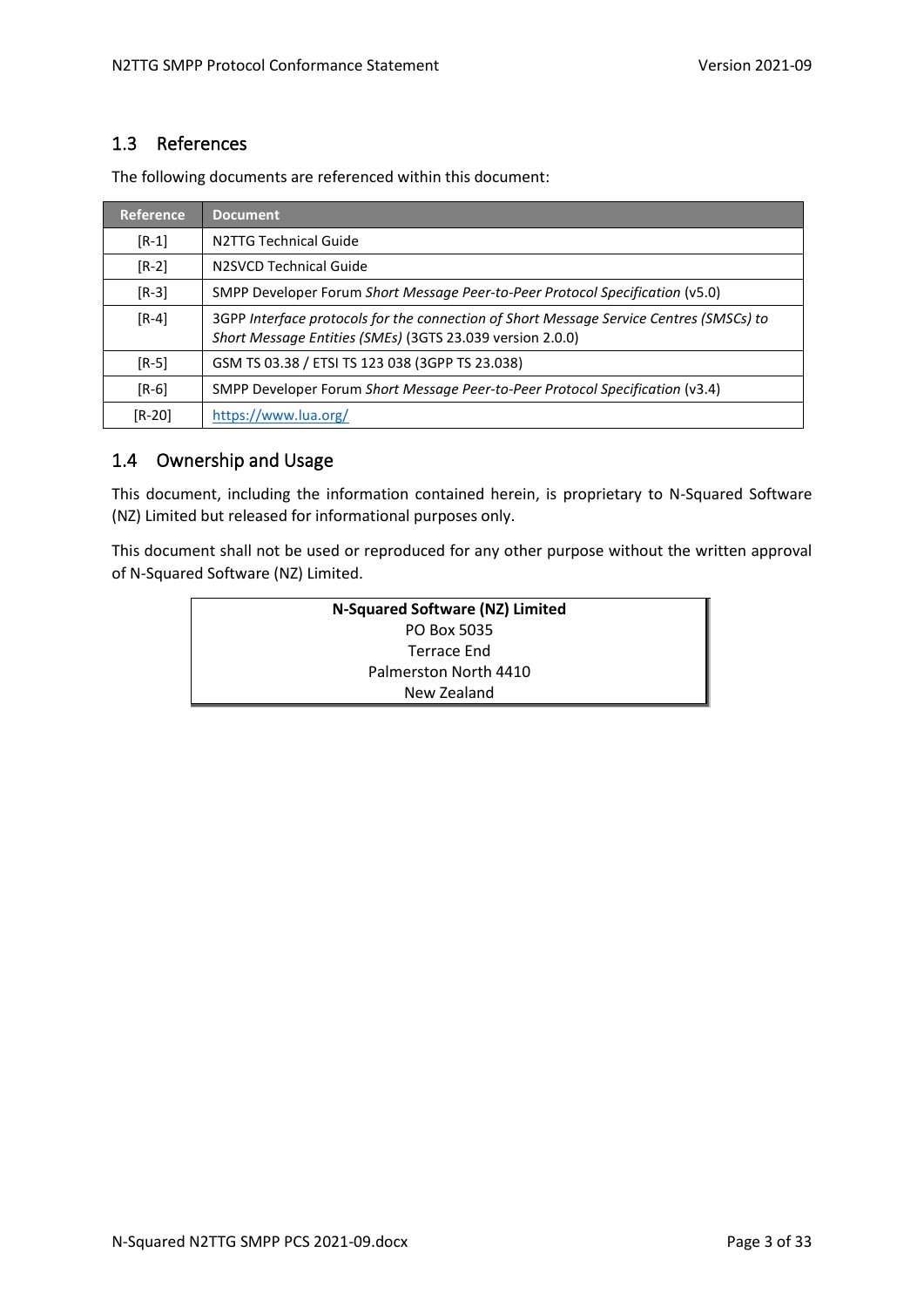# <span id="page-3-0"></span>2 Contents

| $\mathbf{1}$   |       |  |  |  |  |  |  |
|----------------|-------|--|--|--|--|--|--|
|                | 1.1   |  |  |  |  |  |  |
|                | 1.2   |  |  |  |  |  |  |
|                | 1.3   |  |  |  |  |  |  |
|                | 1.4   |  |  |  |  |  |  |
| $\overline{2}$ |       |  |  |  |  |  |  |
| 3              |       |  |  |  |  |  |  |
|                | 3.1   |  |  |  |  |  |  |
|                | 3.2   |  |  |  |  |  |  |
|                | 3.3   |  |  |  |  |  |  |
| 4              |       |  |  |  |  |  |  |
|                | 4.1   |  |  |  |  |  |  |
|                | 4.1.1 |  |  |  |  |  |  |
|                | 4.1.2 |  |  |  |  |  |  |
|                | 4.1.3 |  |  |  |  |  |  |
|                | 4.1.4 |  |  |  |  |  |  |
|                | 4.1.5 |  |  |  |  |  |  |
|                | 4.1.6 |  |  |  |  |  |  |
|                | 4.2   |  |  |  |  |  |  |
|                | 4.2.1 |  |  |  |  |  |  |
|                | 4.2.2 |  |  |  |  |  |  |
|                | 4.2.3 |  |  |  |  |  |  |
|                | 4.2.4 |  |  |  |  |  |  |
|                | 4.3   |  |  |  |  |  |  |
| 5              |       |  |  |  |  |  |  |
|                | 5.1   |  |  |  |  |  |  |
|                | 5.2   |  |  |  |  |  |  |
|                | 5.3   |  |  |  |  |  |  |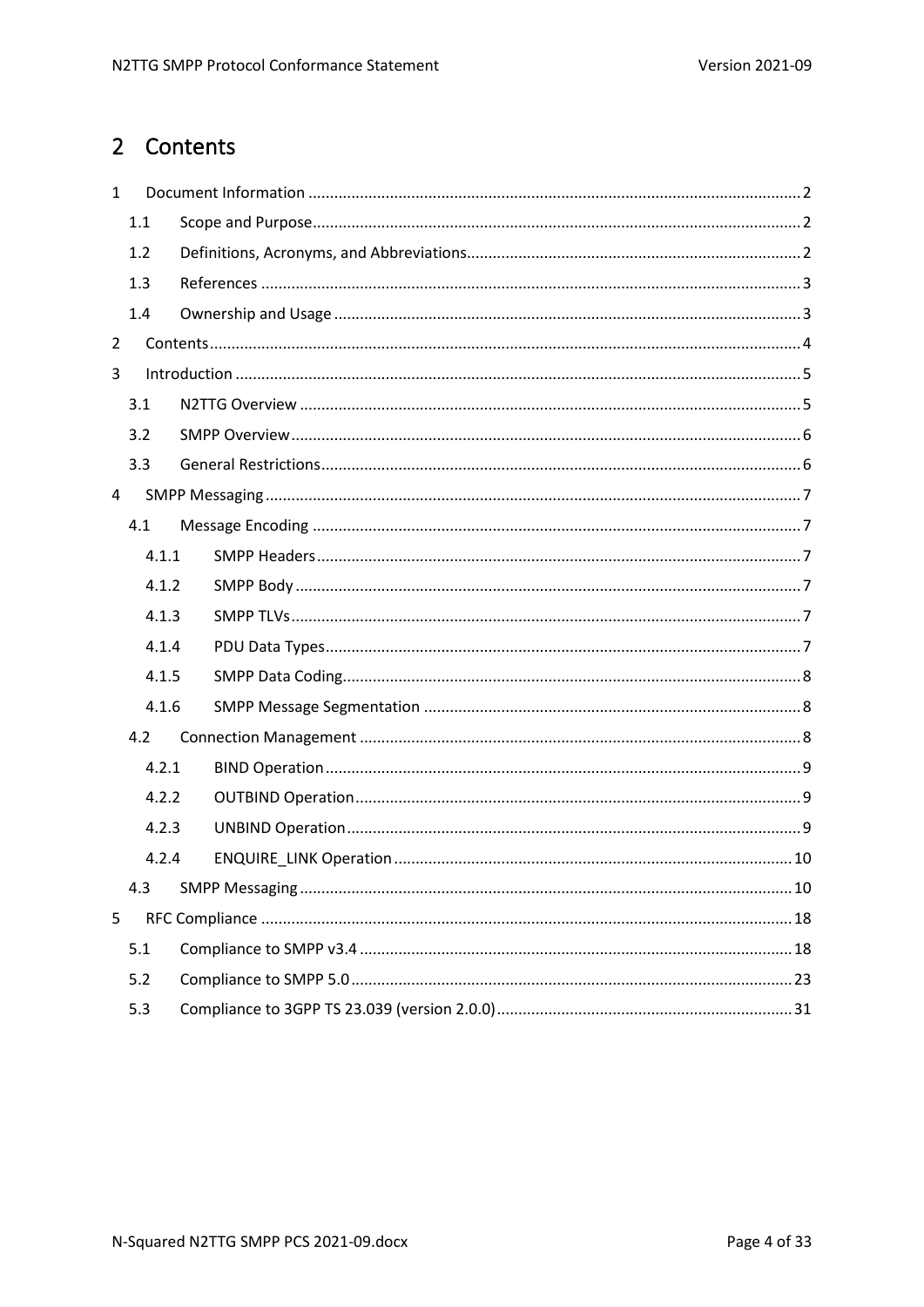# <span id="page-4-0"></span>3 Introduction

## <span id="page-4-1"></span>3.1 N2TTG Overview

The N-Squared Text Telephony Gateway (N2TTG) is a software system for processing inbound selfmanagement subscriber text messages from the network and performing the necessary service logic to determine the appropriate response text. This may involve follow-up interaction, e.g. offering menus or further choices.

The supported inbound network side protocols are:

- a) MAP-USSD over SIGTRAN from the HLR, and/or
- b) SMPP Short Message from the SMSC.

Typical uses of these subscriber self-management messages are:

- Balance Query
- Voucher Top-Up
- Service Pack Activation/Renewal
- IOU Services
- Friends & Family Number Management, etc.

The N2TTG platform services are defined using the Lua embedded scripting language [R-20], and the service logic may also include external service access via REST, SOAP, Diameter, etc. Refer to [R-2].

A standard N2TTG deployment contains several integration points:



*Figure A: N2TTG Integration*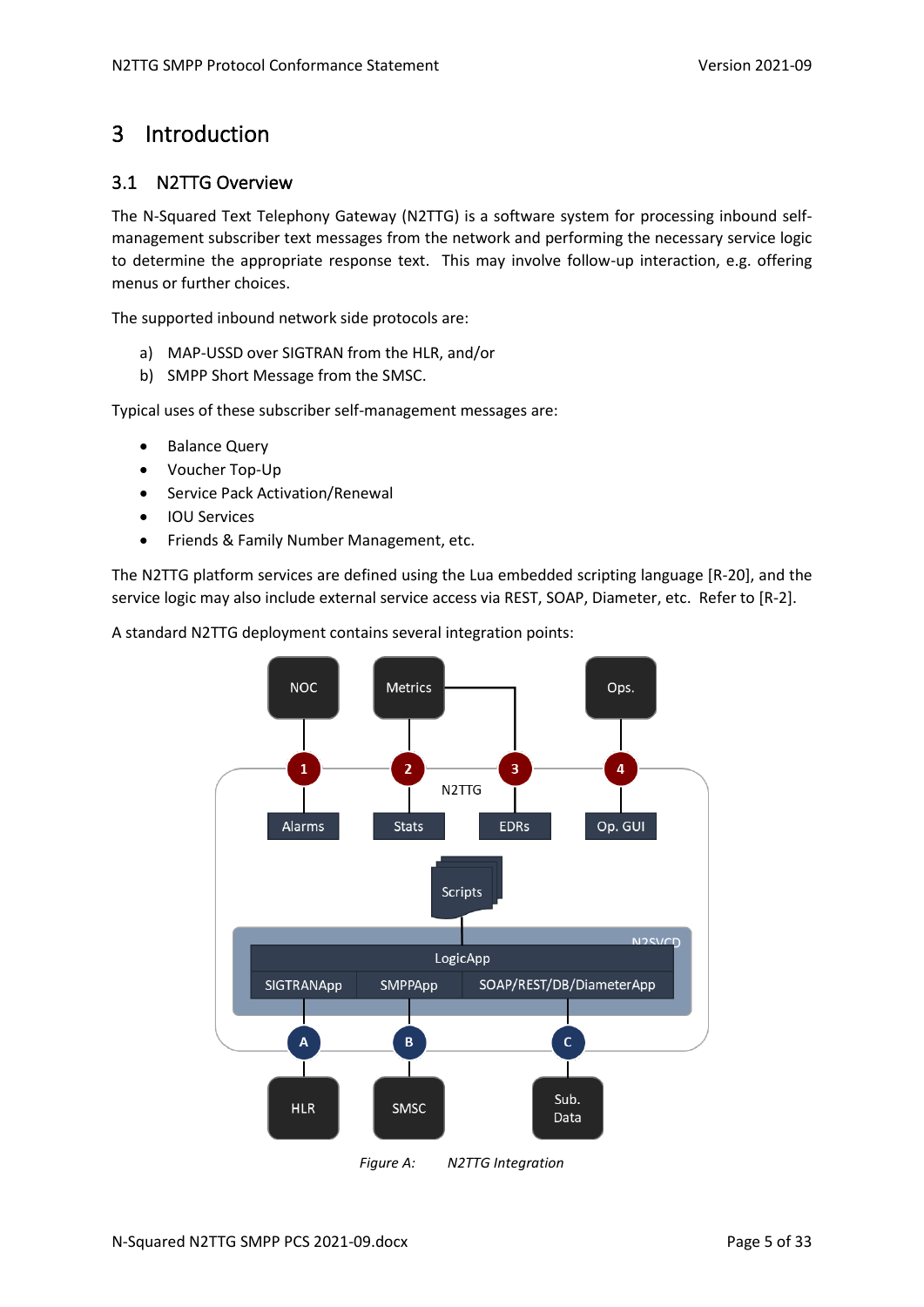This document relates to the N2TTG Compliance for the SMPP Interface "B".

The MAP-USSD protocol conformance is specified in a separate document.

Conformance is based on the referenced standards or other non-standard functionality but noting that solution conformance to the above is limited to the extent expressly described herein. I.e. statement of conformance to a standard in no way implies conformance to or compliance with the complete standard.

## <span id="page-5-0"></span>3.2 SMPP Overview

The SMPP protocol is widely used for short message exchange in IP networks. There are currently three versions that are used: v3.3, v3.4, and v5.0.

One notable feature of the SMPP protocol is its ability to allow custom Tag, Length, Value (TLV) message parameters to be used when both the SME and SMSC are configured to understand them.

#### <span id="page-5-1"></span>3.3 General Restrictions

Specific compliance to the protocol documentation is described in section [5: RFC Compliance,](#page-17-0) but there are some high-level SMPP interactions and features that are not supported by the N2 N2TTG:

- Transport over X.25 is not supported. If desired, an external gateway can provide encapsulated transport over this protocol.
- Intermediate Notification and SME Delivery Acknowledgement (i.e. end-user read receipt) are not supported.
- Replace, query, and cancel message operations are only supported for SMPP proxying.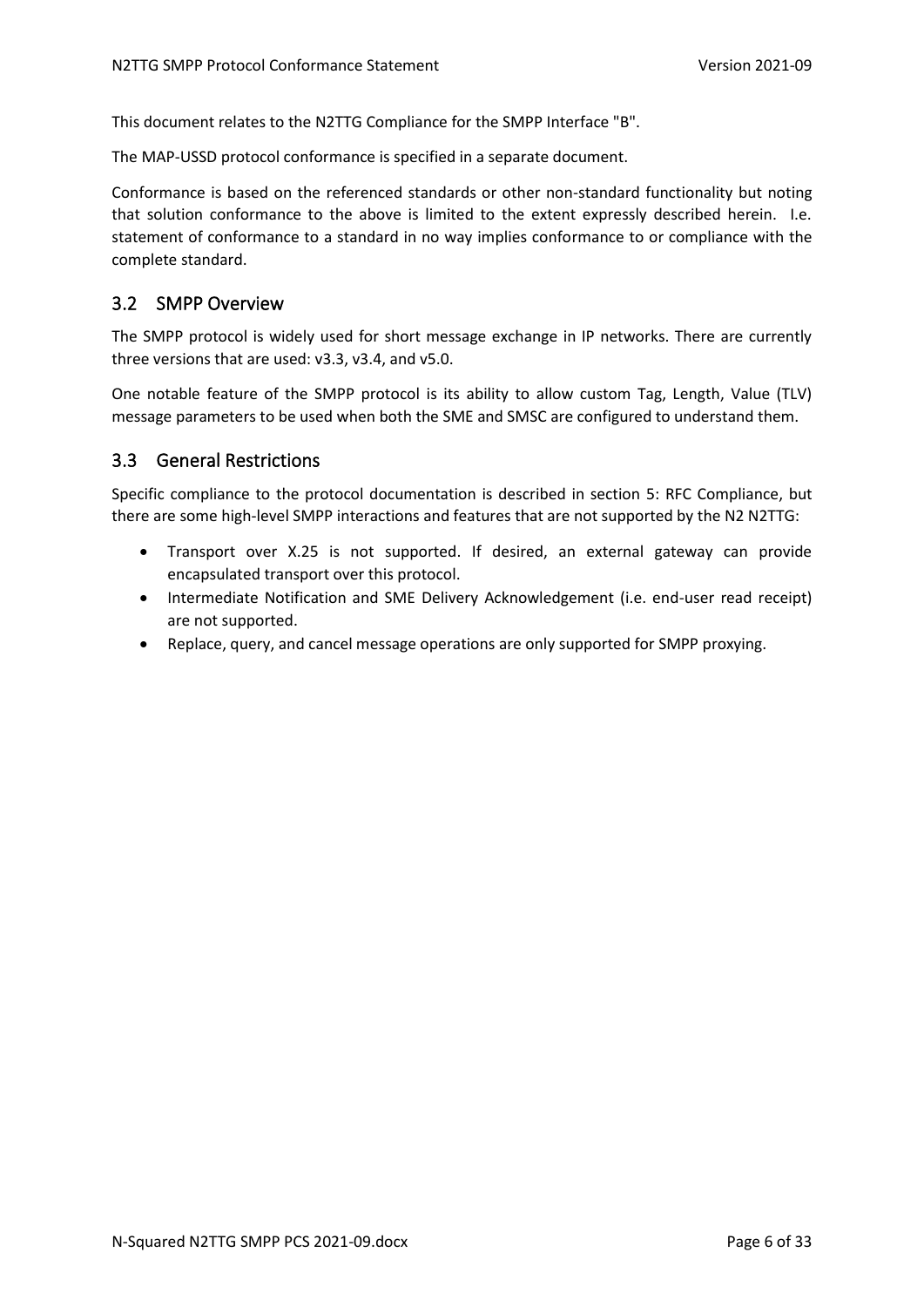# <span id="page-6-0"></span>4 SMPP Messaging

## <span id="page-6-1"></span>4.1 Message Encoding

All SMPP messaging sent by the N2TTG will follow the basic encoding of the protocol documents [R-6, R-3]. Received SMPP messages must also follow this encoding.

#### <span id="page-6-2"></span>4.1.1 SMPP Headers

All SMPP headers generated by the N2TTG are set in compliance with SMPP v3.4/5.0 section 3.2 [R-6, R-3].

| <b>Field</b>                    | Type / Length     | <b>Notes</b>                                                                                          |
|---------------------------------|-------------------|-------------------------------------------------------------------------------------------------------|
| command length                  | Integer, 4 octets | Total message length, including header.                                                               |
| command id<br>Integer, 4 octets |                   | Identification value for operation. All operation types are<br>supported.                             |
| command status                  | Integer, 4 octets | Set according to SMPP v3.4 [R-6].                                                                     |
| sequence number                 | Integer, 4 octets | Set to 0 on the first message sent on a connection and<br>increased by 1 for each subsequent message. |

*Table 1: SMPP headers*

#### <span id="page-6-3"></span>4.1.2 SMPP Body

All SMPP PDU bodies generated by the N2TTG are set in compliance with SMPP v3.4/v5.0 section 4 [R-6, R-3].

All fixed body fields in all SMPP operations are supported.

#### <span id="page-6-4"></span>4.1.3 SMPP TLVs

All SMPP TLVs generated by the N2TTG are set in compliance with SMPP v3.4 section 5.3 [R-6] and SMPP v5.0 sections 4.2.4/4.2.5 [R-3].

| <b>Field</b> | Type / Length     | <b>Notes</b>                                 |
|--------------|-------------------|----------------------------------------------|
| taq          | Integer, 2 octets | Set according to configuration and/or input. |
| length       | Integer, 2 octets | Length of the TLV value.                     |
| value        | Variable          | As specified by the TLV tag and TLV length.  |
|              |                   | Table 2: SMPP TLVs                           |

In addition to the stated compliance to standard TLVs given in *[Table 12:](#page-22-1) [N2TTG compliance to SMPP](#page-22-1)  [v3.4](#page-22-1)*, the N2TTG may be configured to receive and send arbitrary standard or vendor-specific TLVs. Refer to the N2SVCD technical guide [R-2] for further details.

#### <span id="page-6-5"></span>4.1.4 PDU Data Types

The N2TTG supports all data types specified in SMPP v3.4/5.0 section 3.1 [R-6, R-3]. Specifically, the following data types are supported for both fixed and optional fields:

- Octet String
- Integer
- C-Octet String (including Decimal and Hexadecimal)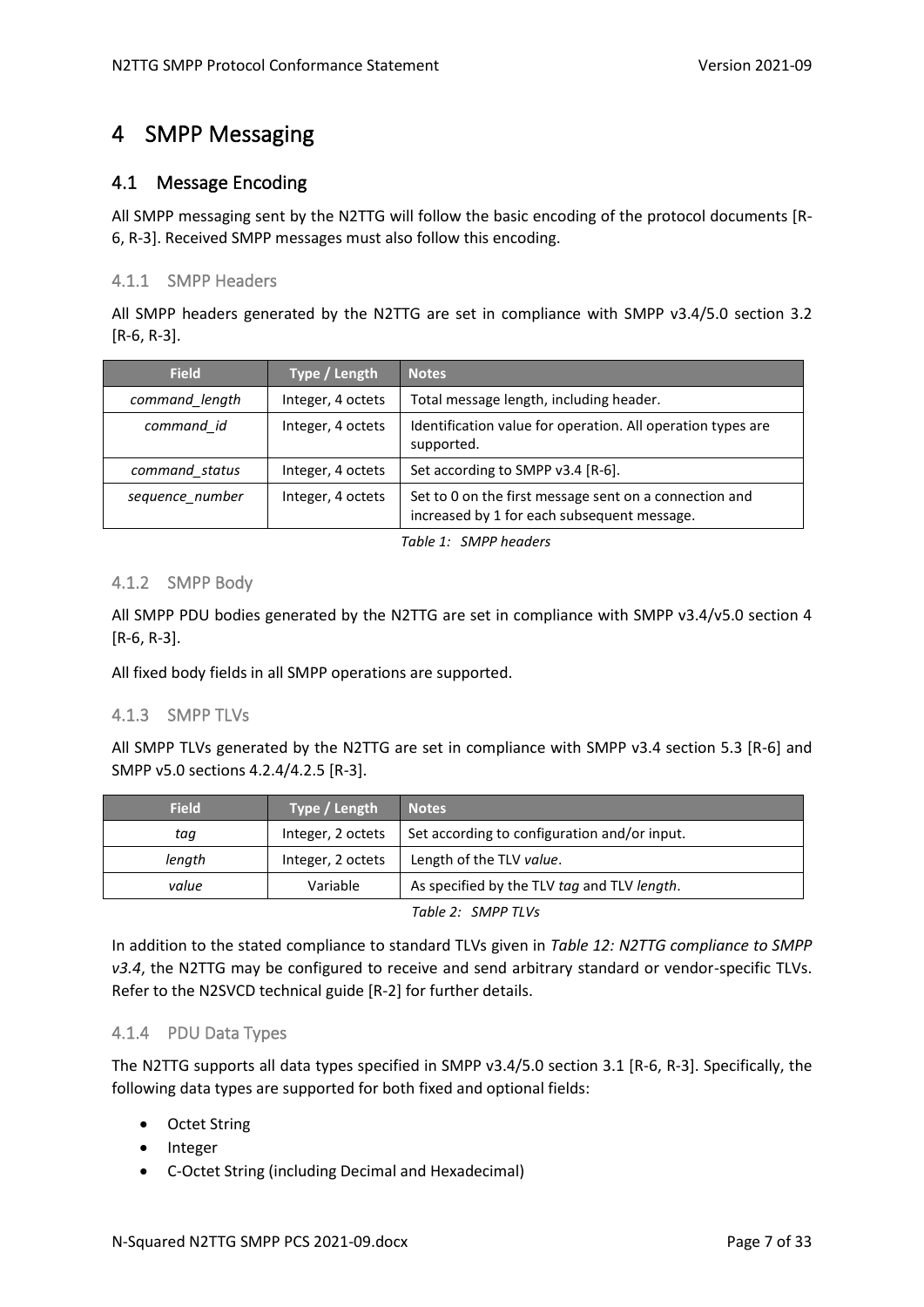#### <span id="page-7-0"></span>4.1.5 SMPP Data Coding

The N2TTG supports flexible per-message encoding and/or decoding of SMS text based on the configured allowed data codings and the input and/or processing that has taken place. Refer to the N2SVCD technical guide [R-2] for further details.

The following encodings are supported:

- GSM 7-bit/8-bit, default language table only (GSM 23.38)
- Latin 1 (ISO/IEC 8859-1)
- Latin/Cyrillic (ISO/IEC 8859-5)
- Latin/Hebrew (ISO/IEC 8859-8)
- Latin 9 (ISO/IEC 8859-15)
- Windows-1252 (CP-1252)
- IA5 (CCITT T.50)/ASCII (ANSI X3.4)
- UCS2 (ISO 10646-UCS2)
- UTF8 (ISO 10646-UTF8)

Note that the correlation of the data coding used and the value of the *data\_coding* fixed field is configurable globally.

For flash messaging, the N2TTG offers multiple operation modes per SMSC connection:

- 1. Use the standard SMPP flash class *1111xxxx* format for 7-bit and 8-bit encodings and optionally use the alternate GSM [R-5] *00xxxxxx* format with message class indicator for 16 bit encoding.
- 2. Use only the alternate GSM [R-5] *00xxxxxx* format with message class indicator for 7-bit, 8 bit, and 16-bit encodings.
- 3. Use the non-flash SMPP data coding values with the alternate SMPP message class indicator in the *dest\_addr\_subunit* TLV.

#### <span id="page-7-1"></span>4.1.6 SMPP Message Segmentation

For overlength messages generated by the N2TTG, no segmentation will be applied; the *payload* TLV will be used for the entire message.

The N2TTG does not support receiving segmented messages - either the *short\_message* body field or the *payload* TLV must be used to contain the entire message text.

#### <span id="page-7-2"></span>4.2 Connection Management

The N2TTG may be configured to accept inbound TCP connections from or to invoke outbound TCP connections to other SMPP SMEs or SMSCs, following the *bind* operation specified in SMPP v3.4 section 4.1 [R-6] and SMPP v5.0 section 4.1.1 [R-3]. All SMPP connection management operations are supported by the N2TTG, specifically:

- *bind\_transmitter* and *bind\_transmitter\_resp*
- *bind\_receiver* and *bind\_receiver\_resp*
- *bind\_transceiver* and *bind\_transceiver\_resp*
- *outbind*
- *unbind* and *unbind\_resp*
- *enquire\_link* and *enquire\_link\_resp*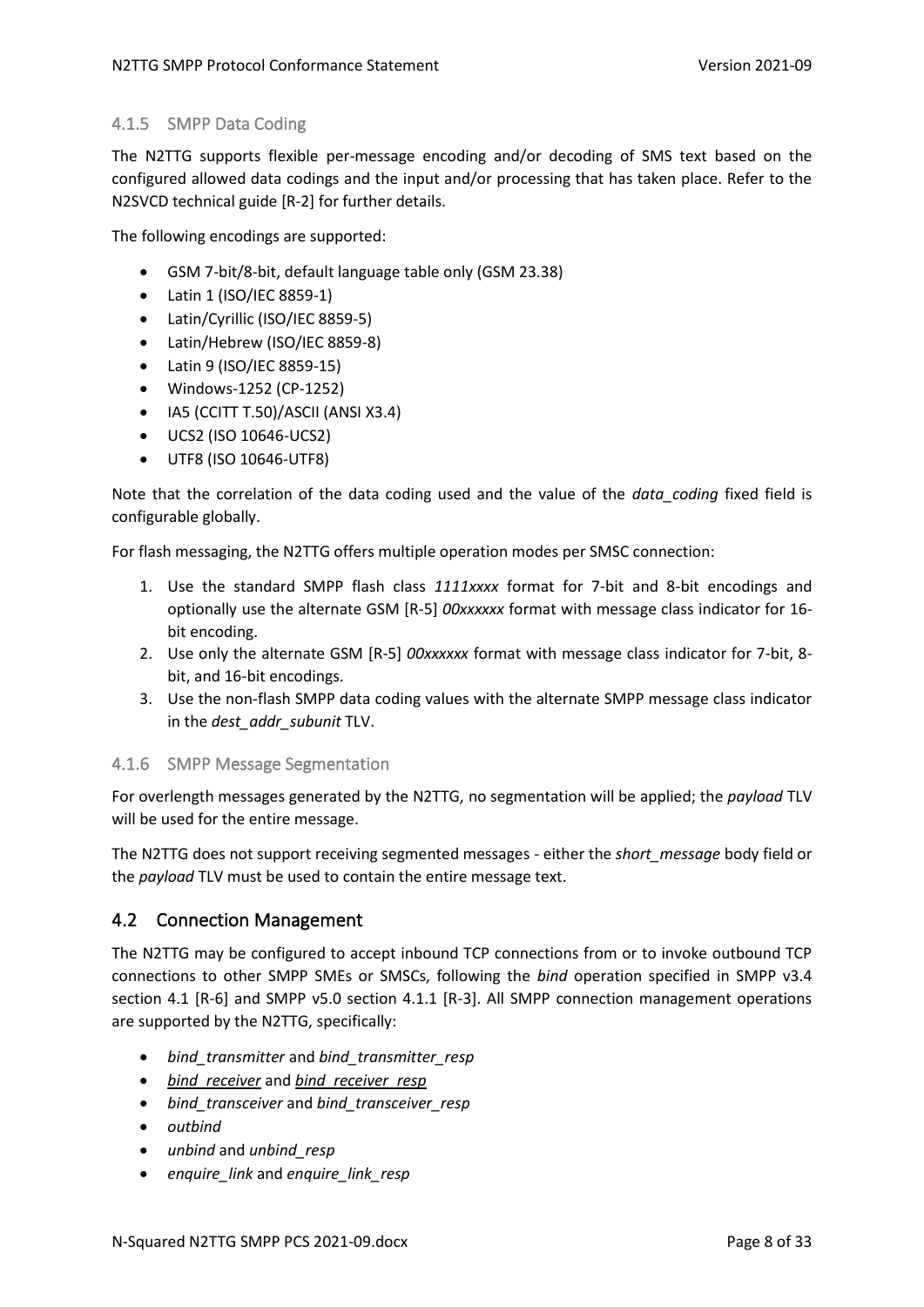The message parameters for these operations are shown in the following sections.

The N2TTG must be configured with a whitelist of information for SMEs or SMSCs that initiate connections to the N2TTG.

Connections may be made to and from the N2TTG over TCP. STCP is not supported.

Refer to the N2SVCD Technical Guide [R-1] for details of the configuration allowed for SMPP connection management.

#### <span id="page-8-0"></span>4.2.1 BIND Operation

The N2TTG supports all forms of *bind* messages for the establishment of connections to SMEs and SMSCs. Depending on whether the N2TTG is configured to listen or initiate connections, both *bind*  requests and responses may be sent and/or received.

| <b>Field</b>         | <b>Size</b>  | <b>Type</b>              | <b>Presence</b> |              |                                                 |                                                                                             |  |  | <b>Inbound Notes</b> | <b>Outbound Notes</b> |
|----------------------|--------------|--------------------------|-----------------|--------------|-------------------------------------------------|---------------------------------------------------------------------------------------------|--|--|----------------------|-----------------------|
|                      |              |                          | Req.            | Resp.        |                                                 |                                                                                             |  |  |                      |                       |
| system_id            | 1.16         | C-Octet<br>String        | 1               | $\mathbf{1}$ | Must match<br>configured entity<br>credentials. | Set globally from<br>configuration. Only<br>included in responses<br>if bind was successful |  |  |                      |                       |
| password             | 19           | C-Octet<br>String        | $\mathbf{1}$    | $\Omega$     | Must match<br>configured entity<br>credentials. | Set globally from<br>configuration.                                                         |  |  |                      |                       |
| system_type          | 113          | C-Octet<br><b>String</b> | $\mathbf{1}$    | $\Omega$     | Not used.                                       | Set globally from<br>configuration.                                                         |  |  |                      |                       |
| interface version    | $\mathbf{1}$ | Integer                  | $\mathbf{1}$    | 0            | Not used.                                       | Set to 0x34.                                                                                |  |  |                      |                       |
| addr_ton             | $\mathbf{1}$ | Integer                  | 1               | 0            | Not used.                                       | Set to NULL.                                                                                |  |  |                      |                       |
| addr_npi             | $\mathbf{1}$ | Integer                  | $\mathbf{1}$    | 0            | Not used.                                       | Set to NULL.                                                                                |  |  |                      |                       |
| address_range        | 141          | C-Octet<br><b>String</b> | $\mathbf{1}$    | $\Omega$     | Not used.                                       | Set to NULL.                                                                                |  |  |                      |                       |
| sc interface version | 0+           | <b>TLV</b>               | 0               | $0+$         | Not used.                                       | Not sent.                                                                                   |  |  |                      |                       |

*Table 3: BIND request/response body parameters*

#### <span id="page-8-3"></span><span id="page-8-1"></span>4.2.2 OUTBIND Operation

The N2TTG supports receiving *outbind* messages to request a *bind\_receiver* message to be sent. These messages do not have responses.

| The N2TTG does not send outbind messages. |  |
|-------------------------------------------|--|
|-------------------------------------------|--|

| <b>Field</b> | <b>Size</b> | Tvpe           | <b>Presence Inbound Notes</b>             |
|--------------|-------------|----------------|-------------------------------------------|
| system id    | 116         | C-Octet String | Must match configured entity credentials. |
| password     | 19          | C-Octet String | Must match configured entity credentials. |

*Table 4: OUTBIND request/response body parameters*

#### <span id="page-8-2"></span>4.2.3 UNBIND Operation

When the N2TTG platform is taken out of service, an *unbind* message is sent to all connected SMEs and SMSCs. These entities may attempt to reconnect as required.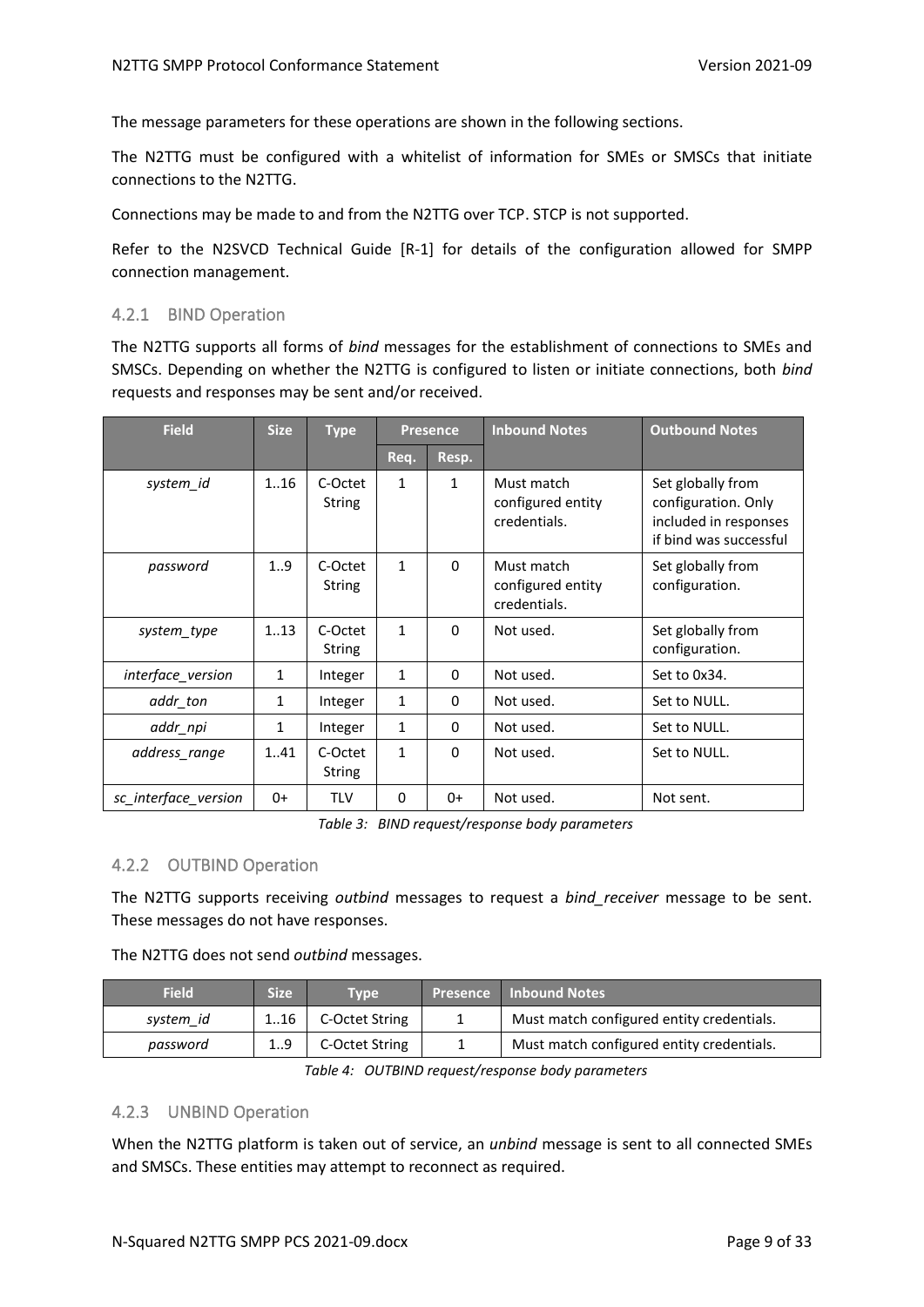In cases where an *unbind* is received from a SME or SMSC and the N2TTG is configured to initiate connections, reconnections will be made on the configured schedule.

No body is present on *unbind* requests or responses.

#### <span id="page-9-0"></span>4.2.4 ENQUIRE LINK Operation

The N2TTG will send *enquire\_link* requests to connected SMEs and SMSCs after no traffic is received from them for a configurable period. If no response or new traffic is received, or the request cannot be delivered, the N2TTG will behave as if an *unbind* request has been received, as set out in section *[4.2.3: UNBIND Operation](#page-8-2)*.

Under normal circumstances, the N2TTG will always send a response to a received *enquire\_link* from a connected entity to indicate that the system is functioning nominally.

No body is present on *enquire\_link* requests or responses.

#### <span id="page-9-1"></span>4.3 SMPP Messaging

The supported SMPP PDU operations for SMPP generation and processing are:

- Send and receive *generic\_nack*
- Send and receive *submit\_sm* and *submit\_sm\_resp*
- Send and receive *submit\_multi* and *submit\_multi\_resp*
- Send and receive *deliver\_sm* and *deliver\_sm\_resp*
- Send and receive *data\_sm* and *data\_sm\_resp*
- Send and receive *alert\_notification*

The following operations are not supported:

- *broadcast\_sm* and *broadcast\_sm\_resp*
- *cancel\_broadcast\_sm* and *cancel\_broadcast\_sm\_resp*
- *query\_broadcast\_sm* and *query\_broadcast\_sm\_resp*
- *query\_sm* and *query\_sm\_resp*
- *cancel\_sm* and *cancel\_sm\_resp*
- *replace\_sm* and *replace\_sm\_resp*

#### 4.3.1.1 GENERIC NACK Operation

The N2TTG supports both sending and receiving *generic\_nack* operations.

SMPP entities may return a *generic nack* in cases where a message-specific response is not suitable. In such cases, the N2TTG will be unable to determine any specific error details from the response and will apply default error handling.

The N2TTG will only send *generic\_nack* responses if the received SMPP message is corrupt and the appropriate response with a corresponding *command\_id* cannot be selected.

No body is present on *generic\_nack* responses.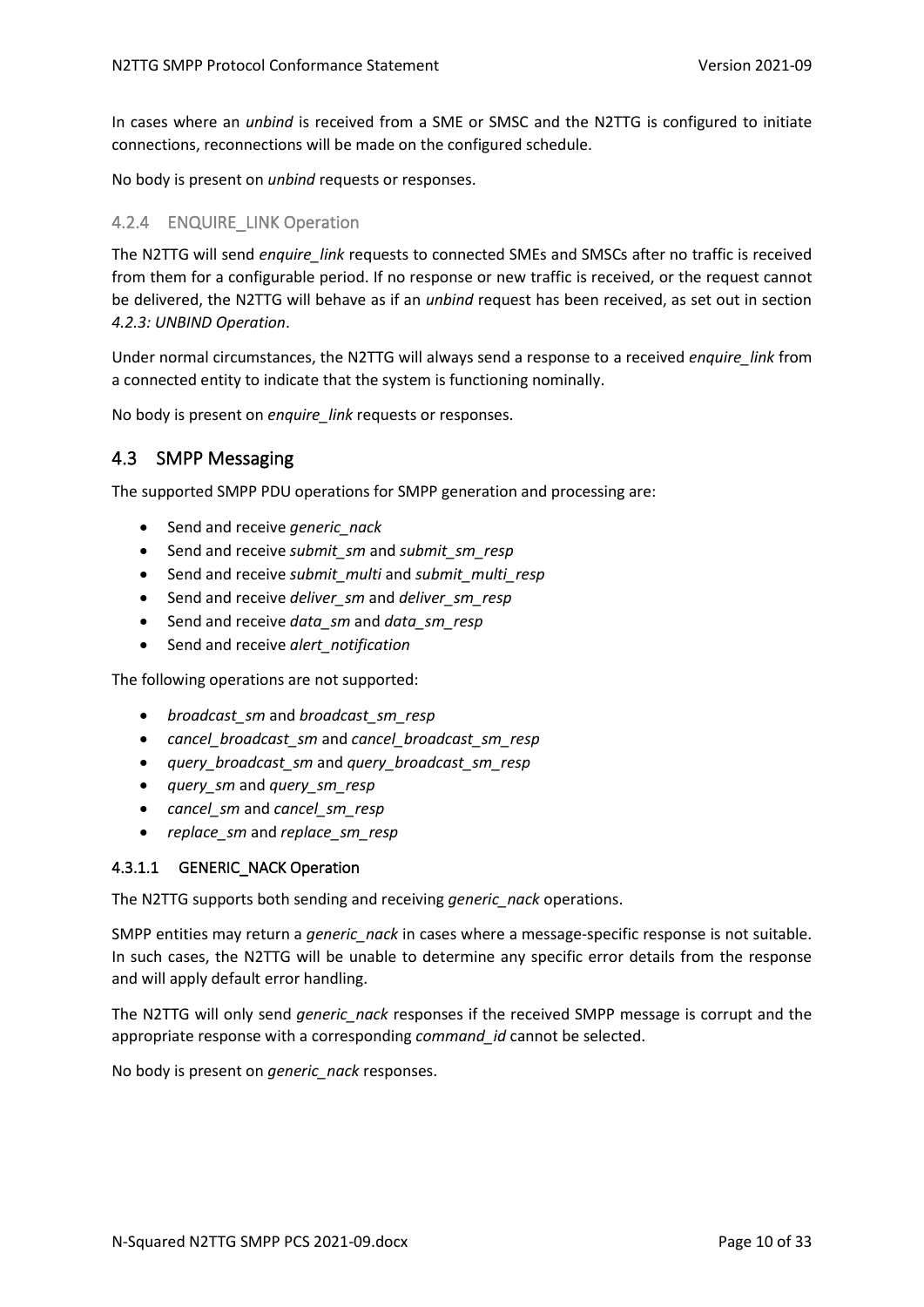## 4.3.1.2 SUBMIT\_SM Operation

The N2TTG supports receiving SMS via the *submit\_sm* operation. This includes the generation of appropriate *submit\_sm\_resp* messages.

| <b>Field</b>            | <b>Size</b>                               | <b>Type</b>         |              | Presence    | <b>Inbound Notes</b>                                           |  |
|-------------------------|-------------------------------------------|---------------------|--------------|-------------|----------------------------------------------------------------|--|
|                         |                                           |                     | Req.         | Resp.       |                                                                |  |
| service_type            | 1.6                                       | C-Octet String      | 1            | 0           | Not used.                                                      |  |
| source addr ton         | $\mathbf{1}$                              | Integer             | $\mathbf{1}$ | 0           | Used in number normalisation.                                  |  |
| source addr npi         | $\mathbf{1}$                              | Integer             | $\mathbf{1}$ | 0           | Used in number normalisation.                                  |  |
| source_addr             | 121                                       | C-Octet String      | $\mathbf{1}$ | 0           | Used as source address.                                        |  |
| dest addr ton           | $\mathbf{1}$                              | Integer             | $\mathbf{1}$ | 0           | Used in number normalisation.                                  |  |
| dest addr npi           | $\mathbf{1}$                              | Integer             | $\mathbf{1}$ | 0           | Used in number normalisation.                                  |  |
| destination addr        | 121                                       | C-Octet String      | $\mathbf{1}$ | $\mathbf 0$ | Used as destination address.                                   |  |
| esm_class               | $\mathbf{1}$                              | Integer             | $\mathbf{1}$ | 0           | Not used.                                                      |  |
| protocol id             | $\mathbf{1}$                              | Integer             | $\mathbf{1}$ | $\mathbf 0$ | Not used.                                                      |  |
| priority_flag           | $\mathbf{1}$                              | Integer             | $\mathbf{1}$ | 0           | Not used.                                                      |  |
| schedule delivery time  | 1 17                                      | C-Octet String      | 1            | $\mathbf 0$ | Not used.                                                      |  |
| validity period         | 1 17                                      | C-Octet String      | 1            | 0           | Not used.                                                      |  |
| registered delivery     | $\mathbf{1}$                              | Integer             | $\mathbf{1}$ | 0           | Not used.                                                      |  |
| replace if present flag | $\mathbf{1}$                              | Integer             | $\mathbf{1}$ | $\mathbf 0$ | Not used.                                                      |  |
| data coding             | $\mathbf{1}$                              | Integer             | 1            | 0           | Must match configured values for successful<br>message decode. |  |
| sm_default_msg_id       | $\mathbf{1}$                              | Integer             | $\mathbf{1}$ | 0           | Not used.                                                      |  |
| sm length               | $\mathbf{1}$                              | Integer             | $\mathbf{1}$ | $\mathbf 0$ | Used for message decode.                                       |  |
| short message           | 0.254                                     | <b>Octet String</b> | $\mathbf{1}$ | 0           | Used for message decode.                                       |  |
| message id              | 0.65                                      | C-Octet String      | 0            | 01          | Used for message correlation to DLR.                           |  |
| (TLVs)                  | As per Table 10: Message submission TLVs. |                     |              |             |                                                                |  |

*Table 5: SUBMIT\_SM request/response body parameters*

#### <span id="page-10-0"></span>4.3.1.3 SUBMIT\_MULTI Operation

The N2TTG supports receiving multiple SMS via the *submit\_multi* operation. This includes the processing of appropriate *submit\_multi\_resp* messages.

| <b>Field</b>     | <b>Size</b>  | <b>Type</b>    | Presence |          | <b>Inbound Notes</b>                                                                  |
|------------------|--------------|----------------|----------|----------|---------------------------------------------------------------------------------------|
|                  |              |                | Req.     | Resp.    |                                                                                       |
| service type     |              |                |          |          | As per Table 5: SUBMIT SM request/response body parameters.                           |
| source_addr_ton  |              |                |          |          | As per Table 5: SUBMIT SM request/response body parameters.                           |
| source_addr_npi  |              |                |          |          | As per Table 5: SUBMIT SM request/response body parameters.                           |
| source addr      |              |                |          |          | As per Table 5: SUBMIT SM request/response body parameters.                           |
| number of dests  | 1            | Integer        | 1        | 0        | Used as destination address count.                                                    |
| dest flag        | $\mathbf{1}$ | Integer        | $1+$     | 0        | Used in destination determination.                                                    |
| dest addr ton    | 1            | Integer        | $0+$     | $\Omega$ | Used in number normalisation. Requires aligned<br>dest addr npi and destination addr. |
| dest addr npi    | $\mathbf{1}$ | Integer        | $0+$     | 0        | Used in number normalisation. Requires aligned<br>dest addr ton and destination addr. |
| destination addr | 121          | C-Octet String | $0+$     | 0        | Used as destination address. Requires aligned<br>dest addr ton and dest addr npi.     |
| dl name          | 121          | C-Octet String | $0+$     | 0        | Used as destination address.                                                          |
| esm class        |              |                |          |          | As per Table 5: SUBMIT SM request/response body parameters.                           |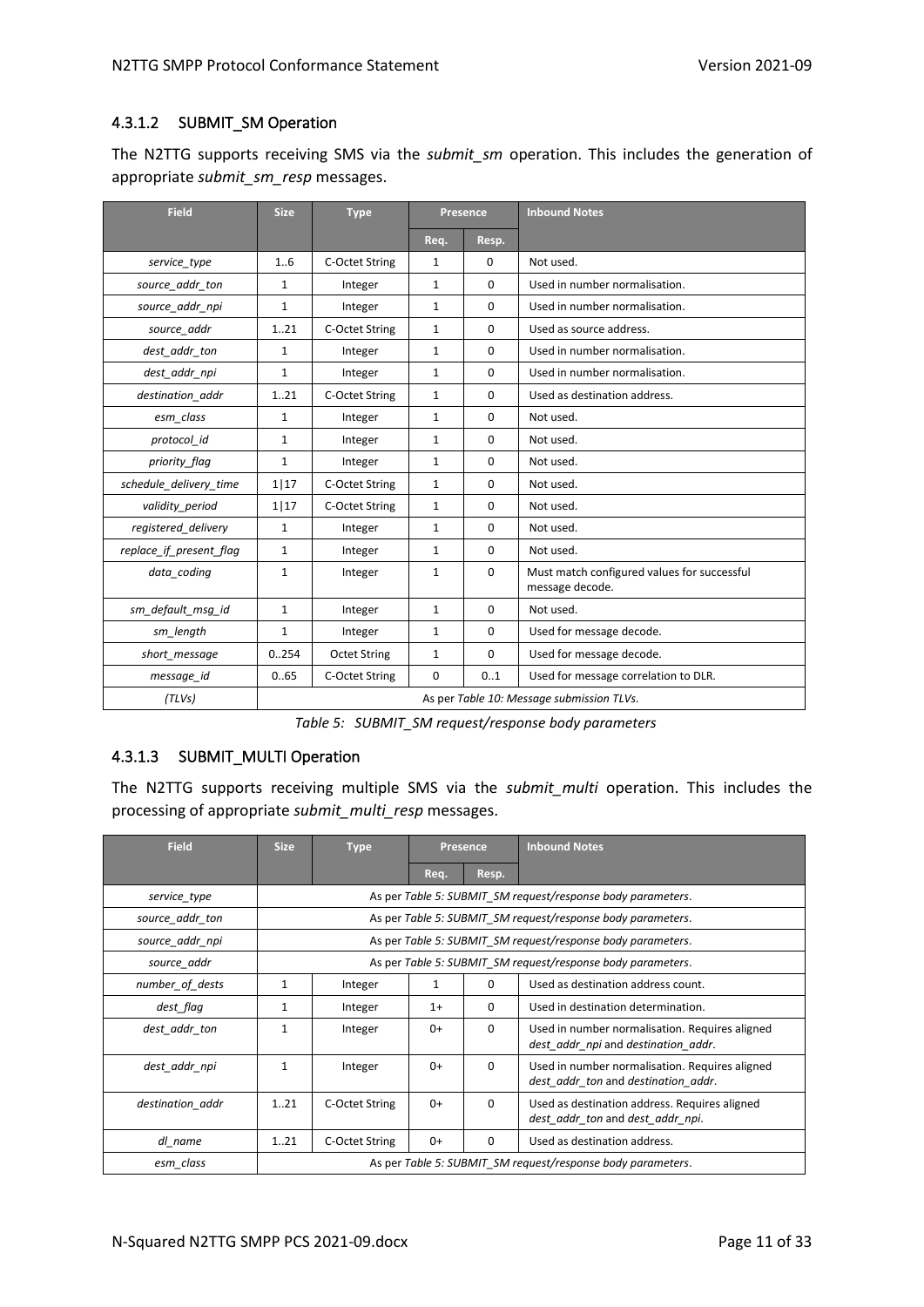| <b>Field</b>            | <b>Size</b>                                                 | <b>Type</b>                                                 | <b>Presence</b> |              | <b>Inbound Notes</b>                                                                                                  |  |  |  |
|-------------------------|-------------------------------------------------------------|-------------------------------------------------------------|-----------------|--------------|-----------------------------------------------------------------------------------------------------------------------|--|--|--|
|                         |                                                             |                                                             | Req.            | Resp.        |                                                                                                                       |  |  |  |
| protocol id             |                                                             | As per Table 5: SUBMIT_SM request/response body parameters. |                 |              |                                                                                                                       |  |  |  |
| priority_flag           |                                                             |                                                             |                 |              | As per Table 5: SUBMIT_SM request/response body parameters.                                                           |  |  |  |
| schedule delivery time  |                                                             |                                                             |                 |              | As per Table 5: SUBMIT SM request/response body parameters.                                                           |  |  |  |
| validity period         |                                                             |                                                             |                 |              | As per Table 5: SUBMIT SM request/response body parameters.                                                           |  |  |  |
| registered delivery     |                                                             |                                                             |                 |              | As per Table 5: SUBMIT SM request/response body parameters.                                                           |  |  |  |
| replace_if_present_flag |                                                             |                                                             |                 |              | As per Table 5: SUBMIT SM request/response body parameters.                                                           |  |  |  |
| data_coding             |                                                             |                                                             |                 |              | As per Table 5: SUBMIT SM request/response body parameters.                                                           |  |  |  |
| sm default msg id       |                                                             |                                                             |                 |              | As per Table 5: SUBMIT SM request/response body parameters.                                                           |  |  |  |
| sm_length               |                                                             |                                                             |                 |              | As per Table 5: SUBMIT_SM request/response body parameters.                                                           |  |  |  |
| short_message           | As per Table 5: SUBMIT SM request/response body parameters. |                                                             |                 |              |                                                                                                                       |  |  |  |
| message_id              | As per Table 5: SUBMIT_SM request/response body parameters. |                                                             |                 |              |                                                                                                                       |  |  |  |
| no_unsuccess            | $\mathbf{1}$                                                | Integer                                                     | 0               | $\mathbf{1}$ | Used as failed destination address count.                                                                             |  |  |  |
| unsuccess sme           | 1                                                           | Integer                                                     | 0               | $\mathbf{1}$ | Used as failed destination address count.                                                                             |  |  |  |
| dest flag               | 1                                                           | Integer                                                     | 0               | $1+$         | Used in failed destination determination.                                                                             |  |  |  |
| dest addr ton           | $\mathbf{1}$                                                | Integer                                                     | 0               | 0+           | Used in number normalisation. Requires aligned<br>dest_addr_npi destination_addr, and<br>error status code.           |  |  |  |
| dest addr npi           | $\mathbf{1}$                                                | Integer                                                     | 0               | $0+$         | Used in number normalisation. Requires aligned<br>dest_addr_ton, destination_addr, and<br>error status code.          |  |  |  |
| destination addr        | 121                                                         | C-Octet String                                              | $\Omega$        | $0+$         | Used in failed destination determination. Requires<br>aligned dest addr ton, dest addr npi, and<br>error_status_code. |  |  |  |
| error_status_code       | $\overline{a}$                                              | Integer                                                     | 0               | $0+$         | Used in failed destination determination. Requires<br>aligned dest_addr_ton, dest_addr_npi, and<br>destination addr.  |  |  |  |
| message_id              | 0.65                                                        | C-Octet String                                              | $\Omega$        | 0.1          | Used for message correlation to DLR.                                                                                  |  |  |  |
| (TLVs)                  |                                                             |                                                             |                 |              | As per Table 10: Message submission TLVs.                                                                             |  |  |  |

*Table 6: SUBMIT\_MULTI request/response body parameters*

#### <span id="page-11-1"></span><span id="page-11-0"></span>4.3.1.4 DELIVER\_SM Operation

The N2TTG supports sending SMS via the *deliver sm* operation. This includes the processing of appropriate *deliver\_sm\_resp* messages.

Note that, as the N2TTG may only ever request SMSC delivery receipts in the *registered\_delivery* field, the only supported delivery receipts are for the case of SMSC Delivery Receipt. SME Delivery Acknowledgment, SME Manual/User Acknowledgement, and Intermediate Notification are not supported.

When processing SMSC delivery receipts:

- The N2TTG will preferentially use the TLVs *network\_error\_code* and *message\_state* to determine the status of the sent message.
- The N2TTG will preferentially use the TLV *receipted message id* to identify the original sent message. If this TLV is not available, the regular expression  $\Delta$ id: ([^ ]+). \*\$ is used to determine the message identifier from the short message text.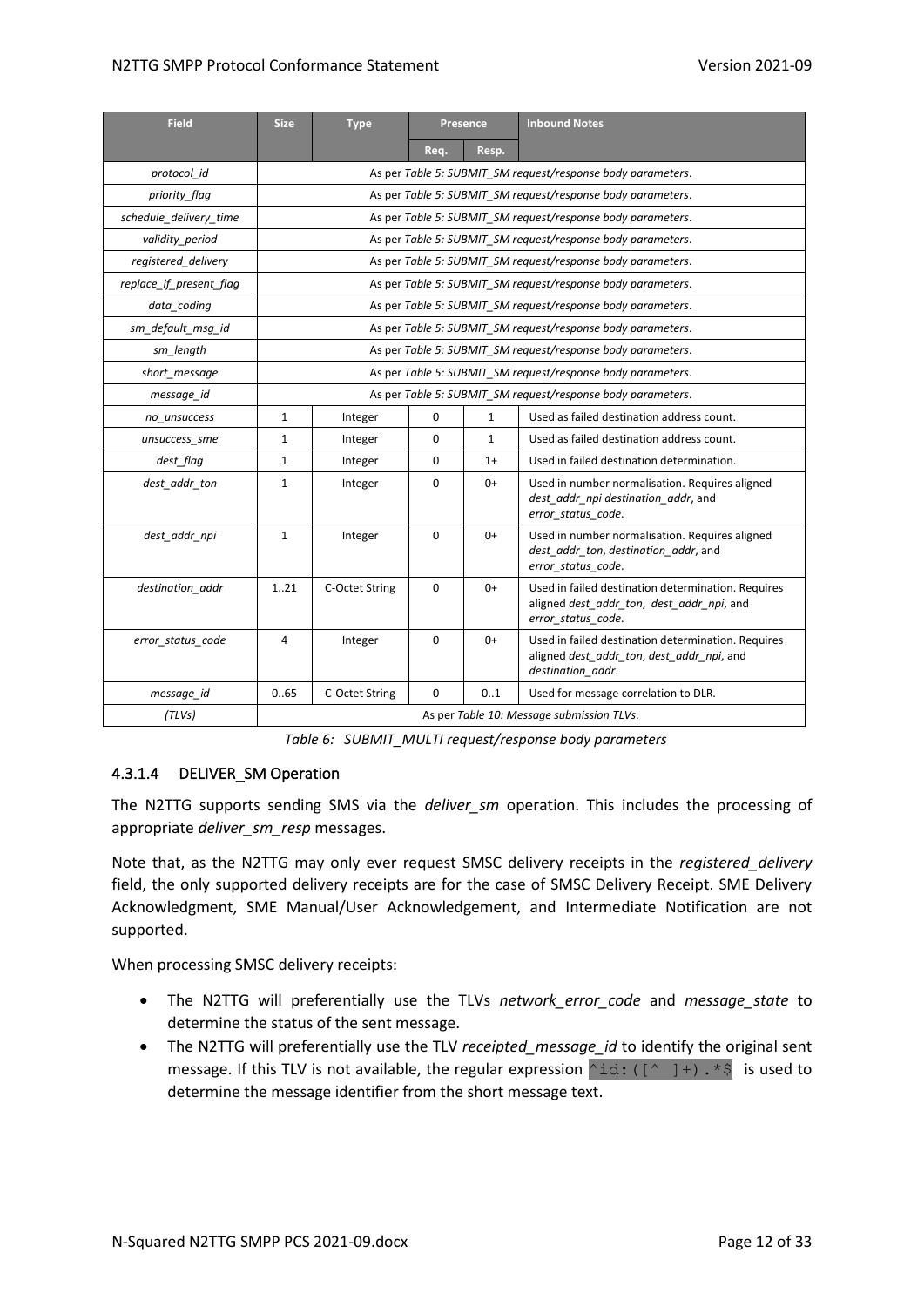| <b>Field</b>            | <b>Size</b>                                      | <b>Type</b>                                                 |              | Presence    | <b>Outbound Notes</b>                                       |  |  |
|-------------------------|--------------------------------------------------|-------------------------------------------------------------|--------------|-------------|-------------------------------------------------------------|--|--|
|                         |                                                  |                                                             | Req.         | Resp.       |                                                             |  |  |
| service_type            |                                                  |                                                             |              |             | As per Table 5: SUBMIT_SM request/response body parameters. |  |  |
| source_addr_ton         |                                                  |                                                             |              |             | As per Table 5: SUBMIT_SM request/response body parameters. |  |  |
| source_addr_npi         |                                                  |                                                             |              |             | As per Table 5: SUBMIT SM request/response body parameters. |  |  |
| source_addr             |                                                  |                                                             |              |             | As per Table 5: SUBMIT_SM request/response body parameters. |  |  |
| dest addr ton           |                                                  |                                                             |              |             | As per Table 5: SUBMIT SM request/response body parameters. |  |  |
| dest_addr_npi           |                                                  |                                                             |              |             | As per Table 5: SUBMIT SM request/response body parameters. |  |  |
| destination addr        |                                                  |                                                             |              |             | As per Table 5: SUBMIT SM request/response body parameters. |  |  |
| esm_class               |                                                  |                                                             |              |             | As per Table 5: SUBMIT_SM request/response body parameters. |  |  |
| protocol_id             |                                                  |                                                             |              |             | As per Table 5: SUBMIT SM request/response body parameters. |  |  |
| priority_flag           |                                                  |                                                             |              |             | As per Table 5: SUBMIT SM request/response body parameters. |  |  |
| schedule delivery time  | 1                                                | C-Octet String                                              | 1            | 0           | Set to NULL.                                                |  |  |
| validity period         | 1                                                | C-Octet String                                              | 1            | $\Omega$    | Set to NULL.                                                |  |  |
| registered delivery     |                                                  |                                                             |              |             | As per Table 5: SUBMIT_SM request/response body parameters. |  |  |
| replace if present flag | 1                                                | Integer                                                     | $\mathbf{1}$ | $\mathbf 0$ | Set to NULL.                                                |  |  |
| data coding             |                                                  |                                                             |              |             | As per Table 5: SUBMIT SM request/response body parameters. |  |  |
| sm_default_msg_id       | $\mathbf 0$<br>Set to NULL.<br>1<br>1<br>Integer |                                                             |              |             |                                                             |  |  |
| sm_length               |                                                  | As per Table 5: SUBMIT_SM request/response body parameters. |              |             |                                                             |  |  |
| short message           | 0.254                                            | <b>Octet String</b>                                         | $\mathbf{1}$ | 0           | Set per-message by input or processing.                     |  |  |
| message id              |                                                  |                                                             |              |             | As per Table 5: SUBMIT SM request/response body parameters. |  |  |

*Table 7: DELIVER\_SM request/response body parameters*

#### <span id="page-12-0"></span>4.3.1.5 DATA\_SM Operation

The N2TTG supports receiving SMS via the *data\_sm* operation. This includes the generation of appropriate *data\_sm\_resp* messages.

| <b>Field</b>        | <b>Size</b> | <b>Type</b>    |      | Presence | <b>Inbound Notes</b>                                        |
|---------------------|-------------|----------------|------|----------|-------------------------------------------------------------|
|                     |             |                | Req. | Resp.    |                                                             |
| service_type        |             |                |      |          | As per Table 5: SUBMIT_SM request/response body parameters. |
| source addr ton     |             |                |      |          | As per Table 5: SUBMIT SM request/response body parameters. |
| source addr npi     |             |                |      |          | As per Table 5: SUBMIT SM request/response body parameters. |
| source addr         |             |                |      |          | As per Table 5: SUBMIT_SM request/response body parameters. |
| dest addr ton       |             |                |      |          | As per Table 5: SUBMIT SM request/response body parameters. |
| dest addr npi       |             |                |      |          | As per Table 5: SUBMIT SM request/response body parameters. |
| destination addr    |             |                |      |          | As per Table 5: SUBMIT SM request/response body parameters. |
| esm class           |             |                |      |          | As per Table 5: SUBMIT_SM request/response body parameters. |
| registered delivery |             |                |      |          | As per Table 5: SUBMIT SM request/response body parameters. |
| data coding         |             |                |      |          | As per Table 5: SUBMIT SM request/response body parameters. |
| message_id          | 065         | C-Octet String | 0    | 01       | Used for message correlation to DLR.                        |
| (TLVs)              |             |                |      |          | As per Table 10: Message submission TLVs.                   |

*Table 8: DATA\_SM request/response body parameters*

#### <span id="page-12-1"></span>4.3.1.6 QUERY\_SM Operation

The N2TTG does not support the *query\_sm* / *query\_sm\_resp* operations.

#### 4.3.1.7 CANCEL\_SM Operation

The N2TTG does not support the *cancel\_sm* / *cancel\_sm\_resp* operations.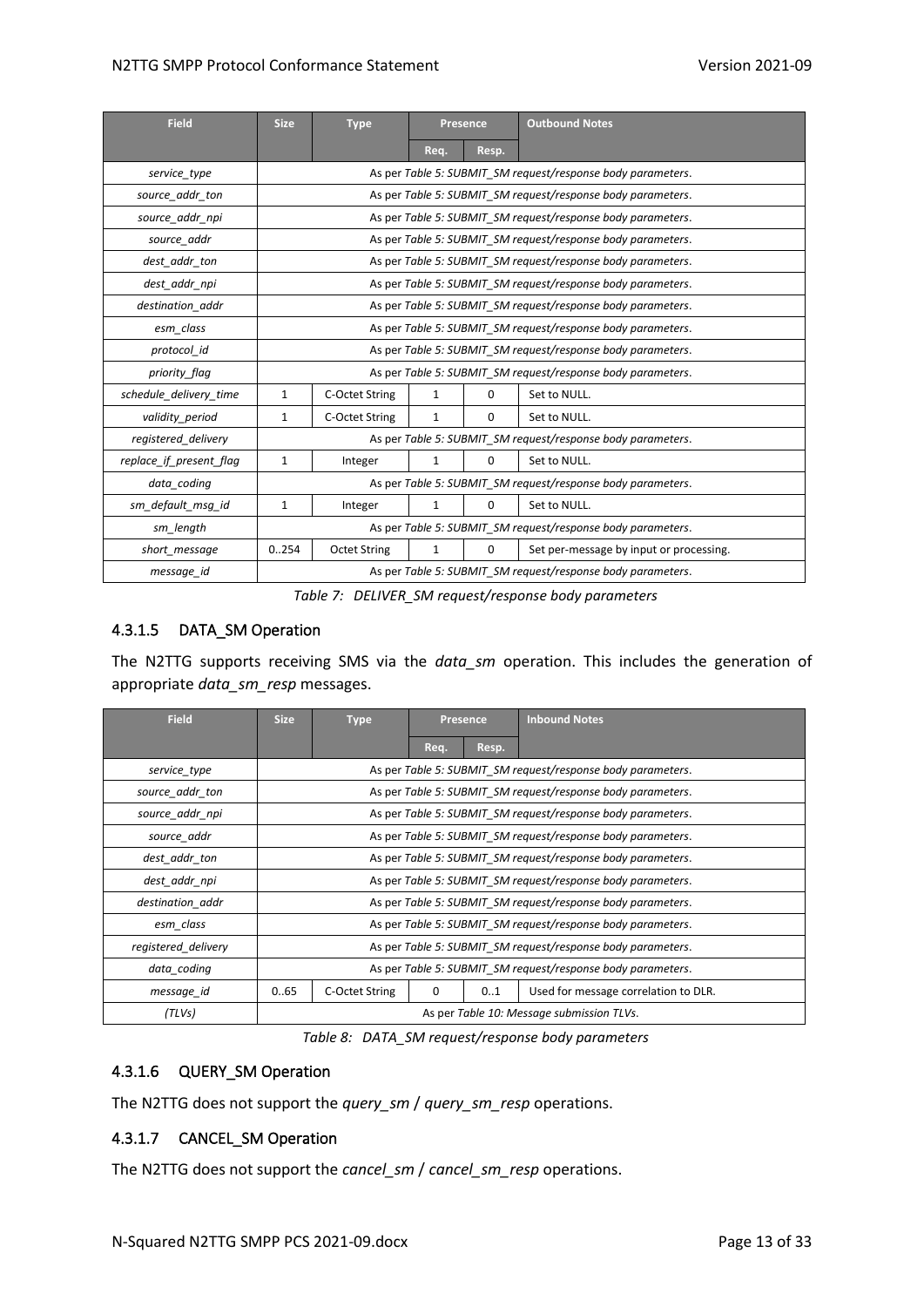#### 4.3.1.8 REPLACE\_SM Operation

The N2TTG does not support the *replace\_sm* / *replace\_sm\_resp* operations.

#### 4.3.1.9 ALERT\_NOTIFICATION Operation

The N2TTG supports receiving *alert\_notification* operations.

| <b>Field</b>           | <b>Size</b> | <b>Type</b>                                                 | Presence |              | <b>Inbound Notes</b>                                        |  |  |  |
|------------------------|-------------|-------------------------------------------------------------|----------|--------------|-------------------------------------------------------------|--|--|--|
|                        |             |                                                             | Req.     | Resp.        |                                                             |  |  |  |
| source addr ton        |             | As per Table 5: SUBMIT_SM request/response body parameters. |          |              |                                                             |  |  |  |
| source addr npi        |             | As per Table 5: SUBMIT SM request/response body parameters. |          |              |                                                             |  |  |  |
| source addr            |             |                                                             |          |              | As per Table 5: SUBMIT SM request/response body parameters. |  |  |  |
| esme addr ton          |             | Integer                                                     |          | 0            | Used in number normalisation.                               |  |  |  |
| esme addr npi          |             | Integer                                                     | 1        | 0            | Used in number normalisation.                               |  |  |  |
| esme addr              | 1.65        | C-Octet String                                              |          | 0            | Used as destination address.                                |  |  |  |
| ms availability_status | $0+$        | TLV                                                         | 01       | <sup>0</sup> | Not used.                                                   |  |  |  |

*Table 9: ALERT\_NOTIFICATION request/response body parameters*

#### 4.3.1.10 Message Submission TLVs

The message submission operations *submit\_sm*, *deliver\_sm*, and *data\_sm* and their associated responses may have various TLVs included in them. The N2TTG's support for sending and receiving these TLVs is given below.

| <b>Field</b>                | <b>Size</b> | <b>Type</b> |      | <b>Presence</b> | <b>Inbound Notes</b> | <b>Outbound Notes</b>                                                              |
|-----------------------------|-------------|-------------|------|-----------------|----------------------|------------------------------------------------------------------------------------|
|                             |             |             | Req. | Resp.           |                      |                                                                                    |
| additional status info text | $0+$        | <b>TLV</b>  | 0    | 01              | Not used.            | Set per-message by input or<br>processing.                                         |
| alert on msq delivery       | $0+$        | <b>TLV</b>  | 0.1  | $\mathbf 0$     | Not used.            | Set per-message by input or<br>processing.                                         |
| billing_identification      | $0+$        | <b>TLV</b>  | 01   | 0               | Not used.            | Set per-message by input or<br>processing.                                         |
| callback num                | $0+$        | <b>TLV</b>  | $0+$ | 0               | Not used.            | Set per-message by input or<br>processing.                                         |
| callback num ataq           | $0+$        | <b>TLV</b>  | $0+$ | $\Omega$        | Not used.            | Set per-message by input or<br>processing.                                         |
| callback num pres ind       | $0+$        | <b>TLV</b>  | $0+$ | $\mathbf 0$     | Not used.            | Set per-message by input or<br>processing.                                         |
| delivery failure reason     | $0+$        | <b>TLV</b>  | 0    | 01              | Not used.            | Set per-message by input or<br>processing.                                         |
| dest_addr_np_country        | $0+$        | <b>TLV</b>  | $0+$ | $\Omega$        | Not used.            | Set per-message by input or<br>processing.                                         |
| dest addr np information    | $0+$        | <b>TLV</b>  | $0+$ | $\mathbf 0$     | Not used.            | Set per-message by input or<br>processing.                                         |
| dest addr np resolution     | $0+$        | <b>TLV</b>  | $0+$ | $\mathbf 0$     | Not used.            | Set per-message by input or<br>processing.                                         |
| dest addr subunit           | $0+$        | <b>TLV</b>  | 01   | $\Omega$        | Not used.            | Set per-message by input or<br>processing. See section 4.1.5:<br>SMPP Data Coding. |
| dest_bearer_type            | $0+$        | <b>TLV</b>  | 0.1  | $\mathbf 0$     | Not used.            | Set per-message by input or<br>processing.                                         |
| dest network id             | $0+$        | TLV         | 01   | 0               | Not used.            | Set per-message by input or<br>processing.                                         |
| dest network type           | $0+$        | <b>TLV</b>  | 0.1  | $\Omega$        | Not used.            | Set per-message by input or<br>processing.                                         |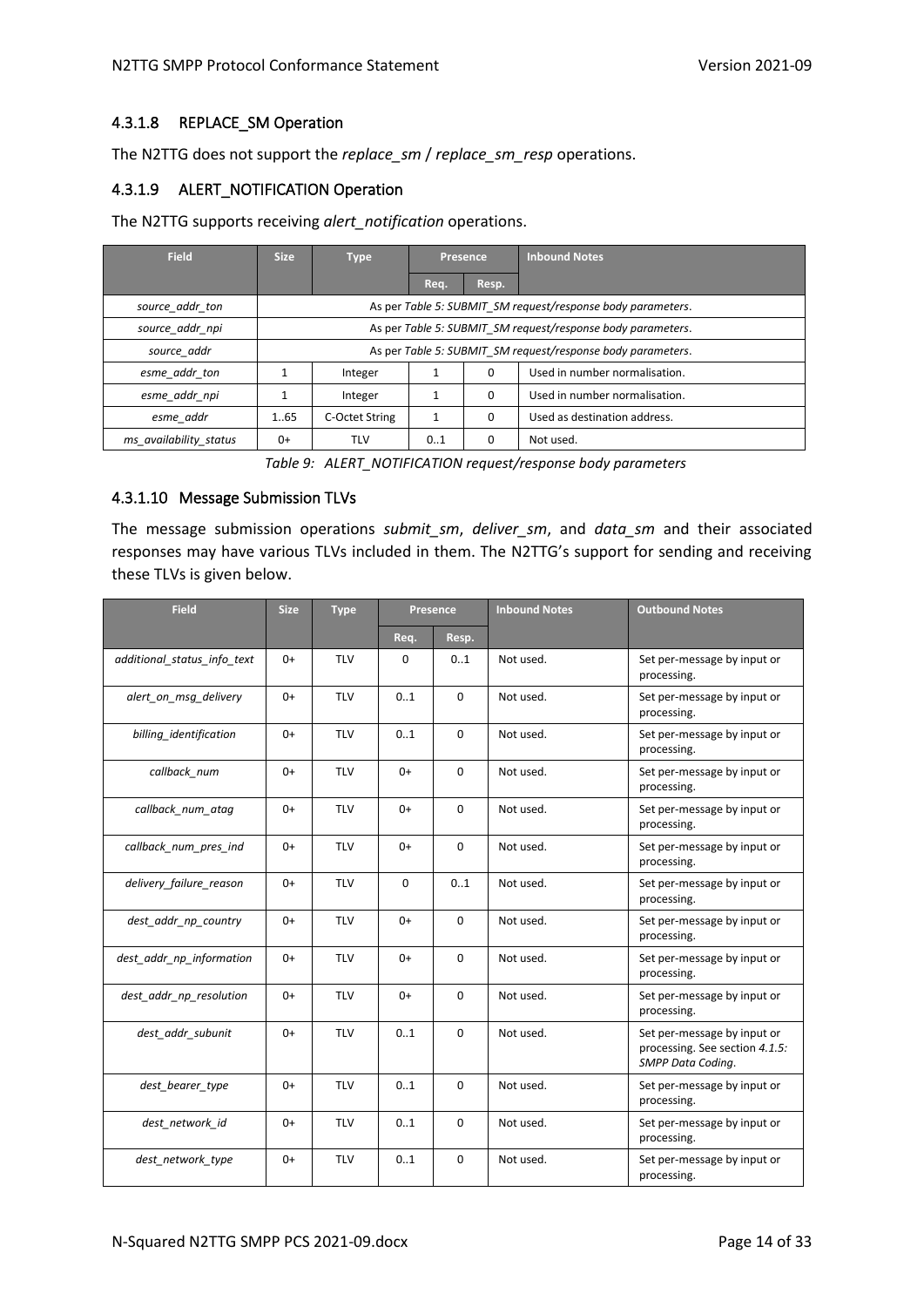| <b>Field</b>                              | <b>Size</b> | <b>Type</b> |                              | <b>Presence</b> | <b>Inbound Notes</b>        | <b>Outbound Notes</b>                                            |
|-------------------------------------------|-------------|-------------|------------------------------|-----------------|-----------------------------|------------------------------------------------------------------|
|                                           |             |             | Req.                         | Resp.           |                             |                                                                  |
| dest_node_id                              | $0+$        | TLV         | 01                           | 0               | Not used.                   | Set per-message by input or<br>processing.                       |
| dest subaddress                           | $0+$        | <b>TLV</b>  | 01                           | 0               | Not used.                   | Set per-message by input or<br>processing.                       |
| dest_telematics_id                        | 0+          | <b>TLV</b>  | 01                           | 0               | Not used.                   | Set per-message by input or<br>processing.                       |
| destination_port [R-6]<br>dest_port [R-3] | $0+$        | <b>TLV</b>  | 01                           | 0               | Not used.                   | Set per-message by input or<br>processing.                       |
| display_time                              | $0+$        | <b>TLV</b>  | 01                           | 0               | Not used.                   | Set per-message by input or<br>processing.                       |
| dpf_result                                | $0+$        | TLV         | 0                            | 01              | Not used.                   | Set per-message by input or<br>processing.                       |
| its_reply_type                            | $0+$        | <b>TLV</b>  | 01                           | 0               | Not used.                   | Set per-message by input or<br>processing.                       |
| its_session_info                          | $0+$        | <b>TLV</b>  | 01                           | 0               | Not used.                   | Set per-message by input or<br>processing.                       |
| language_indicator                        | $0+$        | TLV         | 01                           | 0               | Not used.                   | Set per-message by input or<br>processing.                       |
| message payload                           | $0+$        | <b>TLV</b>  | 0.1 <sup>1</sup><br>or $1^2$ | 0               | Used for message<br>decode. | Set per-message by input or<br>processing.                       |
| more_messages_to_send                     | $0+$        | TLV         | 01                           | 0               | Not used.                   | Set per-message<br>automatically if UDH<br>segmentation is used. |
| ms_msg_wait_facilities                    | $0+$        | <b>TLV</b>  | 01                           | 0               | Not used.                   | Set per-message by input or<br>processing.                       |
| ms_validity                               | $0+$        | TLV         | 01                           | 0               | Not used.                   | Set per-message by input or<br>processing.                       |
| network_error_code                        | $0+$        | <b>TLV</b>  | 0                            | 01              | Not used.                   | Set per-message by input or<br>processing.                       |
| number of messages                        | $0+$        | TLV         | 01                           | 0               | Not used.                   | Set per-message by input or<br>processing.                       |
| payload_type                              | $0+$        | TLV         | 01                           | 0               | Not used.                   | Set per-message by input or<br>processing.                       |
| privacy_indicator                         | 0+          | TLV         | 01                           | 0               | Not used.                   | Set per-message by input or<br>processing.                       |
| qos_time_to_live                          | $0+$        | TLV         | 01                           | 0               | Not used.                   | Set per-message by input or<br>processing.                       |
| sar_msg_ref_num                           | 0+          | <b>TLV</b>  | 01                           | 0               | Not used.                   | Set per-message<br>automatically if SAR<br>segmentation is used. |
| sar_segment_seqnum                        | 0+          | <b>TLV</b>  | 01                           | 0               | Not used.                   | Set per-message<br>automatically if SAR<br>segmentation is used. |
| sar_total_segments                        | $0+$        | TLV         | 01                           | 0               | Not used.                   | Set per-message<br>automatically if SAR<br>segmentation is used. |
| set_dpf                                   | 0+          | TLV         | 01                           | 0               | Not used.                   | Set per-message by input or<br>processing.                       |
| sms_signal                                | 0+          | <b>TLV</b>  | 01                           | 0               | Not used.                   | Set per-message by input or<br>processing.                       |
| source_addr_subunit                       | 0+          | <b>TLV</b>  | 01                           | 0               | Not used.                   | Set per-message by input or<br>processing.                       |

1 For *submit\_sm* and *submit\_multi*. 2 For *data\_sm*.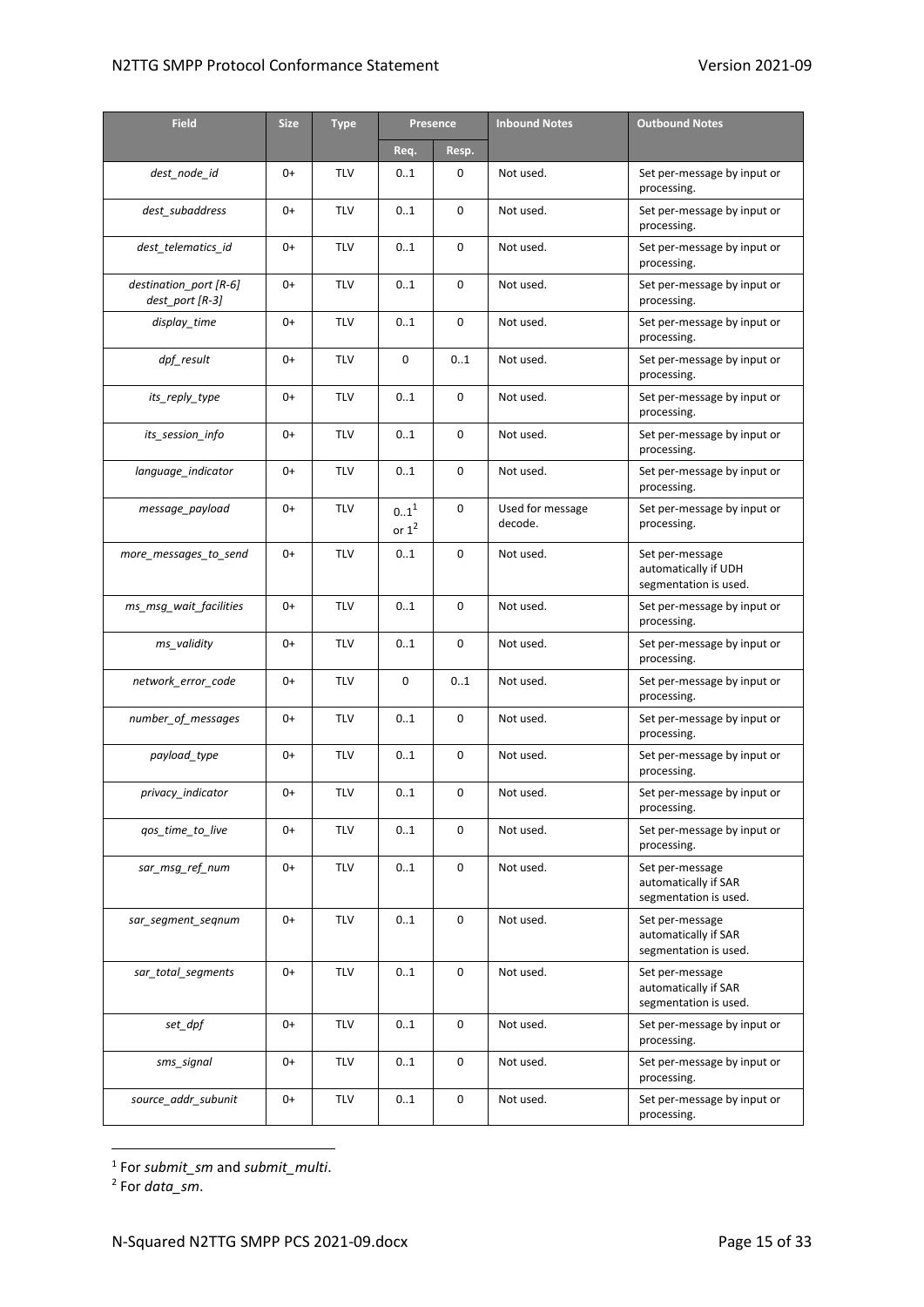| <b>Field</b>           | <b>Size</b> | <b>Type</b> |      | Presence | <b>Inbound Notes</b> | <b>Outbound Notes</b>                      |
|------------------------|-------------|-------------|------|----------|----------------------|--------------------------------------------|
|                        |             |             | Req. | Resp.    |                      |                                            |
| source bearer type     | $0+$        | <b>TLV</b>  | 01   | 0        | Not used.            | Set per-message by input or<br>processing. |
| source network id      | $0+$        | <b>TLV</b>  | 01   | 0        | Not used.            | Set per-message by input or<br>processing. |
| source_node_id         | $0+$        | <b>TLV</b>  | 0.1  | 0        | Not used.            | Set per-message by input or<br>processing. |
| source port            | $0+$        | <b>TLV</b>  | 0.1  | 0        | Not used.            | Set per-message by input or<br>processing. |
| source subaddress      | $0+$        | <b>TLV</b>  | 01   | 0        | Not used.            | Set per-message by input or<br>processing. |
| source telematics id   | $0+$        | <b>TLV</b>  | 0.1  | 0        | Not used.            | Set per-message by input or<br>processing. |
| user_message_reference | $0+$        | <b>TLV</b>  | 01   | 0        | Not used.            | Set per-message by input or<br>processing. |
| user response code     | $0+$        | <b>TLV</b>  | 01   | 0        | Not used.            | Set per-message by input or<br>processing. |
| ussd service op        | $0+$        | <b>TLV</b>  | 0.1  | $\Omega$ | Not used.            | Set per-message by input or<br>processing. |

*Table 10: Message submission TLVs*

#### <span id="page-15-0"></span>4.3.1.11 Message Delivery TLVs

The message delivery operations *deliver\_sm* and *data\_sm* and their associated responses may have various TLVs included in them. The N2TTG's support for sending and receiving these TLVs is given below.

| <b>Field</b>                              | <b>Size</b> | <b>Type</b> |      | Presence | <b>Inbound Notes</b>                                                                               | <b>Outbound Notes</b>                      |
|-------------------------------------------|-------------|-------------|------|----------|----------------------------------------------------------------------------------------------------|--------------------------------------------|
|                                           |             |             | Req. | Resp.    |                                                                                                    |                                            |
| additional_status_info_text               |             |             |      |          | As per Table 10: Message submission TLVs.                                                          |                                            |
| callback num                              |             |             |      |          | As per Table 10: Message submission TLVs.                                                          |                                            |
| callback num atag                         |             |             |      |          | As per Table 10: Message submission TLVs.                                                          |                                            |
| callback_num_pres_ind                     |             |             |      |          | As per Table 10: Message submission TLVs.                                                          |                                            |
| delivery_failure_reason                   |             |             |      |          | As per Table 10: Message submission TLVs.                                                          |                                            |
| dest addr np country                      |             |             |      |          | As per Table 10: Message submission TLVs.                                                          |                                            |
| dest_addr_np_information                  |             |             |      |          | As per Table 10: Message submission TLVs.                                                          |                                            |
| dest addr np resolution                   |             |             |      |          | As per Table 10: Message submission TLVs.                                                          |                                            |
| dest addr subunit                         |             |             |      |          | As per Table 10: Message submission TLVs.                                                          |                                            |
| dest network id                           |             |             |      |          | As per Table 10: Message submission TLVs.                                                          |                                            |
| dest node id                              |             |             |      |          | As per Table 10: Message submission TLVs.                                                          |                                            |
| dest subaddress                           |             |             |      |          | As per Table 10: Message submission TLVs.                                                          |                                            |
| destination port [R-6]<br>dest port [R-3] |             |             |      |          | As per Table 10: Message submission TLVs.                                                          |                                            |
| dpf result                                |             |             |      |          | As per Table 10: Message submission TLVs.                                                          |                                            |
| its_reply_type                            |             |             |      |          | As per Table 10: Message submission TLVs.                                                          |                                            |
| its_session_info                          |             |             |      |          | As per Table 10: Message submission TLVs.                                                          |                                            |
| language indicator                        |             |             |      |          | As per Table 10: Message submission TLVs.                                                          |                                            |
| message payload                           |             |             |      |          | As per Table 10: Message submission TLVs.                                                          |                                            |
| message state                             | $0+$        | <b>TLV</b>  | 0.1  | 0        | Used for delivery status<br>determination. May be<br>used in processing SMSC<br>delivery receipts. | Set per-message by input<br>or processing. |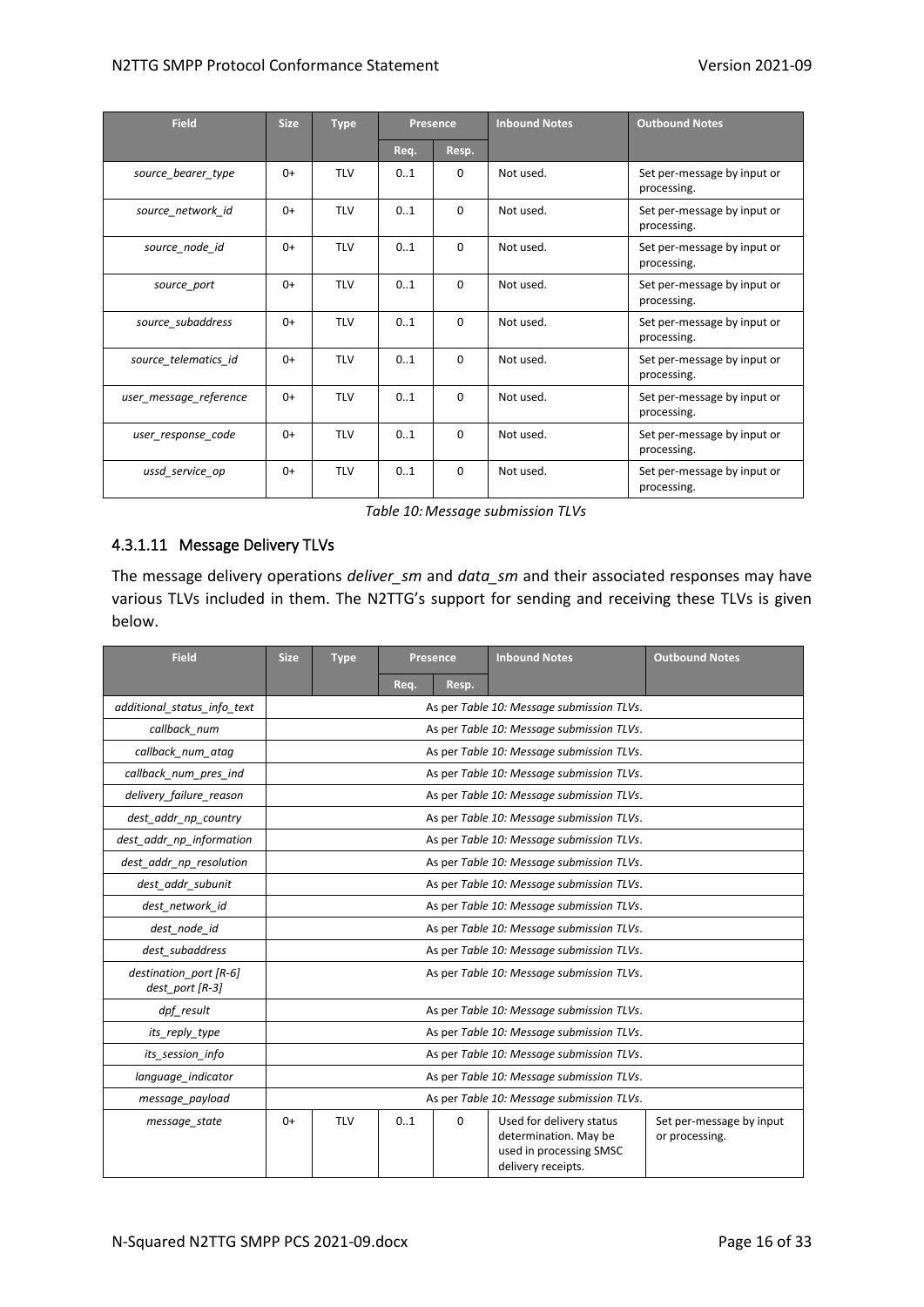#### N2TTG SMPP Protocol Conformance Statement Version 2021-09

| <b>Field</b>           | <b>Size</b> | <b>Type</b>                               |      | <b>Presence</b> | <b>Inbound Notes</b>                                                                               | <b>Outbound Notes</b>                      |
|------------------------|-------------|-------------------------------------------|------|-----------------|----------------------------------------------------------------------------------------------------|--------------------------------------------|
|                        |             |                                           | Req. | Resp.           |                                                                                                    |                                            |
| network error code     | $0+$        | <b>TLV</b>                                | 01   | 01              | Used for delivery status<br>determination. May be<br>used in processing SMSC<br>delivery receipts. | Set per-message by input<br>or processing. |
| payload type           |             |                                           |      |                 | As per Table 10: Message submission TLVs.                                                          |                                            |
| privacy indicator      |             |                                           |      |                 | As per Table 10: Message submission TLVs.                                                          |                                            |
| receiped message id    | $0+$        | <b>TLV</b>                                | 0.1  | 0               | Used for delivery status<br>determination. May be<br>used in processing SMSC<br>delivery receipts. | Set per-message by input<br>or processing. |
| sar_msg_ref_num        |             |                                           |      |                 | As per Table 10: Message submission TLVs.                                                          |                                            |
| sar segment segnum     |             |                                           |      |                 | As per Table 10: Message submission TLVs.                                                          |                                            |
| sar total segments     |             |                                           |      |                 | As per Table 10: Message submission TLVs.                                                          |                                            |
| source addr subunit    |             |                                           |      |                 | As per Table 10: Message submission TLVs.                                                          |                                            |
| source network id      |             |                                           |      |                 | As per Table 10: Message submission TLVs.                                                          |                                            |
| source_node_id         |             |                                           |      |                 | As per Table 10: Message submission TLVs.                                                          |                                            |
| source port            |             |                                           |      |                 | As per Table 10: Message submission TLVs.                                                          |                                            |
| source subaddress      |             | As per Table 10: Message submission TLVs. |      |                 |                                                                                                    |                                            |
| user message reference |             | As per Table 10: Message submission TLVs. |      |                 |                                                                                                    |                                            |
| user response code     |             |                                           |      |                 | As per Table 10: Message submission TLVs.                                                          |                                            |
| ussd service op        |             |                                           |      |                 | As per Table 10: Message submission TLVs.                                                          |                                            |

<span id="page-16-0"></span>*Table 11: Message delivery TLVs*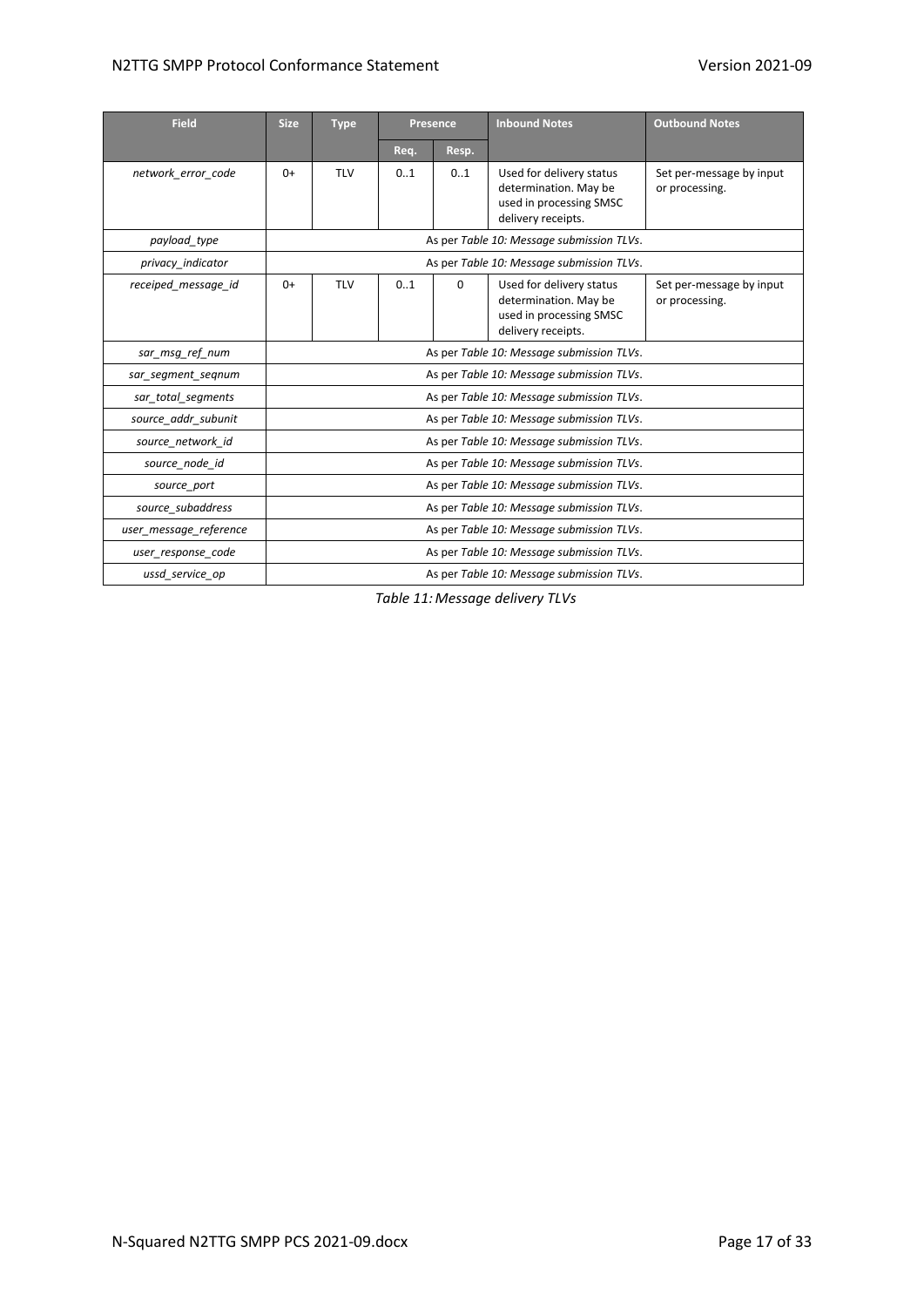# <span id="page-17-0"></span>5 RFC Compliance

# <span id="page-17-1"></span>5.1 Compliance to SMPP v3.4

| <b>Section</b> | <b>Section Heading</b>                                           | <b>Compliance</b>    | <b>Notes</b>                                                                                                           |
|----------------|------------------------------------------------------------------|----------------------|------------------------------------------------------------------------------------------------------------------------|
| $\mathbf{1}$   | Introduction                                                     | Not applicable.      |                                                                                                                        |
| 1.1            | <b>SMPP Overview</b>                                             | Not applicable.      |                                                                                                                        |
| 1.2            | Scope                                                            | Not applicable.      | $\overline{\phantom{a}}$                                                                                               |
| 1.3            | Glossary                                                         | Not applicable.      | $\blacksquare$                                                                                                         |
| 1.4            | References                                                       | Not applicable.      |                                                                                                                        |
| $\overline{2}$ | <b>SMPP Protocol Overview</b>                                    | Fully compliant.     |                                                                                                                        |
| 2.1            | <b>SMPP Protocol Definition</b>                                  | Fully compliant.     | $\overline{a}$                                                                                                         |
| 2.2            | <b>SMPP Session Description</b>                                  | Fully compliant.     | $\blacksquare$                                                                                                         |
| 2.2.1          | Outbind                                                          | Fully compliant.     | $\overline{\phantom{a}}$                                                                                               |
| 2.3            | <b>SMPP PDUs</b>                                                 | Partially compliant. | query_sm / query_sm_resp,<br>cancel_sm / cancel_sm_resp, and<br>replace_sm / replace_sm_resp not<br>supported.         |
| 2.4            | <b>SMPP Network Layer</b><br>Connections                         | Partially compliant. | X.25 not supported.                                                                                                    |
| 2.5            | SMPP messages sent from<br><b>ESME to SMSC</b>                   | Partially compliant. | query_sm, cancel_sm, and<br>replace_sm not supported.                                                                  |
| 2.5.1          | <b>SMPP Message Response</b><br>from SMSC to ESME                | Partially compliant. | query_sm_resp, cancel_sm_resp,<br>and replace_sm_resp not<br>supported.                                                |
| 2.5.2          | <b>Typical SMPP session</b><br>sequence - ESME<br>Transmitter    | Partially compliant. | query_sm / query_sm_resp not<br>supported.<br>Responses may be out of order due<br>to processing or external entities. |
| 2.6            | SMPP messages sent from<br><b>SMSC to ESME</b>                   | Fully compliant.     |                                                                                                                        |
| 2.6.1          | <b>SMPP Message Response</b><br>from ESME to SMSC                | Fully compliant.     | $\overline{\phantom{a}}$                                                                                               |
| 2.6.2          | <b>Typical SMPP session</b><br>sequence - ESME Receiver          | Partially compliant. | Responses may be out of order due<br>to processing or external entities.                                               |
| 2.7            | Duplex message exchange<br>between an SMSC and an<br><b>ESME</b> | Partially compliant. | query_sm, cancel_sm, and<br>replace_sm not supported.                                                                  |
| 2.7.1          | <b>Typical SMPP session</b><br>sequence - ESME<br>Transceiver    | Partially compliant. | Responses may be out of order due<br>to processing or external entities.                                               |
| 2.8            | <b>SMPP Error Handling</b>                                       | Fully compliant.     | $\overline{\phantom{a}}$                                                                                               |
| 2.9            | <b>SMPP Timers</b>                                               | Fully compliant.     |                                                                                                                        |
| 2.10           | <b>Message Modes</b>                                             | Not applicable.      |                                                                                                                        |
| 2.10.1         | Store and Forward Message<br>Mode                                | Not applicable.      | N2TTG is a network endpoint.                                                                                           |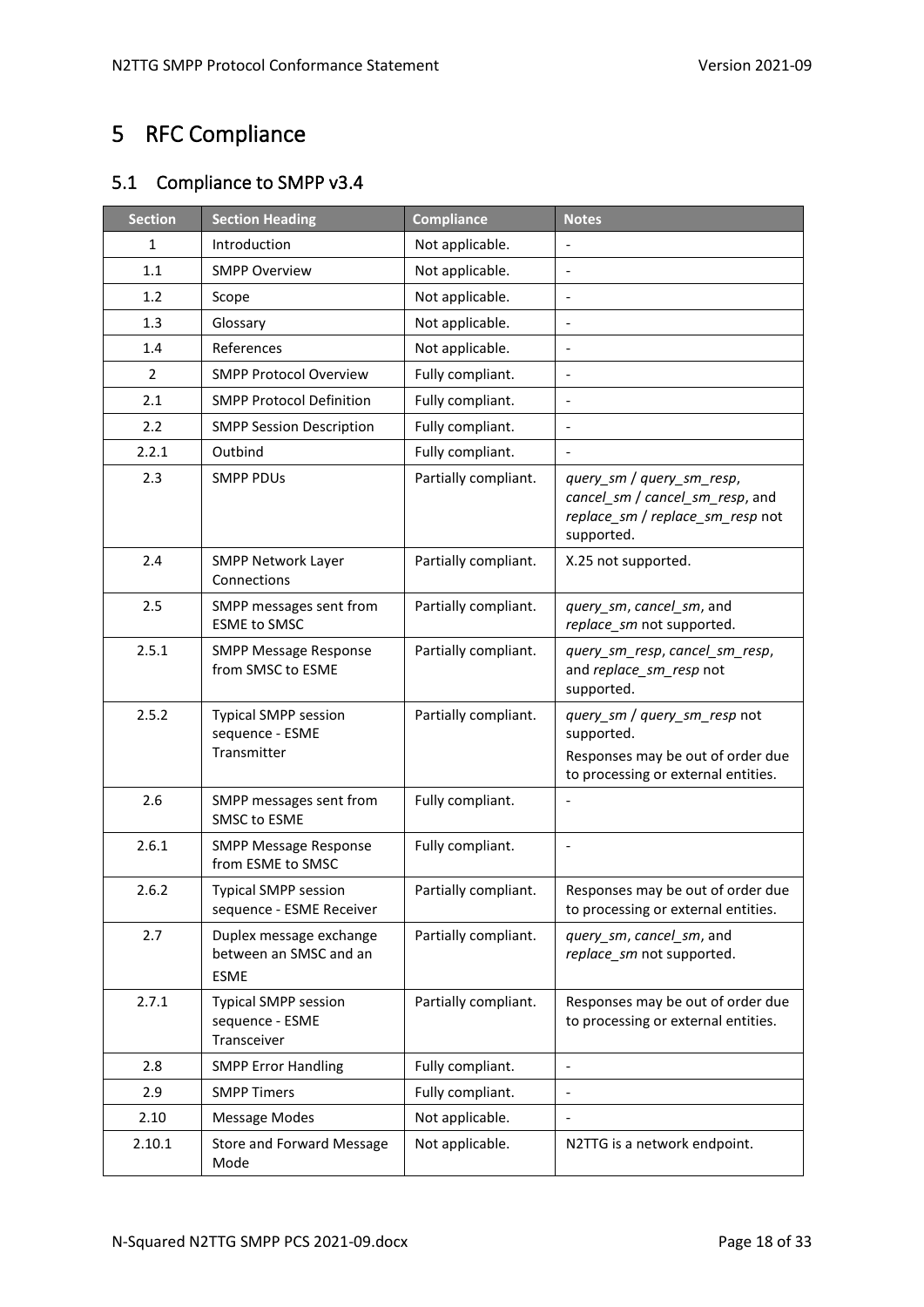| <b>Section</b> | <b>Section Heading</b>                                      | <b>Compliance</b>    | <b>Notes</b>                                                                                                                  |
|----------------|-------------------------------------------------------------|----------------------|-------------------------------------------------------------------------------------------------------------------------------|
| 2.10.2         | Datagram Message Mode                                       | Not applicable.      | N2TTG is a synchronous endpoint.                                                                                              |
| 2.10.3         | <b>Transaction Message Mode</b>                             | Not applicable.      | N2TTG is a synchronous endpoint.                                                                                              |
| 2.11           | Message Types                                               | Partially compliant. | SME Delivery Acknowledgment,<br><b>SME Manual/User</b><br>Acknowledgement, and<br>Intermediate Notification not<br>supported. |
| 3              | SMPP PDU Type and Format<br>Definitions                     | Not applicable.      |                                                                                                                               |
| 3.1            | SMPP PDU - Type<br>Definitions                              | Fully compliant.     | $\overline{a}$                                                                                                                |
| 3.1.1          | <b>SMPP Parameter Field Size</b><br>Notation                | Not applicable.      | $\overline{\phantom{a}}$                                                                                                      |
| 3.2            | SMPP PDU Format -<br>Overview                               | Fully compliant.     | $\blacksquare$                                                                                                                |
| 3.2.1          | SMPP PDU Layout                                             | Fully compliant.     | $\overline{\phantom{a}}$                                                                                                      |
| 3.2.2          | SMPP PDU Length                                             | Fully compliant.     |                                                                                                                               |
| 3.2.3          | SMPP Message length and<br>extended message length          | Fully compliant.     |                                                                                                                               |
| 3.2.4          | <b>Optional Parameters</b>                                  | Fully compliant.     | $\blacksquare$                                                                                                                |
| 3.2.4.1        | <b>Optional Parameter Format</b>                            | Fully compliant.     | $\blacksquare$                                                                                                                |
| 3.3            | <b>Guidelines for SMPP</b><br><b>Forward Compatibility</b>  | Fully compliant.     | $\overline{\phantom{a}}$                                                                                                      |
| 3.4            | <b>Guidelines for SMPP</b><br><b>Backward Compatibility</b> | Fully compliant.     | $\blacksquare$                                                                                                                |
| 4              | <b>SMPP PDU Definition</b>                                  | Not applicable.      | $\overline{\phantom{a}}$                                                                                                      |
| 4.1            | "BIND" Operation                                            | Fully compliant.     | $\qquad \qquad \blacksquare$                                                                                                  |
| 4.1.1          | "BIND TRANSMITTER"<br>Syntax                                | Fully compliant.     | $\qquad \qquad \blacksquare$                                                                                                  |
| 4.1.2          | "BIND_TRANSMITTER_RESP"<br>Syntax                           | Partially compliant. | sc_interface_version not used.                                                                                                |
| 4.1.3          | "BIND_RECEIVER" Syntax                                      | Fully compliant.     |                                                                                                                               |
| 4.1.4          | "BIND_RECEIVER_RESP"                                        | Partially compliant. | sc_interface_version not used.                                                                                                |
| 4.1.5          | "BIND TRANSCEIVER"<br>Syntax                                | Fully compliant.     |                                                                                                                               |
| 4.1.6          | "BIND TRANSCEIVER RESP"                                     | Partially compliant. | sc_interface_version not used.                                                                                                |
| 4.1.7          | "OUTBIND" Operation.                                        | Fully compliant.     |                                                                                                                               |
| 4.1.7.1        | "OUTBIND" Syntax                                            | Fully compliant.     |                                                                                                                               |
| 4.2            | "UNBIND" Operation                                          | Fully compliant.     |                                                                                                                               |
| 4.2.1          | "UNBIND"                                                    | Fully compliant.     | $\overline{\phantom{a}}$                                                                                                      |
| 4.2.2          | "UNBIND RESP"                                               | Fully compliant.     | $\overline{\phantom{a}}$                                                                                                      |
| 4.3            | "GENERIC NACK" PDU                                          | Fully compliant.     |                                                                                                                               |
| 4.3.1          | "GENERIC NACK" Syntax                                       | Fully compliant.     |                                                                                                                               |
| 4.4            | "SUBMIT_SM" Operation                                       | Not applicable.      |                                                                                                                               |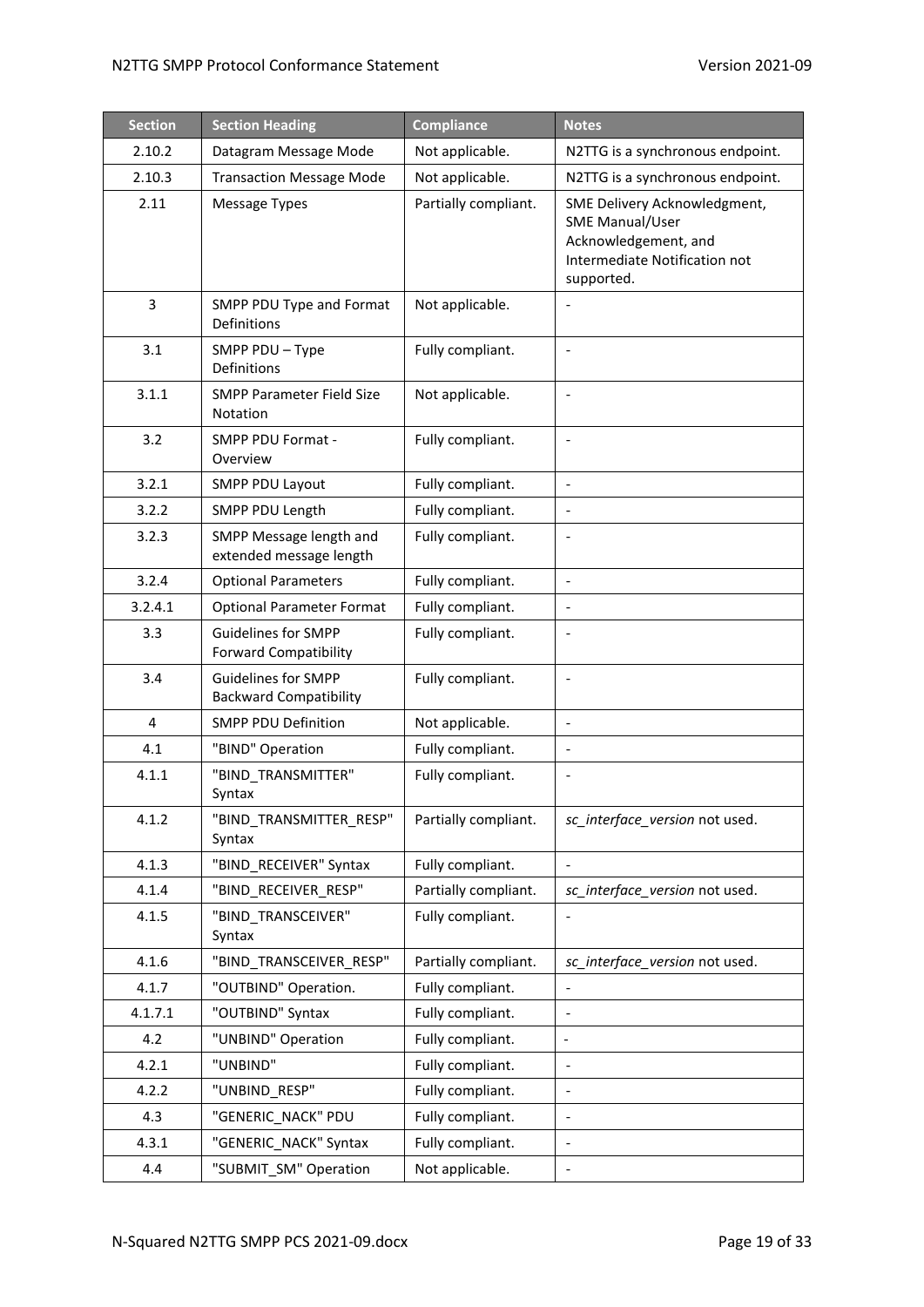| <b>Section</b> | <b>Section Heading</b>                      | <b>Compliance</b>    | <b>Notes</b>                                                                                                                                                                |
|----------------|---------------------------------------------|----------------------|-----------------------------------------------------------------------------------------------------------------------------------------------------------------------------|
| 4.4.1          | "SUBMIT_SM" Syntax                          | Partially compliant. | Refer to Table 5: SUBMIT SM<br>request/response body parameters.                                                                                                            |
| 4.4.1.1        | Source and Destination<br>Addressing        | Fully compliant.     | $\overline{a}$                                                                                                                                                              |
| 4.4.1.2        | Message Replace operation<br>in "SUBMIT_SM" | Partially compliant. | Refer to Table 5: SUBMIT_SM<br>request/response body parameters.                                                                                                            |
| 4.4.2          | "SUBMIT_SM_RESP"                            | Fully compliant.     | $\overline{a}$                                                                                                                                                              |
| 4.5            | "SUBMIT_MULTI" Operation                    | Not applicable.      |                                                                                                                                                                             |
| 4.5.1          | "SUBMIT_MULTI" Syntax                       | Partially compliant. | Refer to Table 6: SUBMIT_MULTI<br>request/response body parameters.                                                                                                         |
| 4.5.1.1        | <b>Destination Address</b><br>definition    | Fully compliant.     |                                                                                                                                                                             |
| 4.5.1.2        | Distribution List (DL)<br>definition        | Fully compliant.     | $\overline{\phantom{a}}$                                                                                                                                                    |
| 4.5.2          | "SUBMIT_MULTI_RESP"<br>Syntax               | Fully compliant.     |                                                                                                                                                                             |
| 4.5.2.1        | Unsuccessful deliveries                     | Fully compliant.     |                                                                                                                                                                             |
| 4.6            | "DELIVER_SM" Operation                      | Partially compliant. | SME Delivery Acknowledgment,<br><b>SME Manual/User</b><br>Acknowledgement, and<br>Intermediate Notification not<br>supported.                                               |
| 4.6.1          | "DELIVER_SM" Syntax                         | Partially compliant. | Refer to Table 7: DELIVER SM<br>request/response body parameters.                                                                                                           |
| 4.6.2          | "DELIVER_SM_RESP" Syntax                    | Fully compliant.     | $\blacksquare$                                                                                                                                                              |
| 4.7            | "DATA SM" Operation                         | Partially compliant. | SME Delivery Acknowledgment,<br><b>SME Manual/User</b><br>Acknowledgement, and<br>Intermediate Notification not<br>supported.<br>Supported only as an inbound<br>operation. |
| 4.7.1          | "DATA_SM" Syntax                            | Partially compliant. | Refer to Table 8: DATA SM<br>request/response body parameters.                                                                                                              |
| 4.7.2          | "DATA_SM_RESP" Syntax                       | Fully compliant.     | $\blacksquare$                                                                                                                                                              |
| 4.8            | "QUERY SM" Operation                        | Not applicable.      |                                                                                                                                                                             |
| 4.8.1          | "QUERY_SM" Syntax                           | Not compliant.       | Not supported.                                                                                                                                                              |
| 4.8.2          | "QUERY_SM_RESP" Syntax                      | Not compliant.       | Not supported.                                                                                                                                                              |
| 4.9            | "CANCEL SM" Operation                       | Not applicable.      |                                                                                                                                                                             |
| 4.9.1          | "CANCEL SM" Syntax                          | Not compliant.       | Not supported.                                                                                                                                                              |
| 4.9.2          | "CANCEL_SM_RESP" Syntax                     | Not compliant.       | Not supported.                                                                                                                                                              |
| 4.10           | "REPLACE SM" Operation                      | Not applicable.      |                                                                                                                                                                             |
| 4.10.1         | "REPLACE_SM" Syntax                         | Not compliant.       | Not supported.                                                                                                                                                              |
| 4.10.2         | "REPLACE_SM_RESP" Syntax                    | Not compliant.       | Not supported.                                                                                                                                                              |
| 4.11           | "ENQUIRE_LINK" Operation                    | Fully compliant.     | $\overline{\phantom{0}}$                                                                                                                                                    |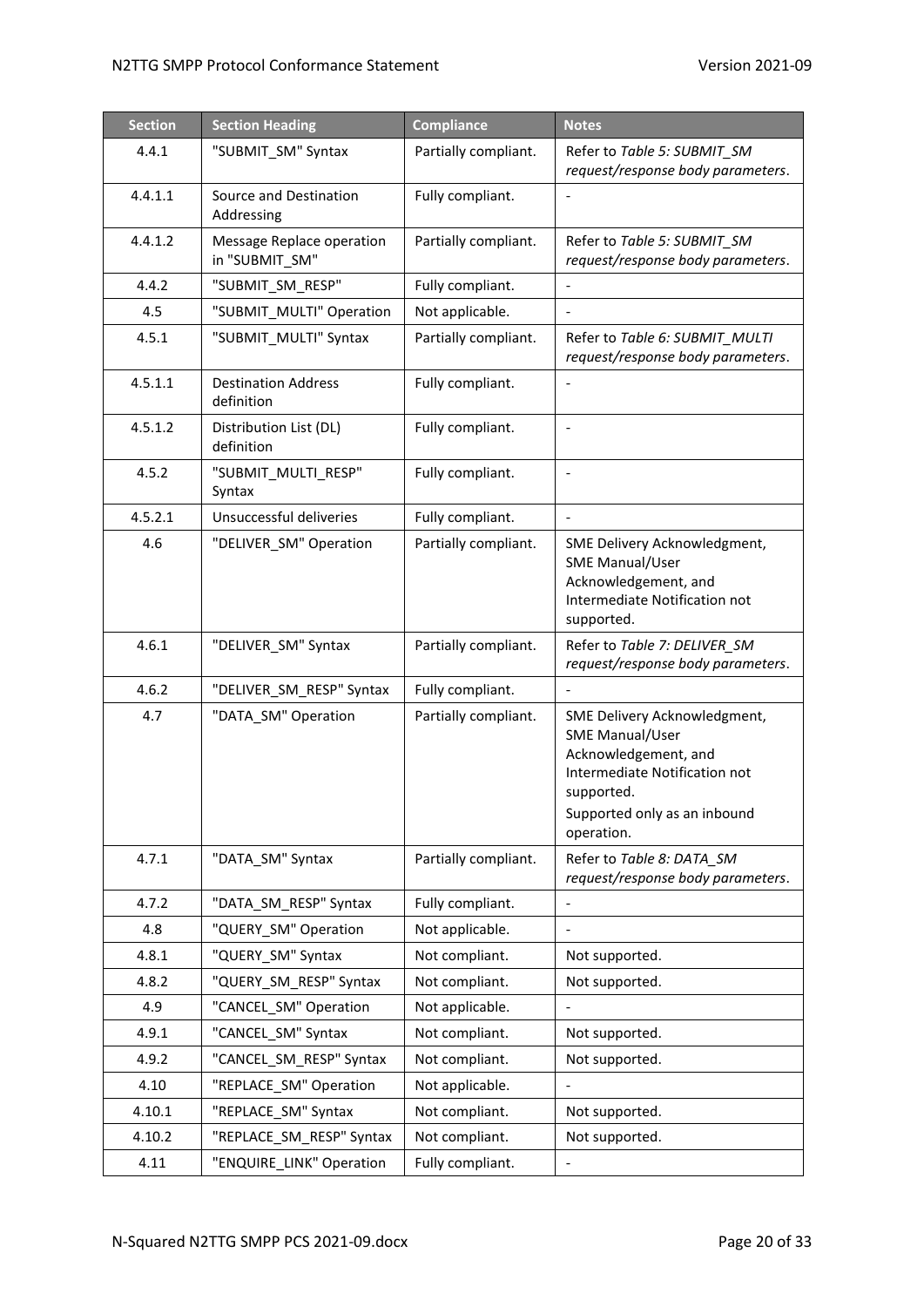| <b>Section</b> | <b>Section Heading</b>                                        | <b>Compliance</b>    | <b>Notes</b>                                 |
|----------------|---------------------------------------------------------------|----------------------|----------------------------------------------|
| 4.11.1         | "ENQUIRE_LINK" Syntax                                         | Fully compliant.     |                                              |
| 4.11.2         | "ENQUIRE LINK RESP"<br>Syntax                                 | Fully compliant.     | $\blacksquare$                               |
| 4.12           | "ALERT NOTIFICATION"<br>Operation                             | Partially compliant. | Supported only as an inbound<br>operation.   |
| 4.12.1         | "ALERT NOTIFICATION"<br>Syntax                                | Fully compliant.     |                                              |
| 5              | <b>SMPP Parameter Definition</b>                              | Not applicable.      |                                              |
| 5.1            | <b>Command Header</b><br>Parameters                           | Not applicable.      |                                              |
| 5.1.1          | command_length                                                | Fully compliant.     | $\blacksquare$                               |
| 5.1.2          | command_id                                                    | Fully compliant.     | $\overline{\phantom{a}}$                     |
| 5.1.2.1        | <b>SMPP Command set</b>                                       | Fully compliant.     | $\overline{\phantom{0}}$                     |
| 5.1.3          | command_status                                                | Fully compliant.     |                                              |
| 5.1.4          | sequence_number                                               | Fully compliant.     | $\overline{\phantom{0}}$                     |
| 5.2            | Mandatory SMPP<br>Parameters                                  | Not applicable.      | $\blacksquare$                               |
| 5.2.1          | system_id                                                     | Fully compliant.     | $\overline{\phantom{a}}$                     |
| 5.2.2          | password                                                      | Fully compliant.     | $\overline{\phantom{a}}$                     |
| 5.2.3          | system_type                                                   | Fully compliant.     |                                              |
| 5.2.4          | interface_version                                             | Fully compliant.     | $\blacksquare$                               |
| 5.2.5          | addr_ton, source_addr_ton,<br>dest_addr_ton,<br>esme_addr_ton | Fully compliant.     | $\overline{\phantom{a}}$                     |
| 5.2.6          | addr_npi, source_addr_npi,<br>dest_addr_npi,<br>esme_addr_npi | Fully compliant.     | $\qquad \qquad \blacksquare$                 |
| 5.2.7          | address_range                                                 | Fully compliant.     |                                              |
| 5.2.8          | source addr                                                   | Fully compliant.     |                                              |
| 5.2.9          | destination addr                                              | Fully compliant.     |                                              |
| 5.2.10         | esme_addr                                                     | Fully compliant.     | $\qquad \qquad \blacksquare$                 |
| 5.2.11         | service type                                                  | Fully compliant.     |                                              |
| 5.2.12         | esm_class                                                     | Fully compliant.     | $\overline{\phantom{a}}$                     |
| 5.2.13         | protocol_id                                                   | Fully compliant.     |                                              |
| 5.2.14         | priority_flag                                                 | Fully compliant.     | $\qquad \qquad \blacksquare$                 |
| 5.2.15         | schedule_delivery_time                                        | Fully compliant.     | $\blacksquare$                               |
| 5.2.16         | validity_period                                               | Fully compliant.     | $\qquad \qquad \blacksquare$                 |
| 5.2.17         | registered_delivery                                           | Fully compliant.     |                                              |
| 5.2.18         | replace_if_present_flag                                       | Fully compliant.     |                                              |
| 5.2.19         | data coding                                                   | Fully compliant.     | Refer to section 4.1.5: SMPP Data<br>Coding. |
| 5.2.20         | sm_default_msg_id                                             | Fully compliant.     | $\blacksquare$                               |
| 5.2.21         | sm_length                                                     | Fully compliant.     | $\qquad \qquad \blacksquare$                 |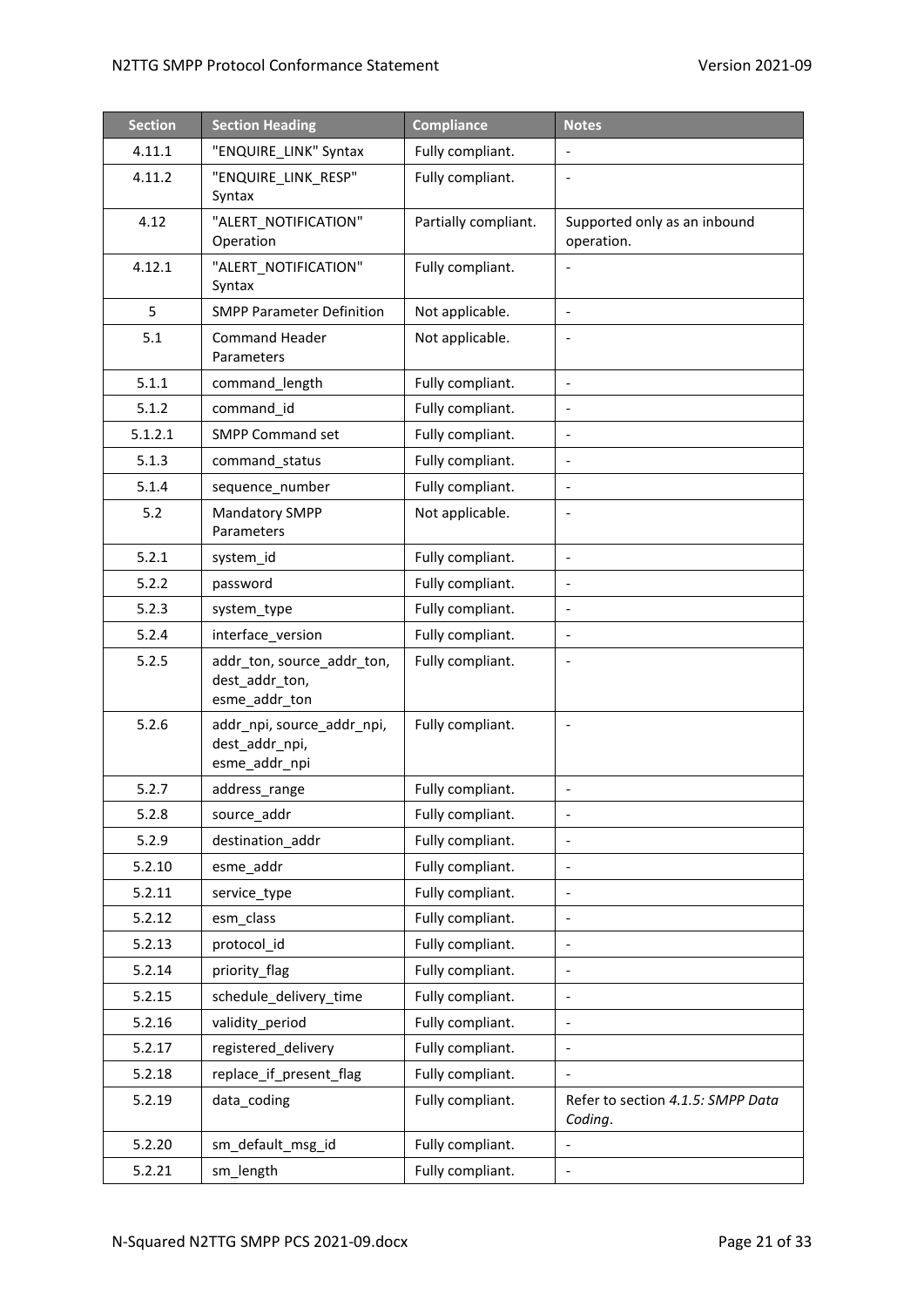| <b>Section</b> | <b>Section Heading</b>                            | <b>Compliance</b> | <b>Notes</b>                            |
|----------------|---------------------------------------------------|-------------------|-----------------------------------------|
| 5.2.22         | short_message                                     | Fully compliant.  |                                         |
| 5.2.23         | message_id                                        | Fully compliant.  | $\frac{1}{2}$                           |
| 5.2.24         | number_of_dests                                   | Fully compliant.  | $\qquad \qquad \blacksquare$            |
| 5.2.25         | dest flag                                         | Fully compliant.  |                                         |
| 5.2.26         | no_unsuccess                                      | Fully compliant.  | $\qquad \qquad \blacksquare$            |
| 5.2.27         | dl name                                           | Fully compliant.  | $\blacksquare$                          |
| 5.2.28         | message_state                                     | Fully compliant.  | $\blacksquare$                          |
| 5.3            | <b>SMPP Optional Parameter</b><br>Description     | Not applicable.   | $\overline{a}$                          |
| 5.3.1          | <b>Optional Parameter Tag</b><br>Identifiers      | Fully compliant.  | $\overline{a}$                          |
| 5.3.2          | <b>SMPP Optional Parameter</b><br>Tag definitions | Fully compliant.  |                                         |
| 5.3.2.1        | dest_addr_subunit                                 | Fully compliant.  | See section 4.1.5: SMPP Data<br>Coding. |
| 5.3.2.2        | source addr subunit                               | Fully compliant.  |                                         |
| 5.3.2.3        | dest network type                                 | Fully compliant.  | $\qquad \qquad \blacksquare$            |
| 5.3.2.4        | source_network_type                               | Fully compliant.  |                                         |
| 5.3.2.5        | dest_bearer_type                                  | Fully compliant.  | $\qquad \qquad \blacksquare$            |
| 5.3.2.6        | source_bearer_type                                | Fully compliant.  | $\overline{\phantom{a}}$                |
| 5.3.2.7        | dest_telematics_id                                | Fully compliant.  | $\blacksquare$                          |
| 5.3.2.8        | source_telematics_id                              | Fully compliant.  | $\blacksquare$                          |
| 5.3.2.9        | qos_time_to_live                                  | Fully compliant.  | $\overline{a}$                          |
| 5.3.2.10       | payload_type                                      | Fully compliant.  | $\qquad \qquad \blacksquare$            |
| 5.3.2.11       | additional_status_info_text                       | Fully compliant.  | $\blacksquare$                          |
| 5.3.2.12       | receipted_message_id                              | Fully compliant.  | $\blacksquare$                          |
| 5.3.2.13       | ms_msg_wait_facilities                            | Fully compliant.  |                                         |
| 5.3.2.14       | privacy_indicator                                 | Fully compliant.  |                                         |
| 5.3.2.15       | source_subaddress                                 | Fully compliant.  | $\blacksquare$                          |
| 5.3.2.16       | dest subaddress                                   | Fully compliant.  | $\blacksquare$                          |
| 5.3.2.17       | user_message_reference                            | Fully compliant.  |                                         |
| 5.3.2.18       | user_response_code                                | Fully compliant.  |                                         |
| 5.3.2.19       | language_indicator                                | Fully compliant.  |                                         |
| 5.3.2.20       | source_port                                       | Fully compliant.  | $\qquad \qquad \blacksquare$            |
| 5.3.2.21       | destination_port                                  | Fully compliant.  | $\qquad \qquad \blacksquare$            |
| 5.3.2.22       | sar_msg_ref_num                                   | Fully compliant.  |                                         |
| 5.3.2.23       | sar_total_segments                                | Fully compliant.  |                                         |
| 5.3.2.24       | sar_segment_seqnum                                | Fully compliant.  |                                         |
| 5.3.2.25       | sc_interface_version                              | Fully compliant.  | $\overline{\phantom{a}}$                |
| 5.3.2.26       | display_time                                      | Fully compliant.  |                                         |
| 5.3.2.27       | ms validity                                       | Fully compliant.  |                                         |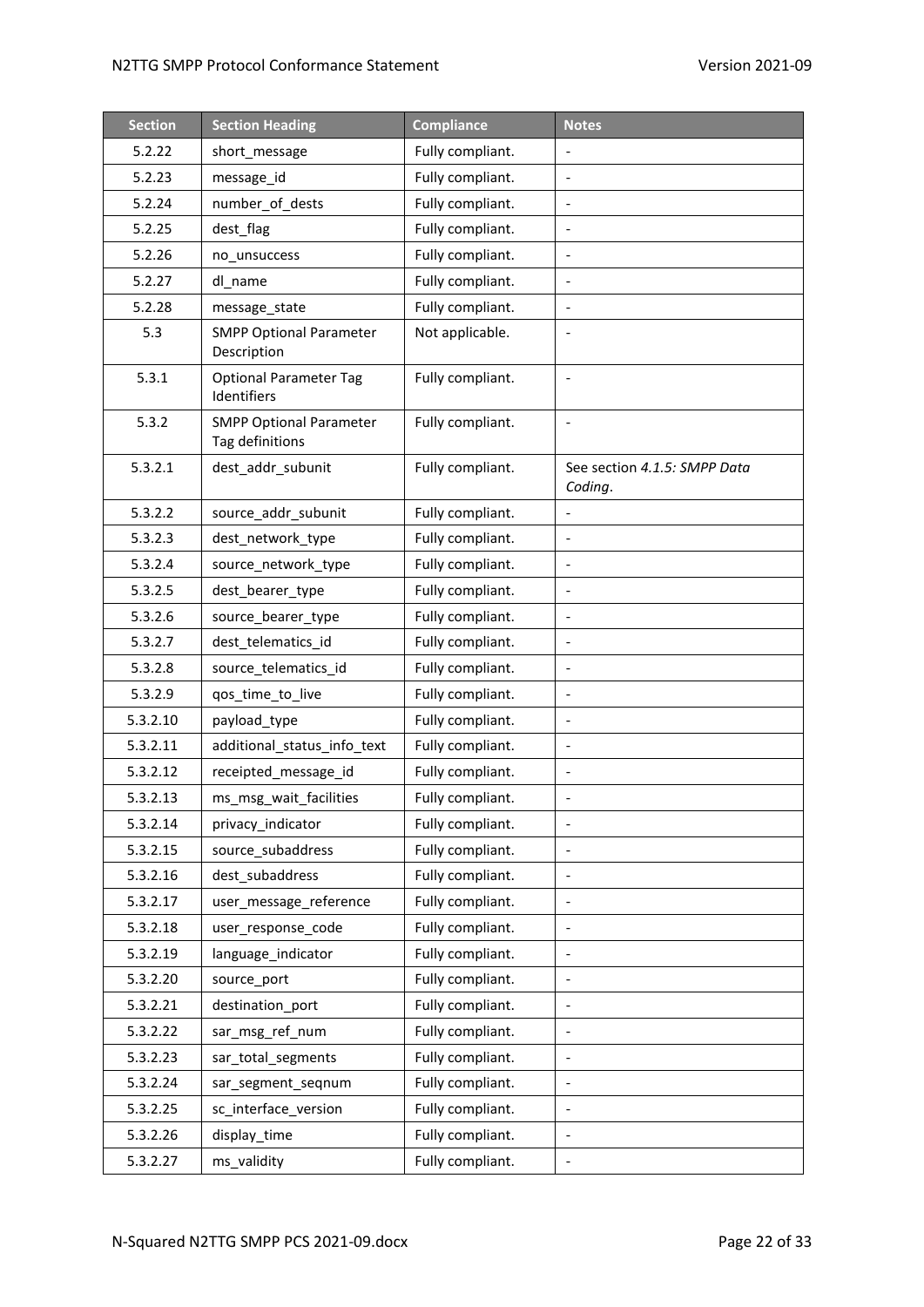| <b>Section</b> | <b>Section Heading</b>            | <b>Compliance</b> | <b>Notes</b>                                       |
|----------------|-----------------------------------|-------------------|----------------------------------------------------|
| 5.3.2.28       | dpf_result                        | Fully compliant.  | $\overline{a}$                                     |
| 5.3.2.29       | set_dpf                           | Fully compliant.  | $\qquad \qquad \blacksquare$                       |
| 5.3.2.30       | ms_availability_status            | Fully compliant.  | $\blacksquare$                                     |
| 5.3.2.31       | network_error_code                | Fully compliant.  |                                                    |
| 5.3.2.32       | message_payload                   | Fully compliant.  | $\frac{1}{2}$                                      |
| 5.3.2.33       | delivery_failure_reason           | Fully compliant.  | $\blacksquare$                                     |
| 5.3.2.34       | more messages to send             | Fully compliant.  | $\qquad \qquad \blacksquare$                       |
| 5.3.2.35       | message_state                     | Fully compliant.  | $\qquad \qquad \blacksquare$                       |
| 5.3.2.36       | callback_num                      | Fully compliant.  | $\overline{a}$                                     |
| 5.3.2.37       | callback_num_pres_ind             | Fully compliant.  | $\qquad \qquad \blacksquare$                       |
| 5.3.2.38       | callback_num_atag                 | Fully compliant.  | $\qquad \qquad \blacksquare$                       |
| 5.3.2.39       | number_of_messages                | Fully compliant.  | $\overline{\phantom{0}}$                           |
| 5.3.2.40       | sms_signal                        | Fully compliant.  |                                                    |
| 5.3.2.41       | alert_on_message_delivery         | Fully compliant.  | $\frac{1}{2}$                                      |
| 5.3.2.42       | its_reply_type                    | Fully compliant.  | $\blacksquare$                                     |
| 5.3.2.43       | its_session_info                  | Fully compliant.  | $\qquad \qquad \blacksquare$                       |
| 5.3.2.44       | ussd service op                   | Fully compliant.  | $\qquad \qquad \blacksquare$                       |
| 6              | Network Implementation            | Not applicable.   |                                                    |
| 6.1            | <b>Network Error Codes</b>        | Not applicable.   | $\qquad \qquad \blacksquare$                       |
| $6.2$          | Maximum Message Length            | Not applicable.   | $\blacksquare$                                     |
| $\overline{7}$ | <b>General Definitions</b>        | Not applicable.   | $\qquad \qquad \blacksquare$                       |
| 7.1            | <b>Time Definitions</b>           | Not applicable.   |                                                    |
| 7.1.1          | <b>Time Format</b>                | Fully compliant.  | $\overline{\phantom{0}}$                           |
| 7.1.1.1        | Absolute Time format              | Fully compliant.  | $\qquad \qquad \blacksquare$                       |
| 7.1.1.2        | Relative Time Format              | Fully compliant.  | $\qquad \qquad \blacksquare$                       |
| 7.2            | <b>Timer Definitions</b>          | Fully compliant.  | $\overline{a}$                                     |
| Appendix A     | <b>Unix Regular Expressions</b>   | Not applicable.   |                                                    |
| Appendix B     | Delivery Receipt Format           | Not applicable.   | Refer to section 4.3.1.4:<br>DELIVER_SM Operation. |
| Appendix C     | SMPP and Year 2000<br>Conformance | Not applicable.   |                                                    |

*Table 12:N2TTG compliance to SMPP v3.4*

# <span id="page-22-1"></span><span id="page-22-0"></span>5.2 Compliance to SMPP 5.0

| <b>Section</b> | <b>Section Heading</b>   | <b>Compliance</b> | <b>Notes</b> |
|----------------|--------------------------|-------------------|--------------|
| 1              | Introduction             | Not applicable.   | ۰            |
| 1.1            | Scope Of This Document   | Not applicable.   |              |
| 1.2            | Glossary                 | Not applicable.   |              |
| 1.3            | References               | Not applicable.   | ۰            |
| 1.4            | <b>SMPP Overview</b>     | Not applicable.   | -            |
| 1.4.1          | <b>Protocol Versions</b> | Not applicable.   |              |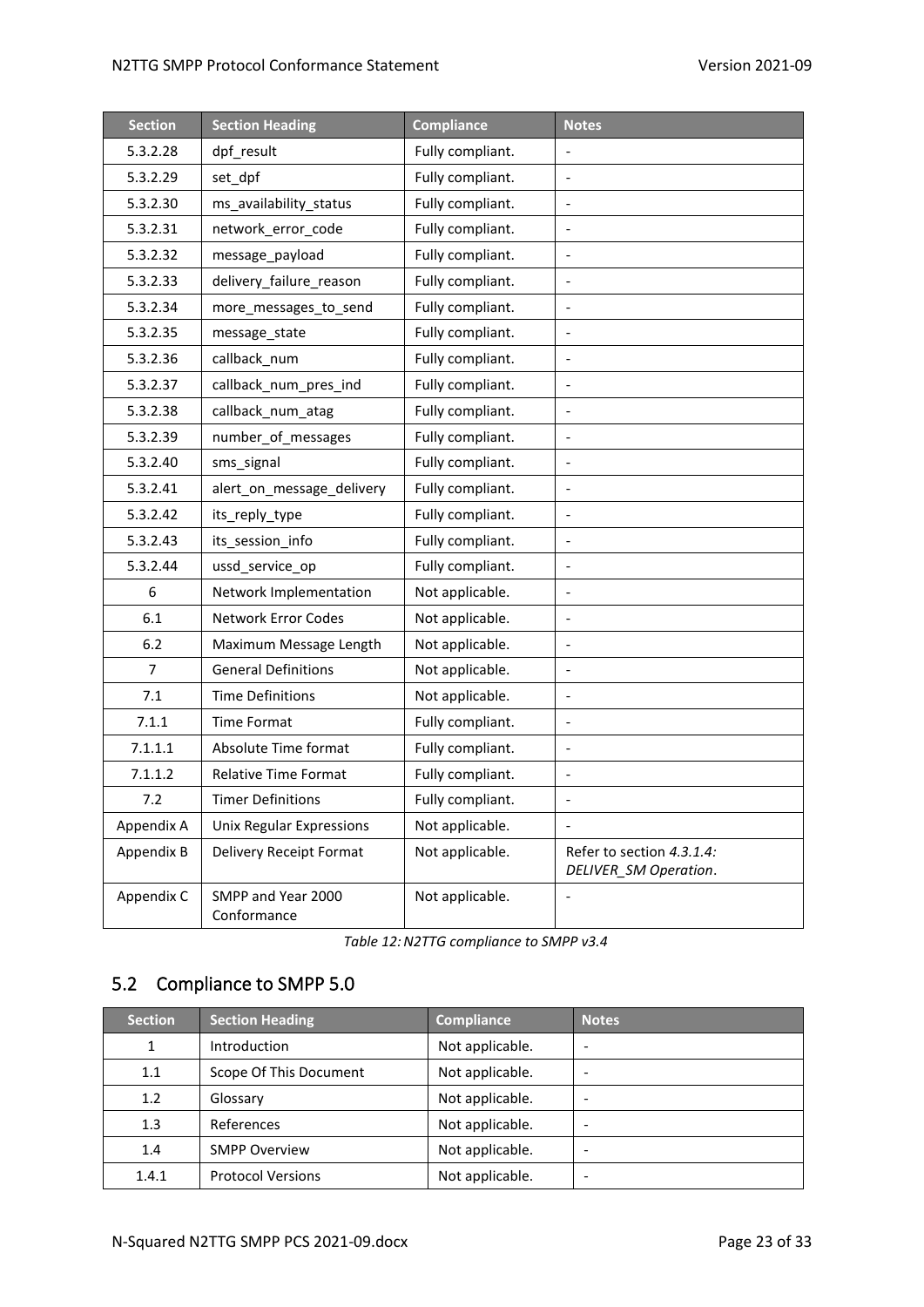| <b>Section</b> | <b>Section Heading</b>                                        | <b>Compliance</b>    | <b>Notes</b>                                         |
|----------------|---------------------------------------------------------------|----------------------|------------------------------------------------------|
| 1.4.2          | <b>Supported Cellular Technologies</b>                        | Not applicable.      |                                                      |
| 1.4.3          | <b>Typical Applications of SMPP</b>                           | Not applicable.      | $\overline{\phantom{a}}$                             |
| 1.4.4          | <b>SMPP Sessions</b>                                          | Fully compliant.     | $\overline{a}$                                       |
| 1.4.5          | Protocol Operations and PDUs                                  | Not applicable.      |                                                      |
| 1.4.5.1        | <b>Session Management</b><br>Operations                       | Fully compliant.     |                                                      |
| 1.4.5.2        | <b>Message Submission Operations</b>                          | Fully compliant.     | $\overline{\phantom{a}}$                             |
| 1.4.5.3        | <b>Message Delivery Operations</b>                            | Fully compliant.     |                                                      |
| 1.4.5.4        | <b>Message Broadcast Operations</b>                           | Not applicable.      | N2TTG is a network endpoint.                         |
| 1.4.5.5        | <b>Anciliary Submission Operations</b>                        | Not applicable.      | N2TTG is a synchronous<br>endpoint.                  |
| 1.4.5.6        | <b>Anciliary Broadcast Operations</b>                         | Not applicable.      | N2TTG is a synchronous<br>endpoint.                  |
| $\overline{2}$ | <b>SMPP Sessions</b>                                          | Not applicable.      | $\overline{a}$                                       |
| 2.1            | <b>Application Layer</b><br>Communication                     | Not applicable.      | $\overline{a}$                                       |
| 2.2            | <b>Establishing a SMPP Session</b>                            | Partially compliant. | X.25 not supported.                                  |
| 2.3            | <b>Session States</b>                                         | Partially compliant. | X.25 not supported.                                  |
| 2.3.1          | Open                                                          | Fully compliant.     |                                                      |
| 2.3.2          | Bound_TX                                                      | Partially compliant. | Replace, query, and cancel<br>message not supported. |
| 2.3.3          | Bound_RX                                                      | Fully compliant.     |                                                      |
| 2.3.4          | Bound_TRX                                                     | Partially compliant. | Replace, query, and cancel<br>message not supported. |
| 2.3.5          | Unbound                                                       | Fully compliant.     |                                                      |
| 2.3.6          | Closed                                                        | Fully compliant.     |                                                      |
| 2.3.7          | Outbound                                                      | Fully compliant.     | $\qquad \qquad \blacksquare$                         |
| 2.4            | <b>Operation Matrix</b>                                       | Partially compliant. | Replace, query, and cancel<br>message not supported. |
| 2.5            | <b>Sample Sessions</b>                                        | Not applicable.      |                                                      |
| 2.5.1          | <b>Example Transmitter Session</b>                            | Fully compliant.     |                                                      |
| 2.5.2          | <b>Example Receiver Session</b>                               | Fully compliant.     |                                                      |
| 2.5.3          | <b>Example Transceiver Session</b>                            | Partially compliant. | query_sm / query_sm_resp not<br>supported.           |
| 2.5.4          | <b>Example Transmitter Session</b><br>(Cell Broadcast Entity) | Partially compliant. | Broadcast messages not<br>supported.                 |
| 2.5.5          | <b>Example Outbind Session</b>                                | Fully compliant.     |                                                      |
| 2.6            | <b>PDU Sequencing</b>                                         | Not applicable.      |                                                      |
| 2.6.1          | The PDU Sequence Number                                       | Fully compliant.     | $\qquad \qquad \blacksquare$                         |
| 2.6.2          | Why use Monotonically<br>Increasing Sequence numbers?         | Fully compliant.     | $\qquad \qquad \blacksquare$                         |
| 2.6.3          | Sequence Numbers Across<br>Sessions                           | Fully compliant.     | $\qquad \qquad \blacksquare$                         |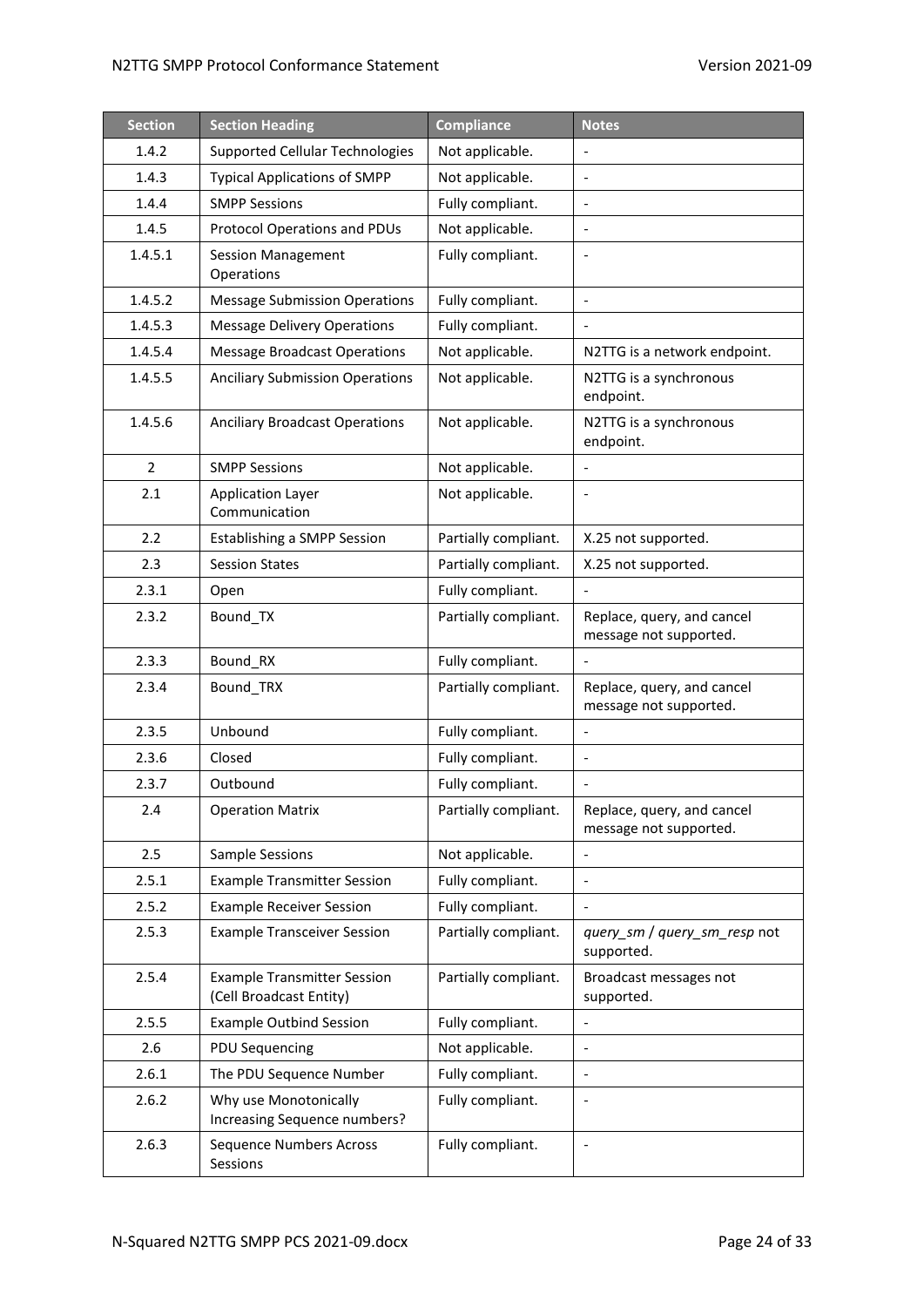| <b>Section</b> | <b>Section Heading</b>                   | <b>Compliance</b>    | <b>Notes</b>                                                                               |
|----------------|------------------------------------------|----------------------|--------------------------------------------------------------------------------------------|
| 2.6.4          | Synchronous Vs. Asynchronous             | Fully compliant.     |                                                                                            |
| 2.6.5          | Why Asynchronous?                        | Not applicable.      | $\overline{\phantom{a}}$                                                                   |
| 2.7            | <b>Session Timers</b>                    | Fully compliant.     | $\overline{\phantom{a}}$                                                                   |
| 2.8            | <b>Error Handling</b>                    | Not applicable.      |                                                                                            |
| 2.8.1          | <b>Handling Connection Failure</b>       | Fully compliant.     |                                                                                            |
| 2.8.2          | <b>Operation Failure</b>                 | Fully compliant.     | $\overline{\phantom{a}}$                                                                   |
| 2.9            | Flow Control and Congestion<br>Avoidance | Not compliant.       | congestion state not supported.                                                            |
| 2.10           | Session Security and Encryption          | Not applicable.      | $\overline{\phantom{a}}$                                                                   |
| 2.10.1         | <b>Leased Lines</b>                      | Not applicable.      |                                                                                            |
| 2.10.2         | Secure Transport Layer                   | Partially compliant  | No native support for transport<br>security. OS-level transparent<br>security may be used. |
| 2.10.3         | Secure VPN                               | Not applicable.      | $\overline{\phantom{a}}$                                                                   |
| 2.10.4         | Secure Tunnel                            | Not applicable.      | $\overline{\phantom{a}}$                                                                   |
| 2.11           | Forward and Backward<br>Compatibility    | Fully compliant.     |                                                                                            |
| 2.11.1         | <b>Forward Compatibility</b>             | Fully compliant.     |                                                                                            |
| 2.11.2         | <b>Backward Compatibility</b>            | Fully compliant.     |                                                                                            |
| 3              | SMPP Parameter and PDU<br>Format         | Not applicable.      | $\overline{\phantom{a}}$                                                                   |
| 3.1            | Parameter Type Definitions               | Fully compliant.     | $\frac{1}{2}$                                                                              |
| 3.1.1          | <b>NULL Settings</b>                     | Fully compliant.     | $\overline{\phantom{a}}$                                                                   |
| 3.1.2          | SMPP Parameter Field Size<br>Notation    | Not applicable.      |                                                                                            |
| 3.2            | <b>General PDU Format</b>                | Fully compliant.     | $\overline{\phantom{a}}$                                                                   |
| 3.2.1          | <b>PDU Format</b>                        | Fully compliant.     | $\overline{\phantom{a}}$                                                                   |
| 3.2.1.1        | Command_length                           | Fully compliant.     | $\overline{\phantom{a}}$                                                                   |
| 3.2.1.2        | Command id                               | Fully compliant.     |                                                                                            |
| 3.2.1.3        | Command_status                           | Fully compliant.     |                                                                                            |
| 3.2.1.4        | Sequence_number                          | Fully compliant.     | $\blacksquare$                                                                             |
| 3.2.1.5        | <b>Standard Parameters</b>               | Fully compliant.     | $\blacksquare$                                                                             |
| 3.2.1.6        | <b>TLV Parameters</b>                    | Fully compliant.     | $\overline{\phantom{a}}$                                                                   |
| 3.2.2          | A sample PDU                             | Not applicable.      | $\overline{\phantom{a}}$                                                                   |
| 4              | <b>SMPP PDU Definitions</b>              | Not applicable.      |                                                                                            |
| 4.1            | <b>Session Management</b><br>Operations  | Not applicable.      | $\overline{\phantom{a}}$                                                                   |
| 4.1.1          | <b>Bind Operation</b>                    | Fully compliant.     | $\blacksquare$                                                                             |
| 4.1.1.1        | bind_transmitter Syntax                  | Fully compliant.     |                                                                                            |
| 4.1.1.2        | bind_transmitter_resp Syntax             | Partially compliant. | sc_interface_version not used.                                                             |
| 4.1.1.3        | bind_receiver Syntax                     | Fully compliant.     |                                                                                            |
| 4.1.1.4        | bind_receiver_resp Syntax                | Partially compliant. | sc_interface_version not used.                                                             |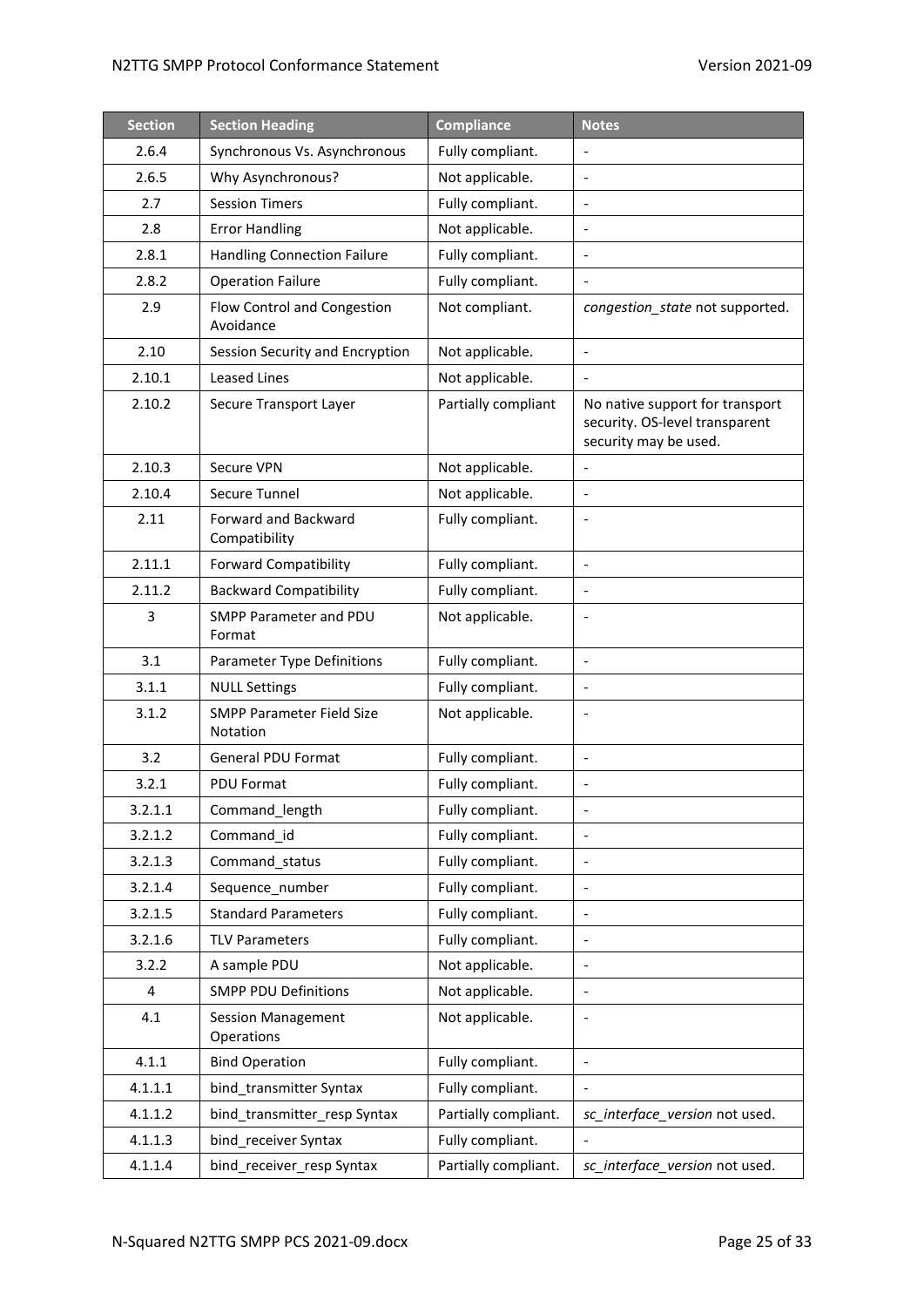| <b>Section</b> | <b>Section Heading</b>                            | <b>Compliance</b>    | <b>Notes</b>                                                           |
|----------------|---------------------------------------------------|----------------------|------------------------------------------------------------------------|
| 4.1.1.5        | bind transceiver Syntax                           | Fully compliant.     |                                                                        |
| 4.1.1.6        | bind_transceiver_resp Syntax                      | Partially compliant. | sc_interface_version not used.                                         |
| 4.1.1.7        | outbind Syntax.                                   | Fully compliant.     | $\overline{a}$                                                         |
| 4.1.1.8        | unbind Syntax                                     | Fully compliant.     |                                                                        |
| 4.1.1.9        | unbind_resp Syntax                                | Fully compliant.     |                                                                        |
| 4.1.2          | <b>Enquire Link Operation</b>                     | Fully compliant.     |                                                                        |
| 4.1.2.1        | enquire_link Syntax                               | Fully compliant.     | $\qquad \qquad \blacksquare$                                           |
| 4.1.2.2        | enquire_link_resp Syntax                          | Fully compliant.     | $\qquad \qquad \blacksquare$                                           |
| 4.1.3          | <b>Alert Notification Operation</b>               | Fully compliant.     | $\qquad \qquad \blacksquare$                                           |
| 4.1.3.1        | alert_notification Syntax                         | Fully compliant.     |                                                                        |
| 4.1.4          | <b>Generic NACK Operation</b>                     | Fully compliant.     | $\qquad \qquad \blacksquare$                                           |
| 4.1.4.1        | generic_nack Syntax                               | Fully compliant.     | $\frac{1}{2}$                                                          |
| 4.2            | <b>Message Submission Operations</b>              | Not applicable.      | $\qquad \qquad \blacksquare$                                           |
| 4.2.1          | submit sm Operation                               | Not applicable.      |                                                                        |
| 4.2.1.1        | submit_sm Syntax                                  | Partially compliant. | Refer to Table 5: SUBMIT_SM<br>request/response body<br>parameters.    |
| 4.2.1.2        | submit_sm_resp Syntax                             | Fully compliant.     |                                                                        |
| 4.2.2          | data_sm Operation                                 | Not applicable.      | $\frac{1}{2}$                                                          |
| 4.2.2.1        | data_sm Syntax                                    | Fully compliant.     | $\qquad \qquad \blacksquare$                                           |
| 4.2.2.2        | data_sm_resp Syntax                               | Fully compliant.     |                                                                        |
| 4.2.3          | submit_multi Operation                            | Not applicable.      |                                                                        |
| 4.2.3.1        | submit_multi Syntax                               | Partially compliant. | Refer to Table 6: SUBMIT MULTI<br>request/response body<br>parameters. |
| 4.2.3.2        | submit_multi_resp Syntax                          | Fully compliant.     |                                                                        |
| 4.2.4          | <b>Message Submission Request</b><br><b>TLVs</b>  | Partially compliant. | Refer to Table 10: Message<br>submission TLVs.                         |
| 4.2.5          | <b>Message Submission Response</b><br><b>TLVs</b> | Partially compliant. | Refer to Table 10: Message<br>submission TLVs.                         |
| 4.2.6          | Source and Destination<br>Addressing              | Fully compliant.     |                                                                        |
| 4.2.6.1        | <b>TON</b>                                        | Fully compliant.     |                                                                        |
| 4.2.6.1.1      | <b>International and National</b><br>Format       | Fully compliant.     | $\qquad \qquad \blacksquare$                                           |
| 4.2.6.1.2      | Alphanumeric Format                               | Fully compliant.     |                                                                        |
| 4.2.6.2        | <b>NPI</b>                                        | Fully compliant.     |                                                                        |
| 4.2.6.3        | <b>ESME Addresses</b>                             | Fully compliant.     |                                                                        |
| 4.2.7          | Message Replace operation in<br>submit_sm         | Not applicable.      | N2TTG is a synchronous<br>endpoint.                                    |
| 4.2.8          | Message Length                                    | Fully compliant.     | $\qquad \qquad \blacksquare$                                           |
| 4.2.9          | Message Types                                     | Not applicable.      |                                                                        |
| 4.2.9.1        | Registered                                        | Fully compliant.     |                                                                        |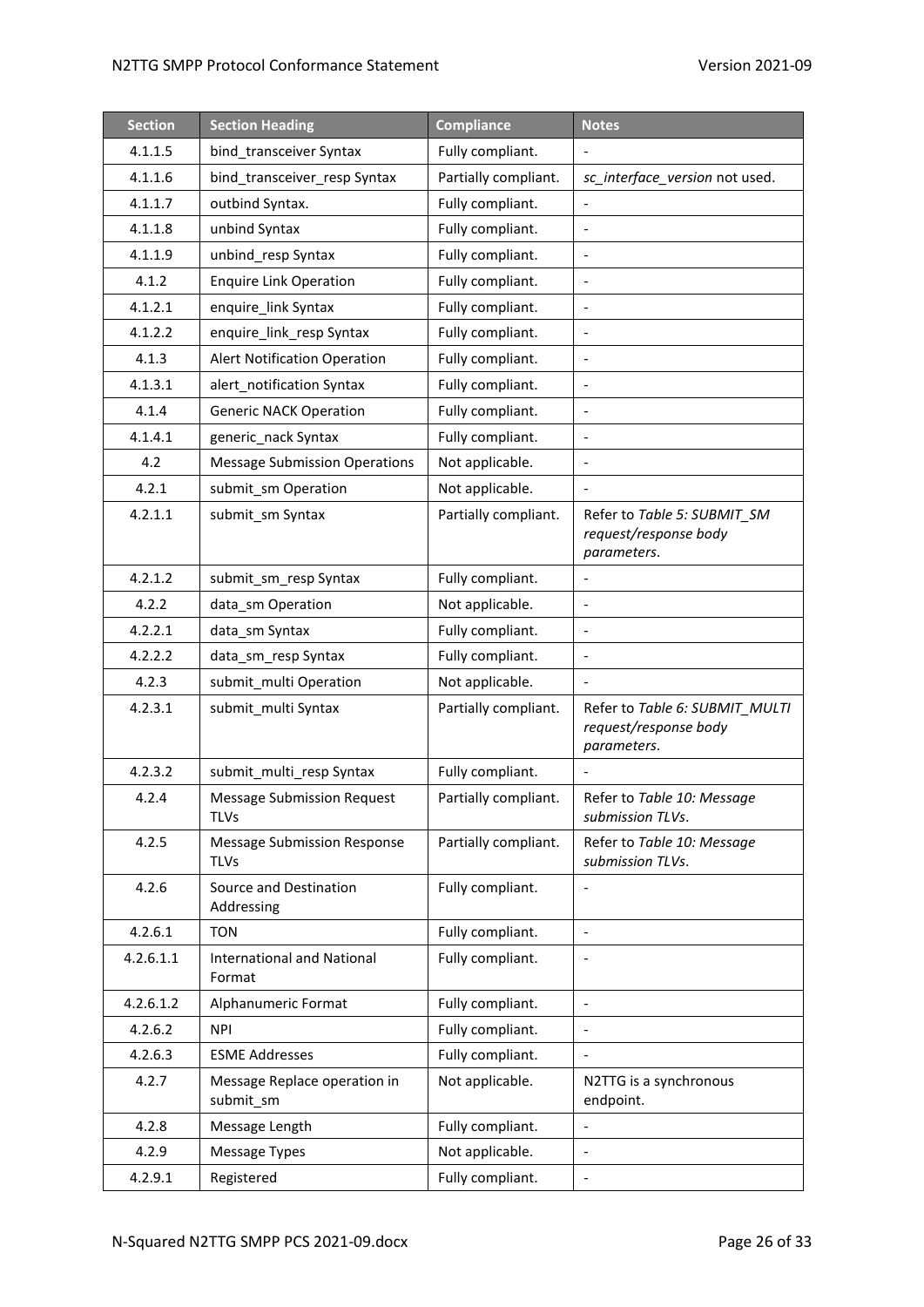| <b>Section</b> | <b>Section Heading</b>                            | <b>Compliance</b>    | <b>Notes</b>                                                                                                                  |
|----------------|---------------------------------------------------|----------------------|-------------------------------------------------------------------------------------------------------------------------------|
| 4.2.9.2        | Scheduled                                         | Fully compliant.     | $\frac{1}{2}$                                                                                                                 |
| 4.2.9.3        | Pre-defined                                       | Fully compliant.     | $\overline{a}$                                                                                                                |
| 4.2.10         | <b>Message Modes</b>                              | Fully compliant.     | $\overline{\phantom{a}}$                                                                                                      |
| 4.2.10.1       | Default Message Mode                              | Fully compliant.     |                                                                                                                               |
| 4.2.10.2       | <b>Store and Forward Message</b><br>Mode          | Partially compliant. | Replace, query, and cancel<br>message not supported.                                                                          |
| 4.2.10.3       | Datagram Message Mode                             | Fully compliant.     | $\overline{a}$                                                                                                                |
| 4.2.10.4       | <b>Transaction Message Mode</b>                   | Fully compliant.     | $\overline{a}$                                                                                                                |
| 4.3            | <b>Message Delivery Operations</b>                | Not applicable.      | $\overline{a}$                                                                                                                |
| 4.3.1          | deliver_sm Operation                              | Not applicable.      |                                                                                                                               |
| 4.3.1.1        | deliver_sm Syntax                                 | Partially compliant. | Refer to Table 7: DELIVER SM<br>request/response body<br>parameters.                                                          |
| 4.3.1.2        | deliver_sm_resp Syntax                            | Fully compliant.     |                                                                                                                               |
| 4.3.2          | data sm Operation                                 | Partially compliant. | Refer to Table 8: DATA_SM<br>request/response body<br>parameters.                                                             |
| 4.3.3          | Message Delivery Request TLVs                     | Partially compliant. | Refer to Table 11: Message<br>delivery TLVs.                                                                                  |
| 4.3.4          | Message Delivery Response<br><b>TLVs</b>          | Partially compliant. | Refer to Table 11: Message<br>delivery TLVs.                                                                                  |
| 4.3.5          | Delivery Message Types                            | Partially compliant. | SME Delivery Acknowledgment,<br><b>SME Manual/User</b><br>Acknowledgement, and<br>Intermediate Notification not<br>supported. |
| 4.3.5.1        | MC Delivery Receipt                               | Fully compliant.     | Refer to section 4.3.1.4:<br>DELIVER_SM Operation.                                                                            |
| 4.3.5.2        | Intermediate Notification                         | Not compliant.       | Intermediate Notification not<br>supported.                                                                                   |
| 4.3.5.3        | SME Delivery Acknowledgement                      | Not compliant.       | <b>SME Delivery Acknowledgment</b><br>not supported.                                                                          |
| 4.3.5.4        | <b>SME Manual/User</b><br>Acknowledgement         | Not compliant.       | <b>SME Manual/User</b><br>Acknowledgement not<br>supported.                                                                   |
| 4.3.5.5        | <b>Conversation Abort</b>                         | Fully compliant.     |                                                                                                                               |
| 4.4            | <b>Message Broadcast Operations</b>               | Not applicable.      |                                                                                                                               |
| 4.4.1          | broadcast_sm Operation                            | Not applicable.      | $\overline{\phantom{a}}$                                                                                                      |
| 4.4.1.1        | broadcast_sm Syntax                               | Not compliant.       | Broadcast not supported.                                                                                                      |
| 4.4.1.2        | broadcast_sm_resp Syntax                          | Not compliant.       | Broadcast not supported.                                                                                                      |
| 4.4.2          | <b>Broadcast Request Optional</b><br><b>TLVs</b>  | Not compliant.       | Broadcast not supported.                                                                                                      |
| 4.4.3          | <b>Broadcast Response Optional</b><br><b>TLVs</b> | Not compliant.       | Broadcast not supported.                                                                                                      |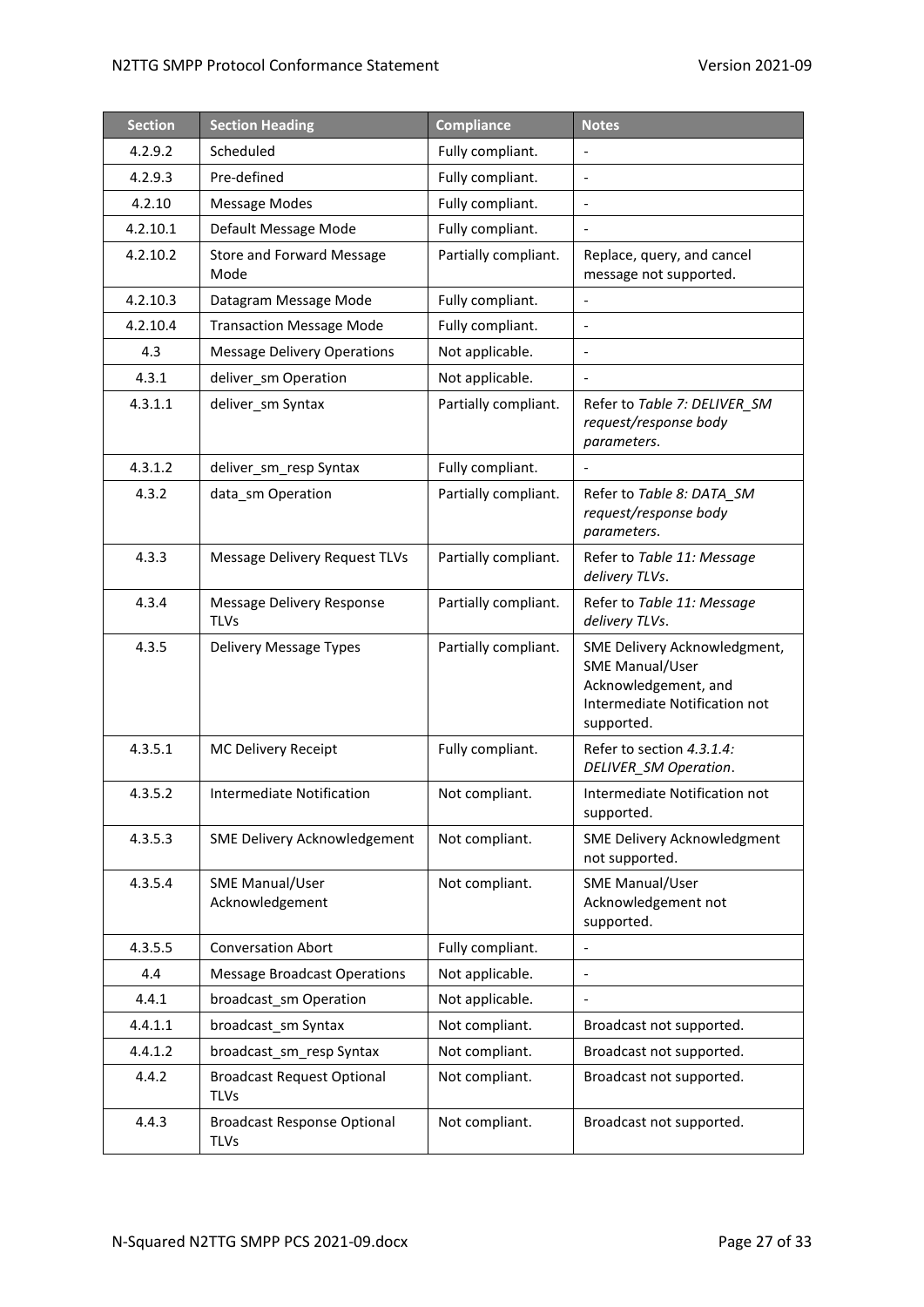| <b>Section</b> | <b>Section Heading</b>                                     | <b>Compliance</b> | <b>Notes</b>                        |
|----------------|------------------------------------------------------------|-------------------|-------------------------------------|
| 4.4.4          | Message Replacement with<br>broadcast_sm                   | Not compliant.    | Broadcast not supported.            |
| 4.5            | <b>Ancillary Submission Operations</b>                     | Not applicable.   |                                     |
| 4.5.1          | cancel_sm Operation                                        | Not applicable.   | N2TTG is a synchronous<br>endpoint. |
| 4.5.1.1        | cancel_sm Syntax                                           | Not applicable.   | N2TTG is a synchronous<br>endpoint. |
| 4.5.1.2        | cancel sm resp Syntax                                      | Not applicable.   | N2TTG is a synchronous<br>endpoint. |
| 4.5.2          | query_sm Operation                                         | Not applicable.   | N2TTG is a synchronous<br>endpoint. |
| 4.5.2.1        | query_sm Syntax                                            | Not applicable.   | N2TTG is a synchronous<br>endpoint. |
| 4.5.2.2        | query sm resp Syntax                                       | Not applicable.   | N2TTG is a synchronous<br>endpoint. |
| 4.5.3          | replace_sm Operation                                       | Not applicable.   | N2TTG is a synchronous<br>endpoint. |
| 4.5.3.1        | replace_sm Syntax                                          | Not applicable.   | N2TTG is a synchronous<br>endpoint. |
| 4.5.3.2        | replace_sm_resp Syntax                                     | Not applicable.   | N2TTG is a synchronous<br>endpoint. |
| 4.5.3.3        | <b>Message Replacement TLVs</b>                            | Not applicable.   | N2TTG is a synchronous<br>endpoint. |
| 4.6            | <b>Ancillary Broadcast Operations</b>                      | Not applicable.   |                                     |
| 4.6.1          | query_broadcast_sm Operation                               | Not applicable.   | N2TTG is a synchronous<br>endpoint. |
| 4.6.1.1        | query broadcast sm Syntax                                  | Not applicable.   | N2TTG is a synchronous<br>endpoint. |
| 4.6.1.2        | Query Broadcast Request<br><b>Optional TLVs</b>            | Not applicable.   | N2TTG is a synchronous<br>endpoint. |
| 4.6.1.3        | query_broadcast_sm_resp<br>Syntax                          | Not applicable.   | N2TTG is a synchronous<br>endpoint. |
| 4.6.1.4        | Query Broadcast Response<br><b>Optional TLVs</b>           | Not applicable.   | N2TTG is a synchronous<br>endpoint. |
| 4.6.2          | cancel_broadcast_sm Operation                              | Not applicable.   | N2TTG is a synchronous<br>endpoint. |
| 4.6.2.1        | cancel_broadcast_sm Syntax                                 | Not applicable.   | N2TTG is a synchronous<br>endpoint. |
| 4.6.2.2        | Cancel Broadcast Optional TLVs                             | Not applicable.   | N2TTG is a synchronous<br>endpoint. |
| 4.6.2.3        | cancel_broadcast_sm_resp<br>Syntax                         | Not applicable.   | N2TTG is a synchronous<br>endpoint. |
| 4.7            | <b>PDU Field Definitions</b>                               | Not applicable.   |                                     |
| 4.7.1          | addr_ton, source_addr_ton,<br>dest_addr_ton, esme_addr_ton | Fully compliant.  |                                     |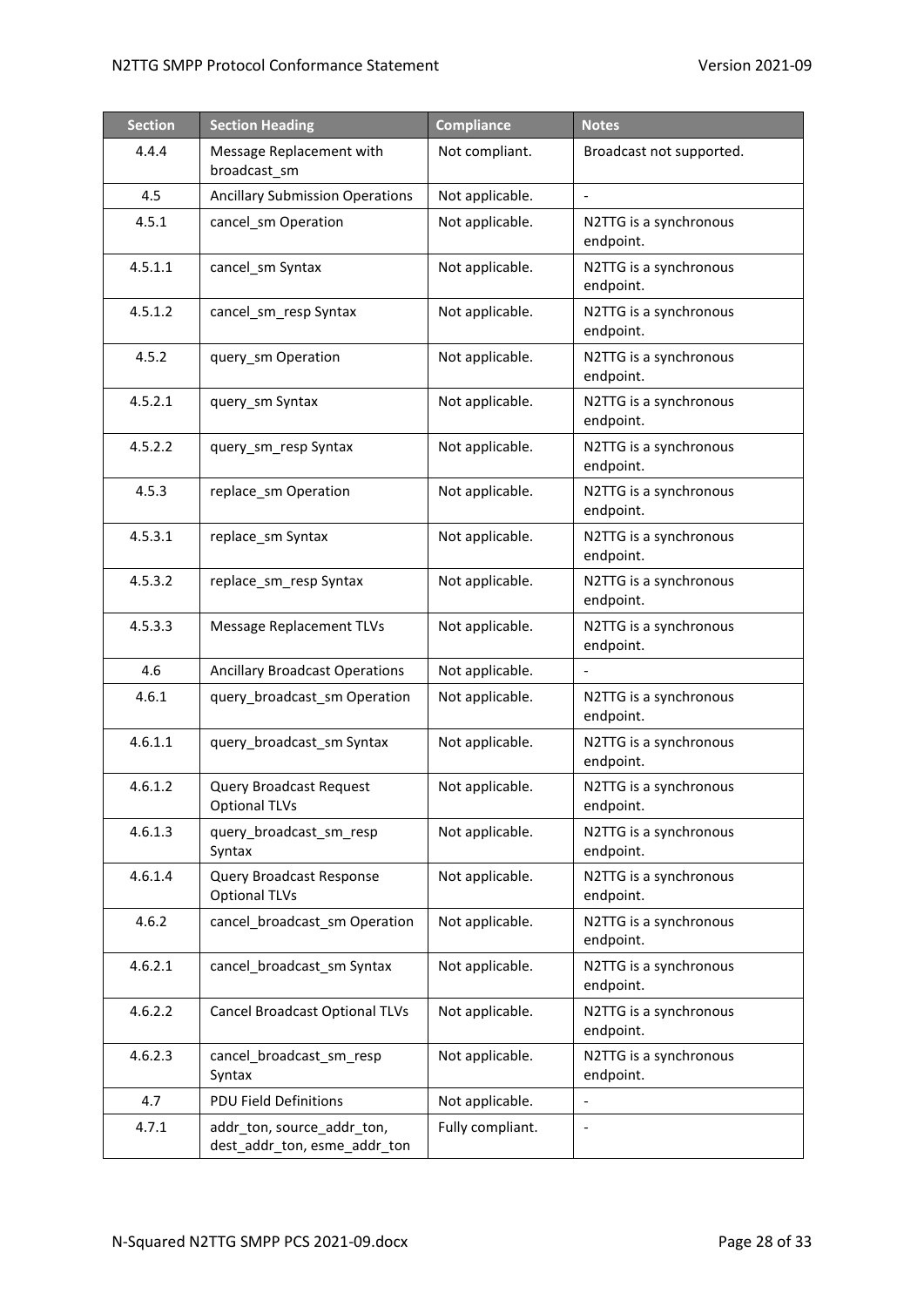| <b>Section</b> | <b>Section Heading</b>                                     | <b>Compliance</b>    | <b>Notes</b>                                                   |
|----------------|------------------------------------------------------------|----------------------|----------------------------------------------------------------|
| 4.7.2          | addr_npi, source_addr_npi,<br>dest_addr_npi, esme_addr_npi | Fully compliant.     |                                                                |
| 4.7.3          | address_range                                              | Partially compliant. | Refer to Table 3: BIND<br>request/response body<br>parameters. |
| 4.7.3.1        | <b>UNIX Regular Expressions</b>                            | Not applicable.      |                                                                |
| 4.7.4          | command length                                             | Fully compliant.     |                                                                |
| 4.7.5          | command id                                                 | Fully compliant.     |                                                                |
| 4.7.6          | command_status,<br>error_status_code                       | Fully compliant.     |                                                                |
| 4.7.7          | data_coding                                                | Fully compliant.     | Refer to section 4.1.5: SMPP<br>Data Coding.                   |
| 4.7.8          | destination addr                                           | Fully compliant.     | $\overline{\phantom{a}}$                                       |
| 4.7.9          | dest_flag                                                  | Fully compliant.     |                                                                |
| 4.7.10         | dl name                                                    | Fully compliant.     |                                                                |
| 4.7.11         | esme addr                                                  | Fully compliant.     | $\overline{\phantom{a}}$                                       |
| 4.7.12         | esm_class                                                  | Fully compliant.     | $\blacksquare$                                                 |
| 4.7.13         | interface_version                                          | Fully compliant.     | $\overline{\phantom{a}}$                                       |
| 4.7.14         | message_id                                                 | Fully compliant.     | $\overline{\phantom{a}}$                                       |
| 4.7.15         | message_state                                              | Fully compliant.     |                                                                |
| 4.7.16         | no_unsuccess                                               | Fully compliant.     | $\overline{\phantom{a}}$                                       |
| 4.7.17         | number_of_dests                                            | Fully compliant.     | $\blacksquare$                                                 |
| 4.7.18         | password                                                   | Fully compliant.     | $\overline{\phantom{a}}$                                       |
| 4.7.19         | priority_flag                                              | Fully compliant.     |                                                                |
| 4.7.20         | protocol_id                                                | Fully compliant.     | $\overline{\phantom{a}}$                                       |
| 4.7.21         | registered_delivery                                        | Fully compliant.     | $\overline{\phantom{a}}$                                       |
| 4.7.22         | replace_if_present_flag                                    | Fully compliant.     | $\overline{\phantom{a}}$                                       |
| 4.7.23         | scheduled_delivery_time,<br>validity_period, final_date    | Fully compliant.     | $\overline{\phantom{a}}$                                       |
| 4.7.23.1       | scheduled_delivery_time                                    | Fully compliant.     |                                                                |
| 4.7.23.2       | validity period                                            | Fully compliant.     |                                                                |
| 4.7.23.3       | final_date                                                 | Fully compliant.     | $\overline{\phantom{a}}$                                       |
| 4.7.23.4       | Absolute Time Format                                       | Fully compliant.     | $\overline{\phantom{a}}$                                       |
| 4.7.23.5       | Relative Time Format                                       | Fully compliant.     |                                                                |
| 4.7.24         | sequence_number                                            | Fully compliant.     |                                                                |
| 4.7.25         | service_type                                               | Fully compliant.     | $\overline{\phantom{a}}$                                       |
| 4.7.26         | short_message                                              | Fully compliant.     | $\overline{\phantom{a}}$                                       |
| 4.7.27         | sm_default_msg_id                                          | Fully compliant.     | $\overline{\phantom{a}}$                                       |
| 4.7.28         | sm_length                                                  | Fully compliant.     |                                                                |
| 4.7.29         | source_addr                                                | Fully compliant.     |                                                                |
| 4.7.30         | system_id                                                  | Fully compliant.     | $\blacksquare$                                                 |
| 4.7.31         | system_type                                                | Fully compliant.     | $\overline{\phantom{a}}$                                       |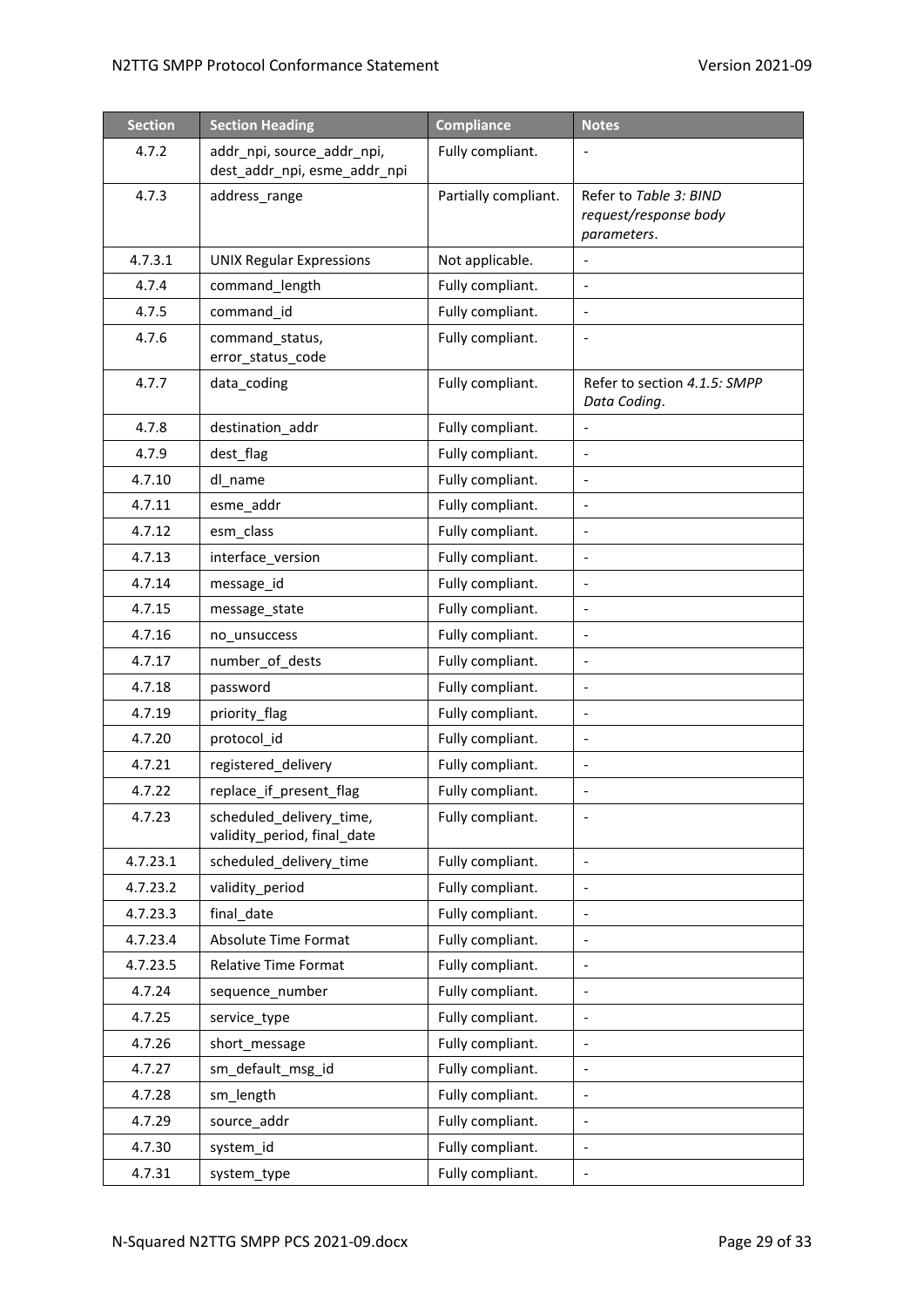| <b>Section</b> | <b>Section Heading</b>                                         | <b>Compliance</b> | <b>Notes</b>                            |
|----------------|----------------------------------------------------------------|-------------------|-----------------------------------------|
| 4.8            | <b>PDU TLV Definitions</b>                                     | Fully compliant.  |                                         |
| 4.8.1          | <b>TLV Tag</b>                                                 | Fully compliant.  | $\overline{\phantom{a}}$                |
| 4.8.2          | TLV Length                                                     | Fully compliant.  | $\blacksquare$                          |
| 4.8.3          | <b>TLV Value</b>                                               | Fully compliant.  | $\overline{\phantom{a}}$                |
| 4.8.4          | <b>TLV Definitions</b>                                         | Fully compliant.  | $\overline{\phantom{a}}$                |
| 4.8.4.1        | additional_status_info_text                                    | Fully compliant.  | $\blacksquare$                          |
| 4.8.4.2        | alert on message delivery                                      | Fully compliant.  | $\blacksquare$                          |
| 4.8.4.3        | billing identification                                         | Fully compliant.  | $\overline{\phantom{a}}$                |
| 4.8.4.4        | broadcast area identifier,<br>failed_broadcast_area_identifier | Fully compliant.  |                                         |
| 4.8.4.4.1      | <b>Broadcast Area Format types</b>                             | Fully compliant.  | $\overline{\phantom{a}}$                |
| 4.8.4.5        | broadcast_area_success                                         | Fully compliant.  | $\overline{\phantom{a}}$                |
| 4.8.4.6        | broadcast_content_type_info                                    | Fully compliant.  | $\overline{\phantom{a}}$                |
| 4.8.4.7        | broadcast channel indicator                                    | Fully compliant.  | $\overline{\phantom{a}}$                |
| 4.8.4.8        | broadcast_content_type                                         | Fully compliant.  |                                         |
| 4.8.4.9        | broadcast_end_time                                             | Fully compliant.  | $\blacksquare$                          |
| 4.8.4.10       | broadcast error status                                         | Fully compliant.  | $\blacksquare$                          |
| 4.8.4.11       | broadcast_frequency_interval                                   | Fully compliant.  | $\overline{\phantom{a}}$                |
| 4.8.4.12       | broadcast_message_class                                        | Fully compliant.  | $\overline{\phantom{a}}$                |
| 4.8.4.13       | broadcast_rep_num                                              | Fully compliant.  |                                         |
| 4.8.4.14       | broadcast_service_group                                        | Fully compliant.  | $\blacksquare$                          |
| 4.8.4.15       | callback num                                                   | Fully compliant.  | $\blacksquare$                          |
| 4.8.4.16       | callback_num_atag                                              | Fully compliant.  | $\overline{\phantom{a}}$                |
| 4.8.4.17       | callback_num_pres_ind                                          | Fully compliant.  | $\overline{\phantom{a}}$                |
| 4.8.4.18       | congestion_state                                               | Fully compliant.  | $\overline{\phantom{a}}$                |
| 4.8.4.19       | delivery_failure_reason                                        | Fully compliant.  | $\blacksquare$                          |
| 4.8.4.20       | dest_addr_np_country                                           | Fully compliant.  | $\blacksquare$                          |
| 4.8.4.21       | dest_addr_np_information                                       | Fully compliant.  |                                         |
| 4.8.4.22       | dest_addr_np_resolution                                        | Fully compliant.  |                                         |
| 4.8.4.23       | dest addr subunit                                              | Fully compliant.  | See section 4.1.5: SMPP Data<br>Coding. |
| 4.8.4.24       | dest_bearer_type                                               | Fully compliant.  |                                         |
| 4.8.4.25       | dest_network_id                                                | Fully compliant.  | $\overline{\phantom{a}}$                |
| 4.8.4.26       | dest_network_type                                              | Fully compliant.  | $\overline{\phantom{a}}$                |
| 4.8.4.27       | dest_node_id                                                   | Fully compliant.  |                                         |
| 4.8.4.28       | dest_subaddress                                                | Fully compliant.  |                                         |
| 4.8.4.29       | dest_telematics_id                                             | Fully compliant.  | $\overline{\phantom{a}}$                |
| 4.8.4.30       | dest_port                                                      | Fully compliant.  |                                         |
| 4.8.4.31       | display_time                                                   | Fully compliant.  | $\overline{\phantom{a}}$                |
| 4.8.4.32       | dpf_result                                                     | Fully compliant.  |                                         |
| 4.8.4.33       | its_reply_type                                                 | Fully compliant.  |                                         |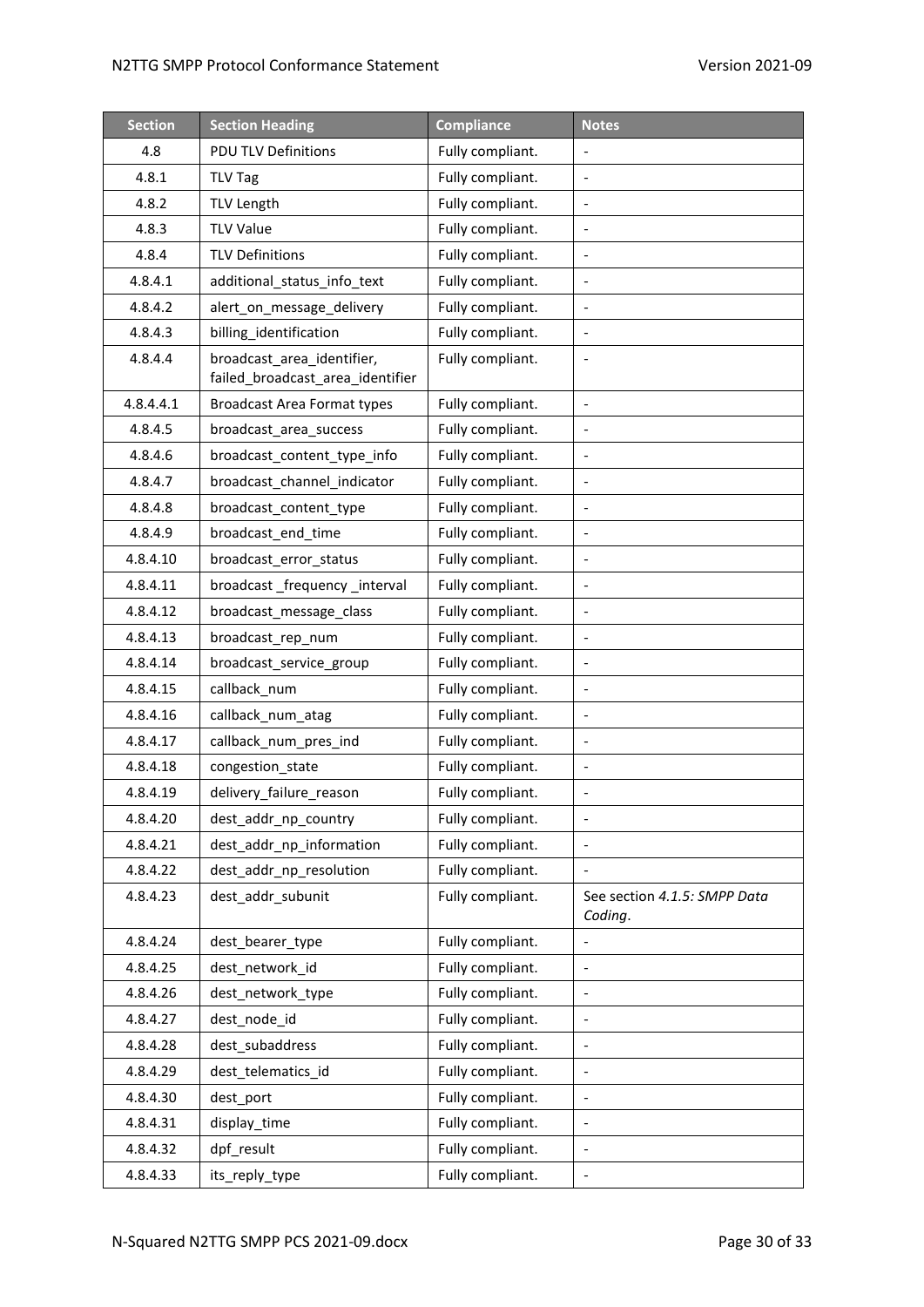| <b>Section</b> | <b>Section Heading</b> | <b>Compliance</b> | <b>Notes</b>                 |
|----------------|------------------------|-------------------|------------------------------|
| 4.8.4.34       | its_session_info       | Fully compliant.  | $\blacksquare$               |
| 4.8.4.35       | language_indicator     | Fully compliant.  | $\overline{\phantom{a}}$     |
| 4.8.4.36       | message_payload        | Fully compliant.  |                              |
| 4.8.4.37       | message_state          | Fully compliant.  | $\qquad \qquad \blacksquare$ |
| 4.8.4.38       | more_messages_to_send  | Fully compliant.  | $\qquad \qquad \blacksquare$ |
| 4.8.4.39       | ms availability status | Fully compliant.  | $\qquad \qquad \blacksquare$ |
| 4.8.4.40       | ms msg wait facilities | Fully compliant.  | $\overline{\phantom{a}}$     |
| 4.8.4.41       | ms_validity            | Fully compliant.  |                              |
| 4.8.4.42       | network_error_code     | Fully compliant.  | $\qquad \qquad \blacksquare$ |
| 4.8.4.43       | number_of_messages     | Fully compliant.  | $\blacksquare$               |
| 4.8.4.44       | payload_type           | Fully compliant.  | $\qquad \qquad \blacksquare$ |
| 4.8.4.45       | privacy_indicator      | Fully compliant.  | $\qquad \qquad \blacksquare$ |
| 4.8.4.46       | qos_time_to_live       | Fully compliant.  |                              |
| 4.8.4.47       | receipted_message_id   | Fully compliant.  | $\blacksquare$               |
| 4.8.4.48       | sar_msg_ref_num        | Fully compliant.  | $\blacksquare$               |
| 4.8.4.49       | sar_segment_seqnum     | Fully compliant.  | $\qquad \qquad \blacksquare$ |
| 4.8.4.50       | sar_total_segments     | Fully compliant.  |                              |
| 4.8.4.51       | sc_interface_version   | Fully compliant.  |                              |
| 4.8.4.52       | set_dpf                | Fully compliant.  | $\qquad \qquad \blacksquare$ |
| 4.8.4.53       | sms_signal             | Fully compliant.  | $\qquad \qquad \blacksquare$ |
| 4.8.4.54       | source_addr_subunit    | Fully compliant.  | $\overline{\phantom{a}}$     |
| 4.8.4.55       | source_bearer_type     | Fully compliant.  |                              |
| 4.8.4.56       | source_network_id      | Fully compliant.  | $\overline{\phantom{a}}$     |
| 4.8.4.57       | source_network_type    | Fully compliant.  | $\blacksquare$               |
| 4.8.4.58       | source_node_id         | Fully compliant.  | $\qquad \qquad \blacksquare$ |
| 4.8.4.59       | source port            | Fully compliant.  | $\overline{\phantom{a}}$     |
| 4.8.4.60       | source_subaddress      | Fully compliant.  |                              |
| 4.8.4.61       | source_telematics_id   | Fully compliant.  | $\overline{\phantom{a}}$     |
| 4.8.4.62       | user message_reference | Fully compliant.  | $\qquad \qquad \blacksquare$ |
| 4.8.4.63       | user_response_code     | Fully compliant.  | $\overline{\phantom{a}}$     |
| 4.8.4.64       | ussd_service_op        | Fully compliant.  |                              |

*Table 13:N2TTG compliance to SMPP v5.0*

# <span id="page-30-0"></span>5.3 Compliance to 3GPP TS 23.039 (version 2.0.0)

| <b>Section</b> | <b>Section Heading</b>              | <b>Compliance</b> | <b>Notes</b>             |
|----------------|-------------------------------------|-------------------|--------------------------|
|                | <b>Intellectual Property Rights</b> | Not applicable.   | $\overline{\phantom{a}}$ |
|                | Foreword                            | Not applicable.   | -                        |
|                | Scope                               | Not applicable.   | -                        |
|                | References                          | Not applicable.   | $\overline{\phantom{0}}$ |
|                | Abbreviations and definitions       | Not applicable.   | -                        |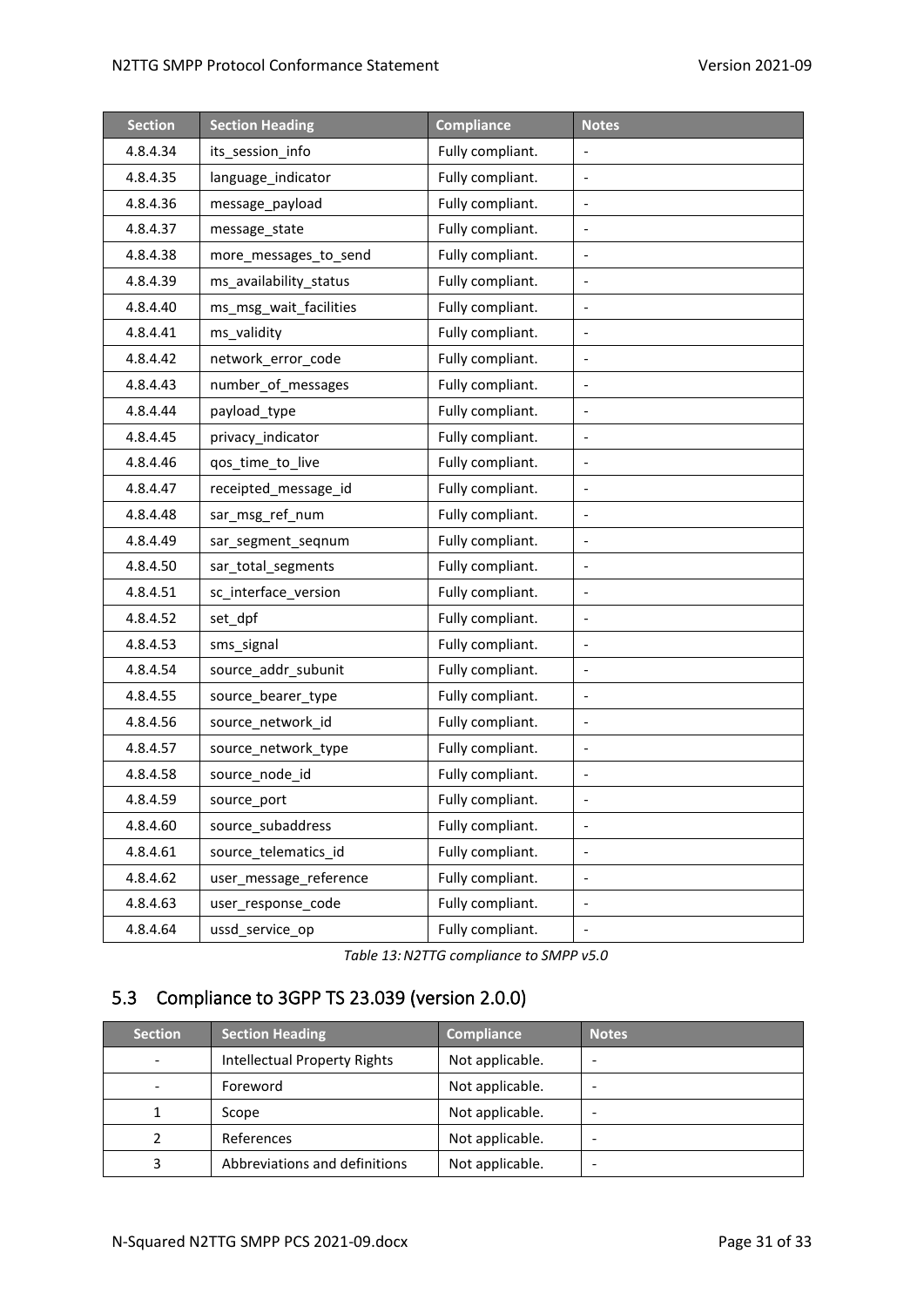| <b>Section</b> | <b>Section Heading</b>                                       | <b>Compliance</b>    | <b>Notes</b>                                                               |
|----------------|--------------------------------------------------------------|----------------------|----------------------------------------------------------------------------|
| 3.1            | Abbreviations                                                | Not applicable.      | $\overline{\phantom{a}}$                                                   |
| 3.2            | Definitions                                                  | Not applicable.      | $\blacksquare$                                                             |
| 4              | General                                                      | Not applicable.      | $\qquad \qquad \blacksquare$                                               |
| Annex A        | Short Message Peer to Peer<br>(SMPP) Interface Specification | Not applicable.      |                                                                            |
| A.1            | Introduction                                                 | Not applicable.      | $\frac{1}{2}$                                                              |
| A.1.1          | Purpose                                                      | Not applicable.      | $\blacksquare$                                                             |
| A.1.2          | Scope                                                        | Not applicable.      | $\overline{\phantom{a}}$                                                   |
| A.2            | <b>Functional overview</b>                                   | Not applicable.      | $\overline{\phantom{a}}$                                                   |
| A.2.1          | <b>ESMEs to SMSC</b>                                         | Fully compliant.     |                                                                            |
| A.2.2          | <b>SMSC to ESME</b>                                          | Fully compliant.     | $\blacksquare$                                                             |
| A.2.3          | Backward compatibility                                       | Fully compliant.     | $\blacksquare$                                                             |
| A.3            | Interface Specification                                      | Partially compliant. | X.25 not supported.                                                        |
| A.4            | <b>Protocol Messages</b>                                     | Fully compliant.     | $\qquad \qquad \blacksquare$                                               |
| A.5            | Use of Primitives                                            | Not applicable.      |                                                                            |
| A.5.1          | Initiation of Communication<br>with SMSC                     | Fully compliant.     | $\qquad \qquad \blacksquare$                                               |
| A.5.2          | <b>Steady-State Communication</b><br>with the SMSC           | Fully compliant.     | $\qquad \qquad \blacksquare$                                               |
| A.5.3          | <b>Terminating Communication</b><br>with the SMSC            | Fully compliant.     | $\overline{\phantom{0}}$                                                   |
| A.5.4          | Error Handling and<br>Retransmission                         | Fully compliant.     | $\overline{\phantom{0}}$                                                   |
| A.5.5          | <b>Protocol Message Types</b>                                | Fully compliant.     |                                                                            |
| A.5.5.1        | <b>ESME to SMSC</b>                                          | Partially compliant. | query sm, cancel sm, and<br>replace_sm not supported.                      |
| A.5.5.2        | <b>SMSC to ESME</b>                                          | Partially compliant. | query_sm_resp,<br>cancel_sm_resp, and<br>replace_sm_resp not<br>supported. |
| A.6            | Message Layouts                                              | Fully compliant.     | $\qquad \qquad -$                                                          |
| A.6.1          | Definitions                                                  | Fully compliant.     | $\qquad \qquad \blacksquare$                                               |
| A.6.2          | Message Header Format                                        | Fully compliant.     | $\qquad \qquad \blacksquare$                                               |
| A.6.2.1        | "Generic_Nack" Command                                       | Fully compliant.     | $\qquad \qquad -$                                                          |
| A.6.2.1.1      | "Generic_Nack" Syntax                                        | Fully compliant.     | $\overline{\phantom{0}}$                                                   |
| A.6.3          | Message Body Formats                                         | Not applicable.      | $\overline{\phantom{a}}$                                                   |
| A.6.3.1        | "BIND" Operation                                             | Fully compliant.     | $\qquad \qquad \blacksquare$                                               |
| A.6.3.1.1      | "BIND_RECEIVER" Syntax                                       | Fully compliant.     |                                                                            |
| A.6.3.1.2      | "BIND_RECEIVER_RESP" Syntax                                  | Fully compliant.     | $\qquad \qquad -$                                                          |
| A.6.3.1.3      | "BIND TRANSMITTER" Syntax                                    | Fully compliant.     | $\qquad \qquad -$                                                          |
| A.6.3.1.4      | "BIND_TRANSMITTER_RESP"<br>Syntax                            | Fully compliant.     | $\overline{\phantom{a}}$                                                   |
| A.6.3.2        | "UNBIND" Operation                                           | Fully compliant.     | $\qquad \qquad \blacksquare$                                               |